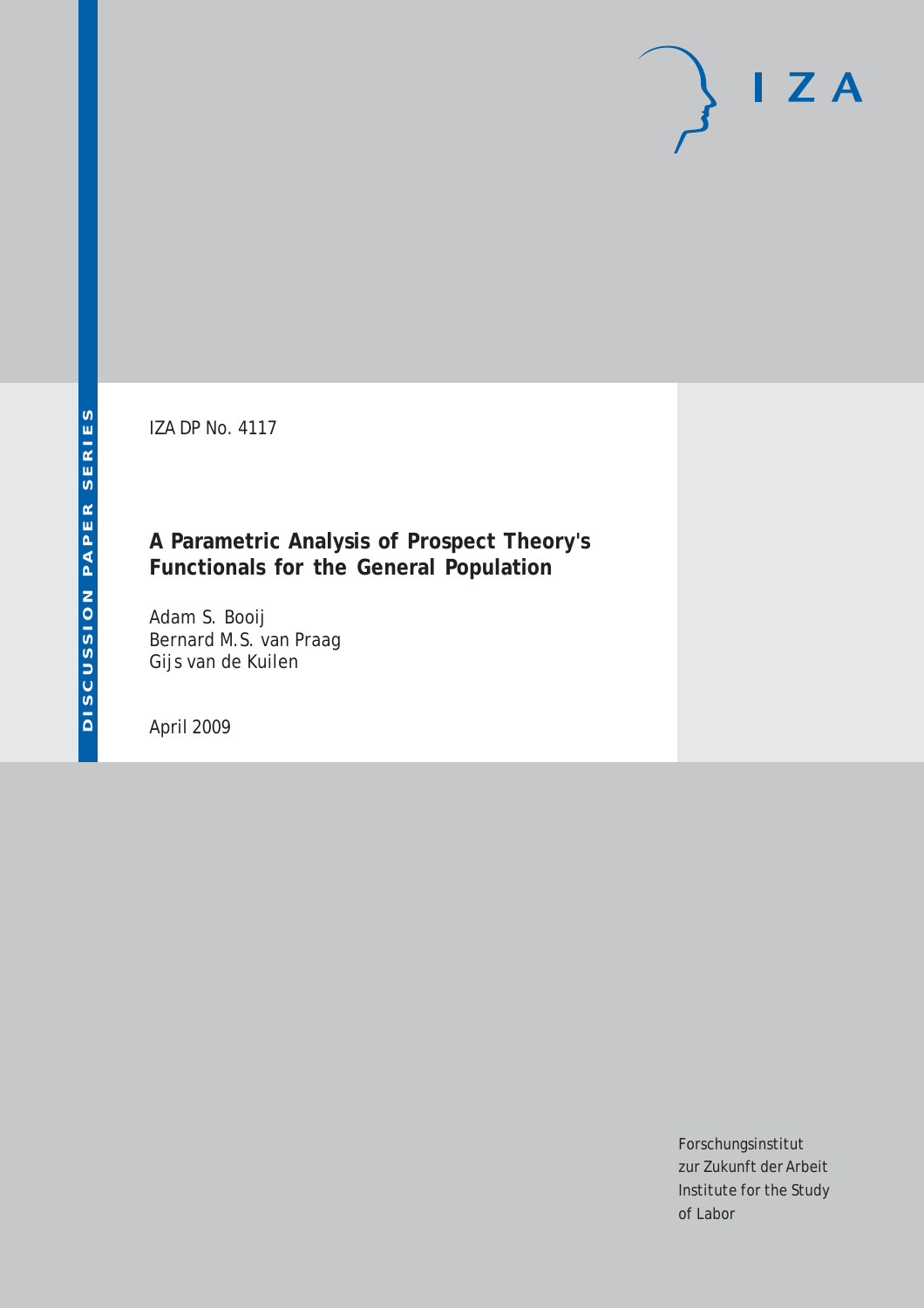# **A Parametric Analysis of Prospect Theory's Functionals for the General Population**

## **Adam S. Booij**

*Amsterdam School of Economics* 

## **Bernard M.S. van Praag**

*Amsterdam School of Economics, Tinbergen Institute, CESifo, DIW Berlin and IZA* 

## **Gijs van de Kuilen**

*TIBER, CentER, Tilburg University* 

Discussion Paper No. 4117 April 2009

IZA

P.O. Box 7240 53072 Bonn **Germany** 

Phone: +49-228-3894-0 Fax: +49-228-3894-180 E-mail: [iza@iza.org](mailto:iza@iza.org)

Any opinions expressed here are those of the author(s) and not those of IZA. Research published in this series may include views on policy, but the institute itself takes no institutional policy positions.

The Institute for the Study of Labor (IZA) in Bonn is a local and virtual international research center and a place of communication between science, politics and business. IZA is an independent nonprofit organization supported by Deutsche Post Foundation. The center is associated with the University of Bonn and offers a stimulating research environment through its international network, workshops and conferences, data service, project support, research visits and doctoral program. IZA engages in (i) original and internationally competitive research in all fields of labor economics, (ii) development of policy concepts, and (iii) dissemination of research results and concepts to the interested public.

IZA Discussion Papers often represent preliminary work and are circulated to encourage discussion. Citation of such a paper should account for its provisional character. A revised version may be available directly from the author.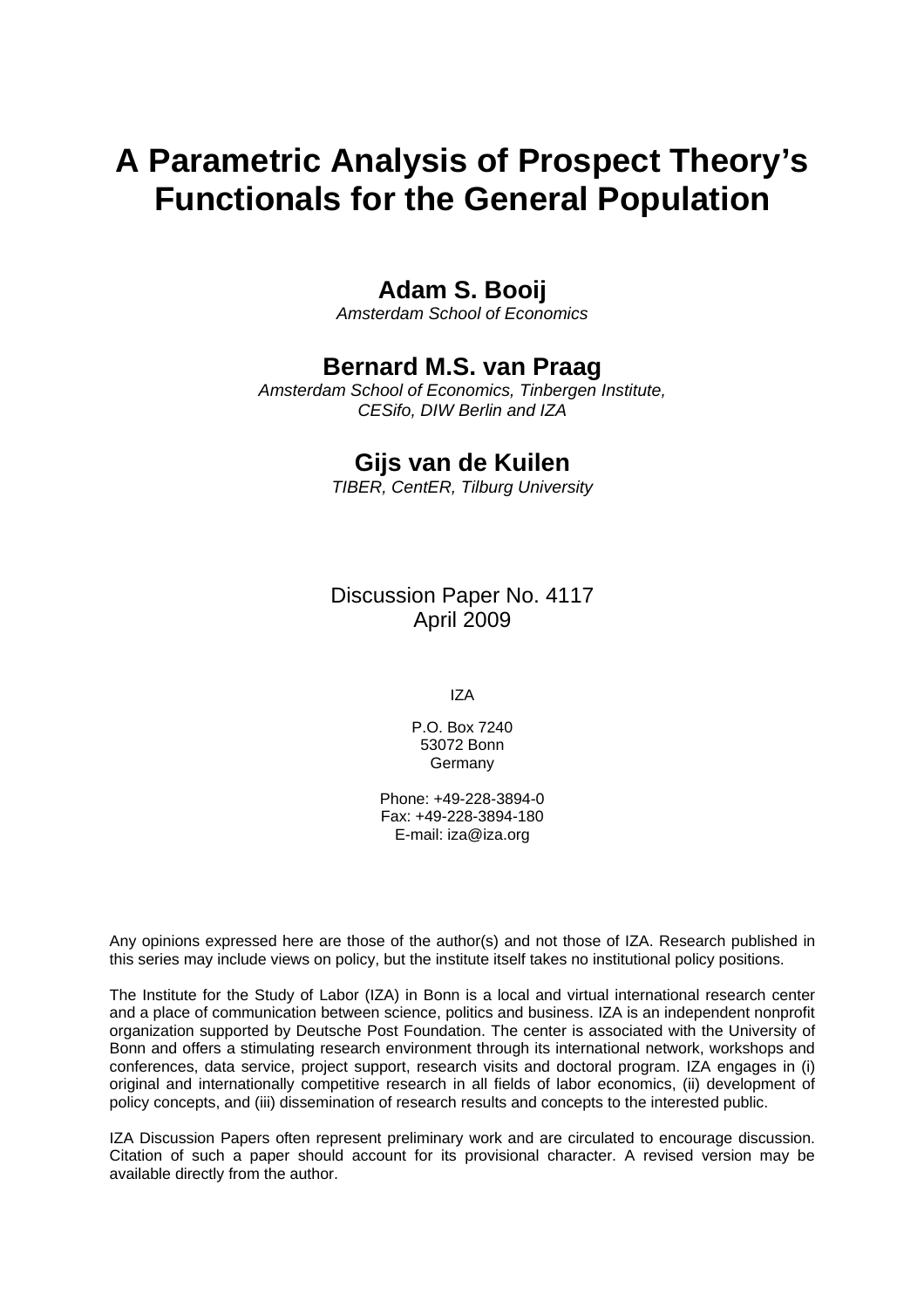IZA Discussion Paper No. 4117 April 2009

## **ABSTRACT**

## **A Parametric Analysis of Prospect Theory's Functionals for the General Population**

This paper presents the results of an experiment that completely measures the utility function and probability weighting function for different positive and negative monetary outcomes, using a representative sample of  $N = 1935$  from the general public. The results confirm earlier findings in the lab, suggesting that utility is less pronounced than what is found in classical measurements where expected utility is assumed. Utility for losses is found to be convex, consistent with diminishing sensitivity, and the obtained loss aversion coefficient of 1.6 is moderate but in agreement with contemporary evidence. The estimated probability weighing functions have an inverse-S shape and they imply pessimism in both domains. These results show that probability weighting is also an important phenomenon in the general population. Women and lower educated individuals are found to be more risk averse, in agreement with common findings. Unlike previous studies that ascribed gender differences in risk attitudes solely to differences in the degree utility curvature, however, our results show that this finding is primarily driven by loss aversion and, for women, also by a more pessimistic psychological response towards the probability of obtaining the best possible outcome.

JEL Classification: D81, C91, C93

Keywords: prospect theory, utility for gains and losses, loss aversion, subjective probability weighting

Corresponding author:

Adam S. Booij Amsterdam School of Economics Roetersstraat 11 1018 WB, Amsterdam The Netherlands E-mail: [Adam.Booij@uva.nl](mailto:Adam.Booij@uva.nl)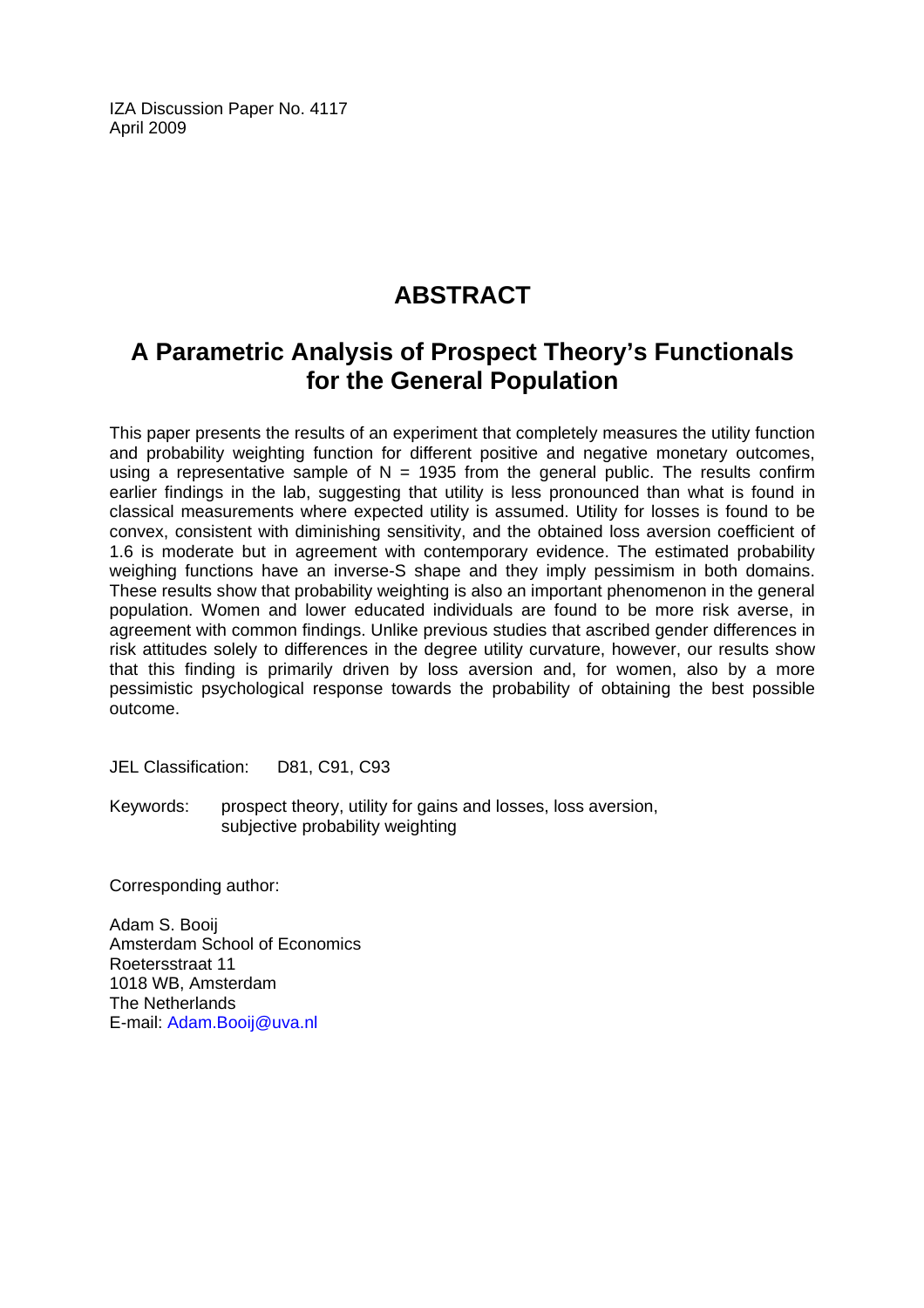## **Introduction**

After numerous studies systematically falsified the classical expected utility model as descriptive theory of decision making under risk (Allais 1953; Kahneman and Tversky 1979), various new descriptive theories of individual decision making under risk have been developed (Starmer 2000). The most prominent of these non-expected utility models is prospect theory (Kahneman and Tversky 1979; Tversky and Kahneman 1992).

Prospect theory entails two fundamental breakaways from the classical model. Instead of defining preferences over wealth, preferences are defined over changes with respect to a *flexible* reference point, often taken as the status quo. Decision makers are assumed to be less sensitive to changes in outcomes further away from this reference point, which is called *diminishing sensitivity*, and it is assumed that negative changes (losses) hurt more than positive changes (gains), a phenomenon called *loss aversion*. This generalization helps to explain phenomena such as the equity premium puzzle (Benartzy and Thaler 1995), downward-sloping labor supply (Goette et al. 2004), the End-of-the-day-Effect in horse race betting (McGlothlin 1956), and the co-existence of appreciable small stake- and moderate large stake- risk aversion (Rabin 2000). Furthermore, linearity in probability is replaced by a subjective probability weighting function that is assumed to have an inverse-S shape, reflecting increased sensitivity toward changes in probabilities near 0 and 1. This accommodates anomalies of the classical model such as the Allais paradox (1953), the co-existence of gambling and insurance, betting on long-shots at horse races (Jullien and Salanié 2000), and the avoidance of probabilistic insurance (Wakker et al. 1997).<sup>1</sup>

The generalization that prospect theory entails breaks the one-to-one relationship between utility curvature and risk attitudes that holds under expected utility. Hence, in the prospect theory framework, risk attitudes are jointly determined by utility curvature *and* subjective probability weighting, where outcomes are defined as changes with respect to the status quo. This adds complexity to the interpretation of the degree of *risk aversion* (preferring the

 $\overline{\phantom{a}}$ 

 $1$  For a survey of examples of field phenomena that prospect theory can and expected utility cannot explain, see Camerer (2000).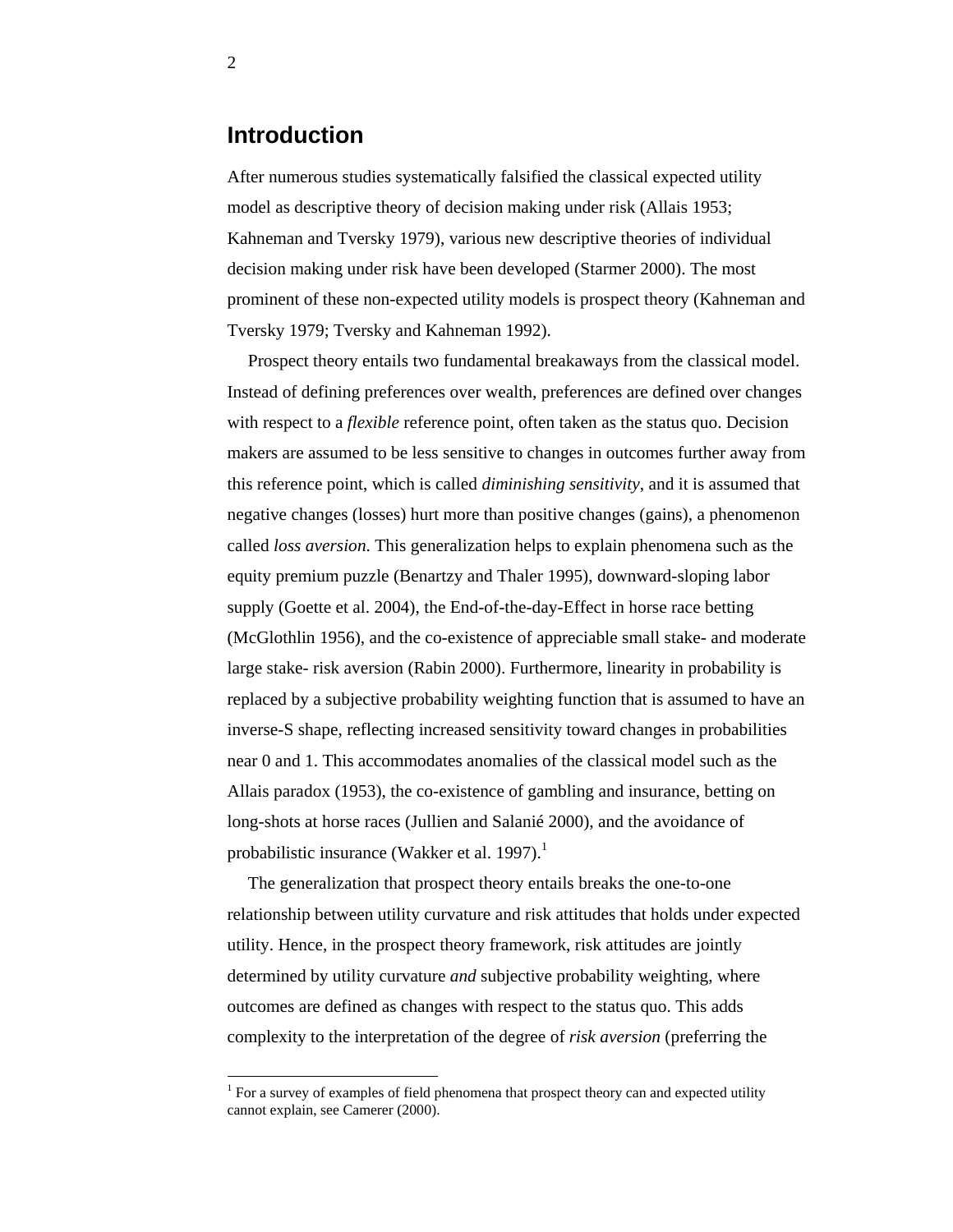expected value of a prospect to the prospect itself), as it can no longer be summarized into a single index of curvature (Wakker 1994), and it complicates the empirical determination of risk aversion, because of the simultaneous confounding effects of utility curvature and subjective probability weighting (Tversky and Kahneman 1992).

In order to test prospect theory's hypotheses about the specific functional forms and to quantify the sources of risk aversion, various authors have attempted to empirically determine the prevailing shape for the utility- and probabilityweighting functions. These studies deal with the simultaneity problem by either assuming a parametric form for these functions (Tversky and Kahneman 1992; Camerer and Ho 1994; Tversky and Fox 1995; Donkers et al. 2001; Harrison and Rutström 2009; Abdellaoui et al. 2008) or by exploiting a particular design that permits them to be disentangled non-parametrically (Wakker and Deneffe 1996; Abdellaoui 2000; Bleichrodt and Pinto 2000; Abdellaoui et al. 2007b).

Both approaches have their advantages and drawbacks. The parametric approaches are easy to estimate and interpret, but they suffer from a contamination effect: a misspecification of the utility function will also bias the estimated probability weighting function and vice versa (Abdellaoui 2000). For instance, in the parametric estimation of prospect theory, Harrison and Rutström (2009) assume the one parameter probability weighting function introduced by Tversky and Kahneman (1992). This function may be a misspecification if the true weighting function exhibits underweighting for intermediate and large probabilities, and minimal overweighting of small probabilities. Moreover, the authors assume the probability weighting function for gains and losses to be equal. This assumption will directly affect the loss aversion measure if the degree of pessimism differs between both domains. Donkers et al. (2001) impose the same restriction and use a one parameter weighting function due to Prelec (1998). Both studies find relatively much utility curvature and a low degree of loss aversion compared to the non-parametric approaches, which suggests that the probability weighting function may have been mis-specified. Another disadvantage of the parametric approach is that allowing for unobserved heterogeneity in the model is necessarily parametric which means the results may depend on the choice of the stochastic error process (Wilcox 2008, p. 265).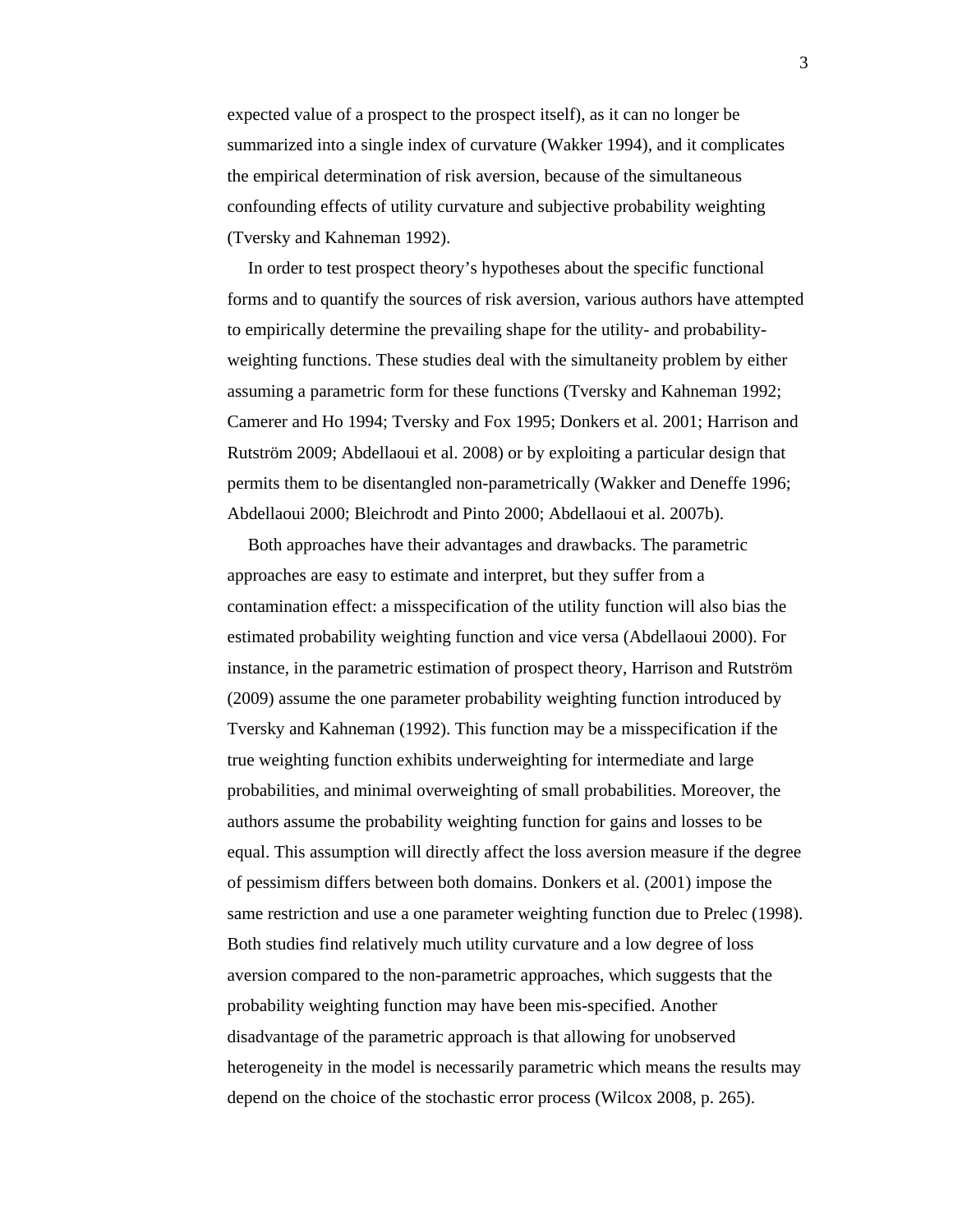The non-parametric methods do not have these problems as no functional forms are assumed beforehand and estimation is conducted at the individual level allowing for full heterogeneity. This approach, however, requires data that have a chained nature which may introduce error propagation leading to less precise inference (Wakker and Deneffe 1996; Blavatskyy 2006) and, in theory, an incentive compatibility problem (Harrison and Rutström 2008).

This paper aims at combining the best of both approaches by parametrically estimating the complete prospect theory model, thereby allowing for decision errors, using a rich dataset that permits the identification of prospect theory's functionals without making stringent parametric assumptions. The results have relevance for the empirical issue of whether the utility for losses is convex (Currim and Sarin 1989; Tversky and Kahneman 1992; Abdellaoui 2000; Etchart-Vincent 2004) or concave (Davidson et al. 1957; Laury and Holt 2000 (for real incentives only); Fehr-Duhda et al. 2006; Abdellaoui et al. 2008) and also whether the prevailing shape of the probability weighting function in the population is inverse S-shaped (Kahneman and Tversky 1992; Wu and Gonzales 1996; Fehr-Duhda et al. 2006), linear (Hey and Orme 1994) or convex (Jullien and Salanié 2000; Goeree et al. 2002; van de Kuilen et al. 2009).

The data that are used in this study are obtained from a large representative internet survey that consists of 27 matching questions per individual. To reduce the dependence on functional form assumptions we use a three stage estimation procedure that exploits the (gamble-) trade-off method for the elicitation of utilities. This method is robust against subjective probability distortion (Wakker and Deneffe 1996) such that the measurement of utility does not depend on the estimates of the probability weights. Our stochastic specification allows for decision errors, and it naturally accommodates the propagation of errors that is introduced by the chaining of the questions that is at the heart the trade-off method (Blavatskyy 2006). Furthermore, the data contains background variables that can be linked to the obtained preference parameters to shed light on how the various components of risk attitudes vary in the population. Finally, a randomly assigned scaling-up of the outcomes by a factor 10 allows us to test whether utility curvature and probability weighting are sensitive to the magnitude of the stakes (Etchart-Vincent 2004).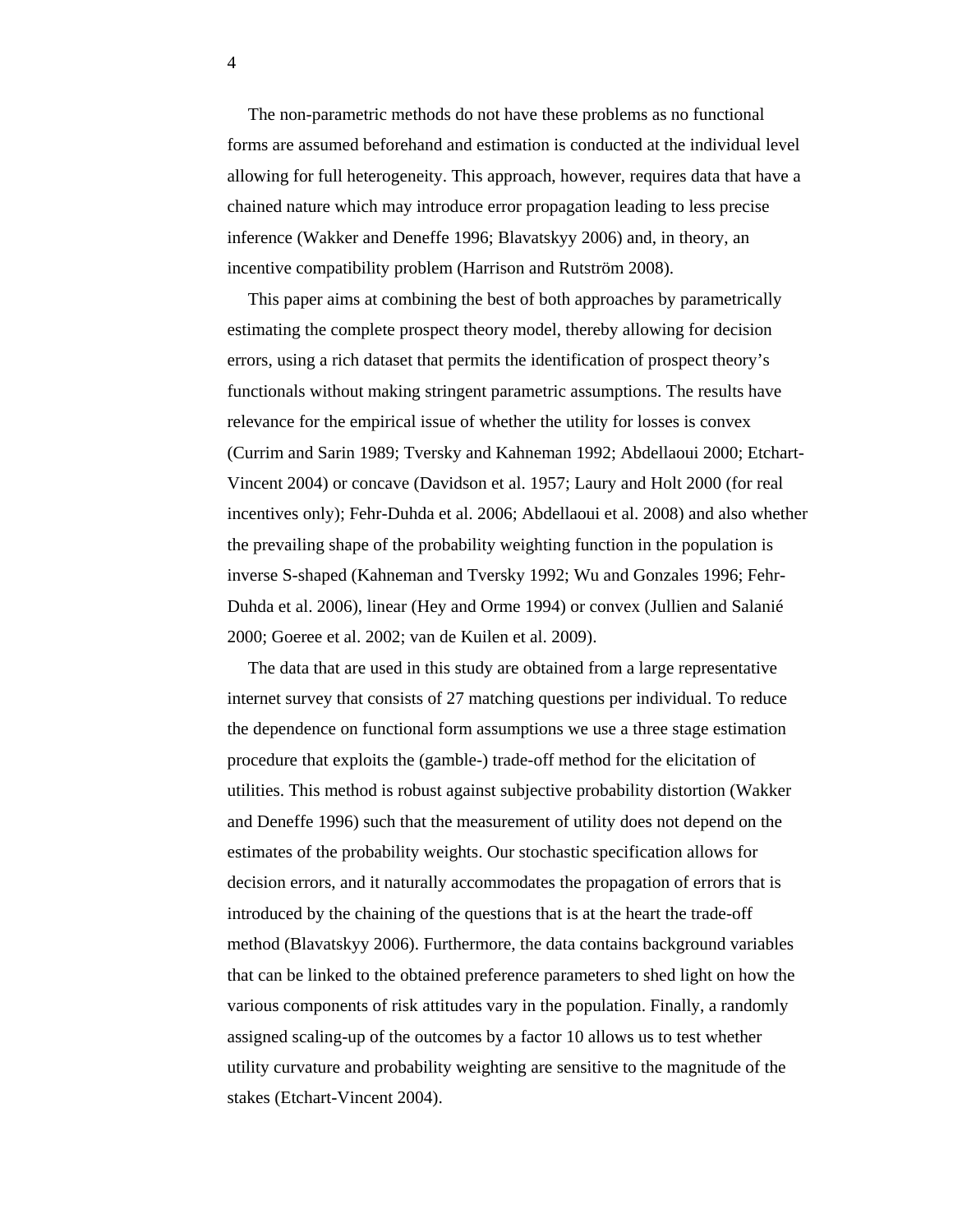The analysis confirms and complements the study of Booij and van de Kuilen (2007), who present non-parametric estimates of utility curvature and loss aversion obtained from a subset of the same data. The results re-iterate their main finding that utility curvature is close to linear and much less pronounced than suggested by classical utility measurements that neglect probability weighting. Diminishing sensitivity is also found, as predicted by prospect theory but contrary to the classical prediction of universal concavity. Utility for gains and losses is found to be closer to linear compared to other parametric studies, suggesting these may be mis-specified, while our results are a little more curved compared to the non-parametric estimates. This suggests that assuming homogeneity leads to a small downward bias, while providing evidence that error propagation is unlikely to greatly affect the results in the non-parametric analysis. In addition, we find evidence of an inverted-S shaped probability weighting function that is more elevated for losses than for gains, suggesting pessimism in both domains. We do not find evidence that the shape or the degree of elevation of the probability weighting functions depend on the magnitude of the stakes, but the weighting function for gains varies with gender and age. The weighting function for losses seems unrelated to any background variables. These results confirm the common finding that females are more risk averse than males, but contrary to classical studies that ascribed this gender difference solely to differences in the degree of utility curvature, our results show that this finding is primarily driven by subjective probability weighting and loss aversion.

The remainder of this paper is organized as follows. Section 1 discusses prospect theory and summarizes the parametric estimates found in the literature. Section 2 presents the experimental method and summary statistics of the data, followed by the presentation of the econometric specification in section 3. The results are presented in section 4. Section 5 concludes, followed by the appendix that provides estimates of sample selection.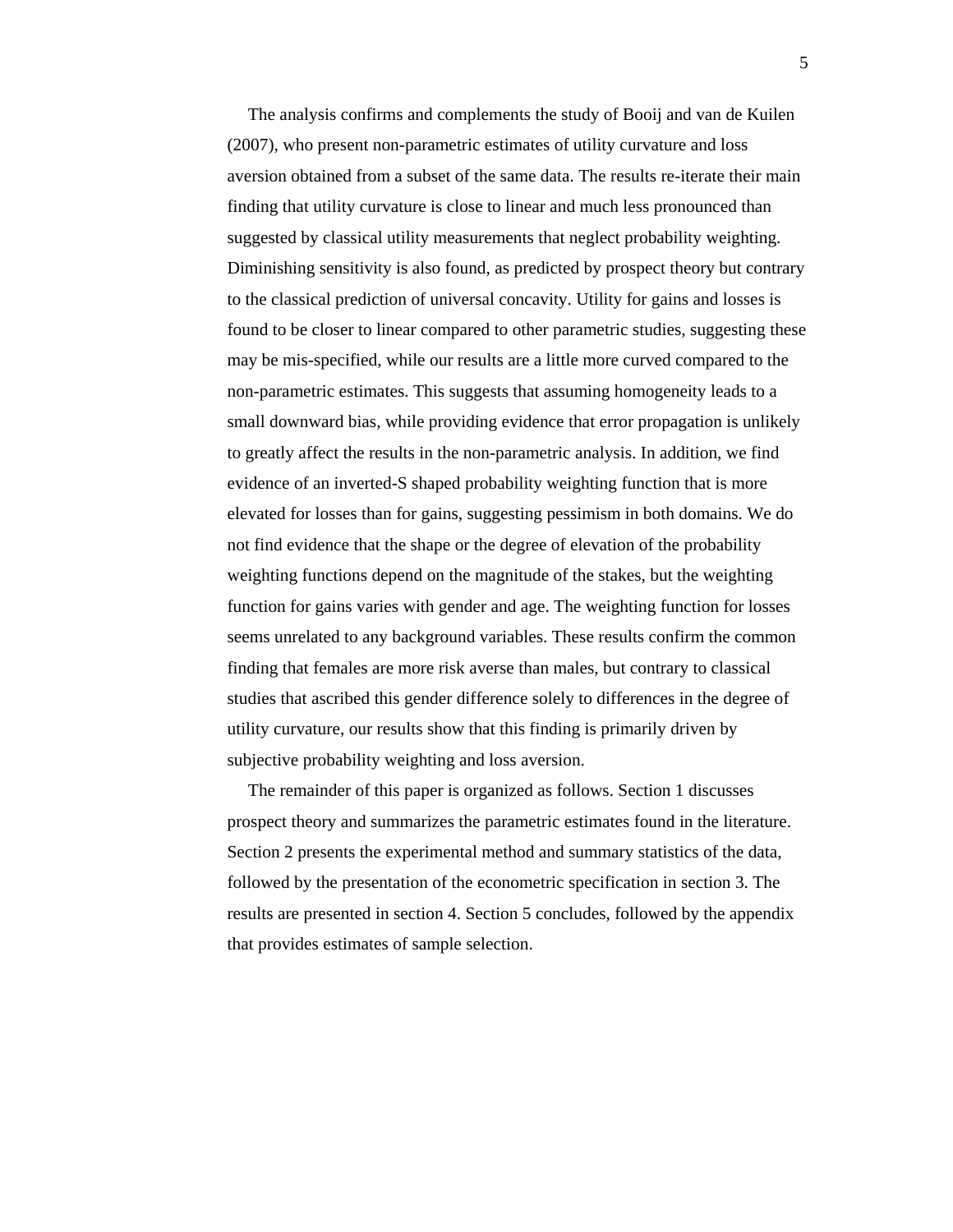### **1 Prospect Theory**

#### **1.1 The model**

We consider decision under risk, with  $\mathbb R$  the set of possible monetary outcomes of gains and losses with respect to some wealth level or *reference point.* The reference point is assumed to be the status quo, i.e. the current wealth level. A *prospect* is a finite probability distribution over outcomes. Thus, a prospect yielding outcome  $x_i$  with probability  $p_i$  ( $i = 1,...,n$ ) is denoted by ( $p_1:x_1,..., p_n:x_n$ ). A two-outcome prospect (*p*:*x*, 1−*p*:*y*) is denoted by (*p*:*x*, *y*) and the unit of payment for outcomes is one euro. In this paper, *prospect theory* refers to the modern (cumulative) version of prospect theory introduced by Tversky and Kahneman (1992), that corrected the original '79 version for violations of stochastic dominance and, more importantly, can also deal with uncertainty, i.e. the case of unknown probabilities. Prospect theory entails that the value of a prospect with outcomes  $x_1 \leq ... \leq x_k \leq 0 \leq x_{k+1} \leq ... \leq x_n$  is given by:

$$
\sum_{i=1}^{k} \pi_i^{-} U(x_i) + \sum_{j=k+1}^{n} \pi_j^{+} U(x_j).
$$
 (2.1)

Here U:  $\mathbb{R} \to \mathbb{R}$  is a continuous and strictly increasing *utility function* satisfying  $U(0) = 0$ , and  $\pi^+$  and  $\pi^-$  are the *decision weights*, for gains and losses respectively, defined by

$$
\pi_1^- = w^-(p_1), \ \pi_n^+ = w^+(p_n)
$$
\n
$$
\pi_i^- = w^-(p_1 + ... + p_i) - w^-(p_1 + ... + p_{i-1}) \qquad \text{for } 1 < i \le k, \text{ and}
$$
\n
$$
\pi_j^+ = w^+(p_j + ... + p_n) - w^+(p_{j+1} + ... + p_n) \qquad \text{for } k < j < n.
$$
\n(2.2)

Here  $w^+$  is the *probability weighting function for gains* and  $w^-$  is the *probability weighting function for losses*, satisfying  $w^+(0) = w^-(0) = 0$  and  $w^+(1) = w^-(1) = 1$ , and both strictly increasing and continuous. Thus, the decision weight of a positive outcome  $x_i$  is the marginal  $w^+$  contribution of  $p_i$  to the probability of receiving better outcomes, and the decision weight of a negative outcome  $x_i$  is the marginal *w*<sup>−</sup> contribution of *p<sub>i</sub>* to the probability of receiving worse outcomes. Finally note that the decision weights do not necessarily sum to 1 and that prospect theory coincides with expected utility if people do not distort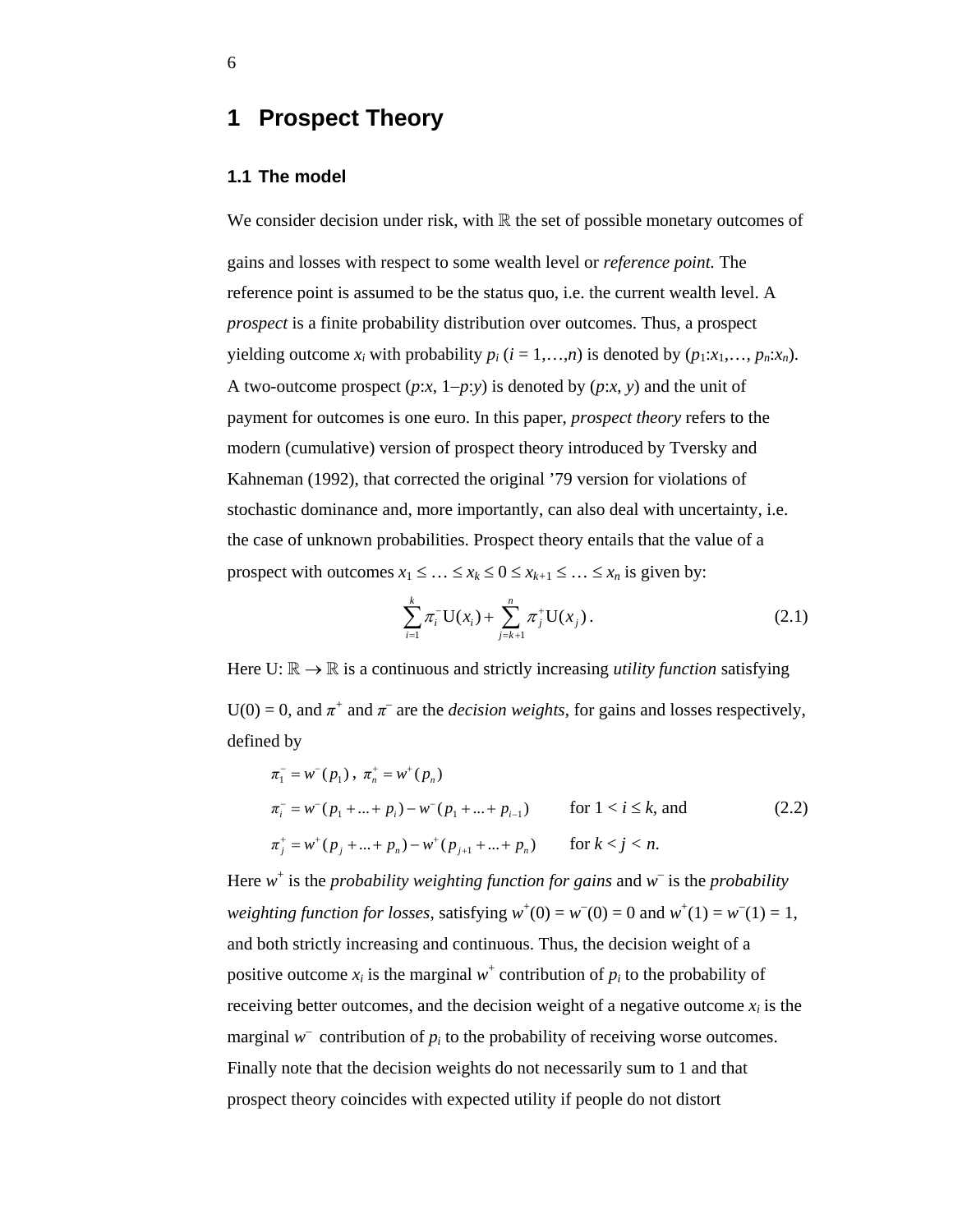probabilities (i.e. *w*<sup>+</sup> and *w*<sup>−</sup> are the identity) *and* individuals use a fixed reference point in terms of wealth.<sup>2</sup>

#### **1.2 Parametric specifications**

 $\overline{\phantom{a}}$ 

To make the model empirically tractable, several parametric shapes have been proposed for the utility- and probability weighting functions. The utility function determines individuals' attitudes towards additional monetary gains and losses. The curvature of this function for gains is often modeled by a power function because of its simplicity and its good fit to (experimental) data (Wakker 2008).<sup>3</sup> Tversky and Kahneman (1992) introduced this function for prospect theory, written as  $U(x) = x^{\alpha} 1(x \ge 0) - \lambda (-x)^{\beta} 1(x < 0)$ . Here the parameters  $\alpha$  and  $\beta$ determine the curvature of the utility for money gains and losses respectively. The psychological concept of diminishing sensitivity implies that both  $\alpha$  < 1 and  $\beta$  < 1, i.e. individuals are decreasingly sensitive to changes further away from the reference point. Less frequently used parametric specifications of the utility function are the exponential and the expo-power utility functions. These functions often have a slightly inferior fit. Their properties are described extensively in Abdellaoui et al. (2007a).

Unfortunately, a commonly accepted definition of loss aversion does not exist in the literature (Abdellaoui et al. 2007b). The framework that we employ, used by Tversky and Kahneman (1992), defines loss aversion implicitly as:

$$
\lambda = -\frac{u(-1)}{u(1)}.\tag{3.1}
$$

This definition can be seen as an approximation of the definition proposed by Köbberling and Wakker (2005), who characterize loss aversion as the ratio between the left and right derivatives of the utility function at zero, i.e.  $\lambda^{KW} \equiv u'_*$  (0) /  $u'_+$  (0). Other definitions that have been proposed, such as

 $2^2$  There is a debate in the literature on whether the expected utility model presupposes that outcomes are defined in terms of final wealth (which precludes reference-dependence) or not. In this paper we consider expected utility to be defined over wealth (Wakker 2005). See Cox and Sadiraj (2006) and Rubinstein (2006) for an alternative interpretation of expected utility.

 $3$  The power function is commonly referred to as constant relative risk aversion (CRRA) because, under expected utility, it implies that for each level of wealth, an agent is prepared to pay the same fraction to avoid risking a fair gamble over percentages of wealth. Under non-expected utility models such as prospect theory this designation is no longer appropriate.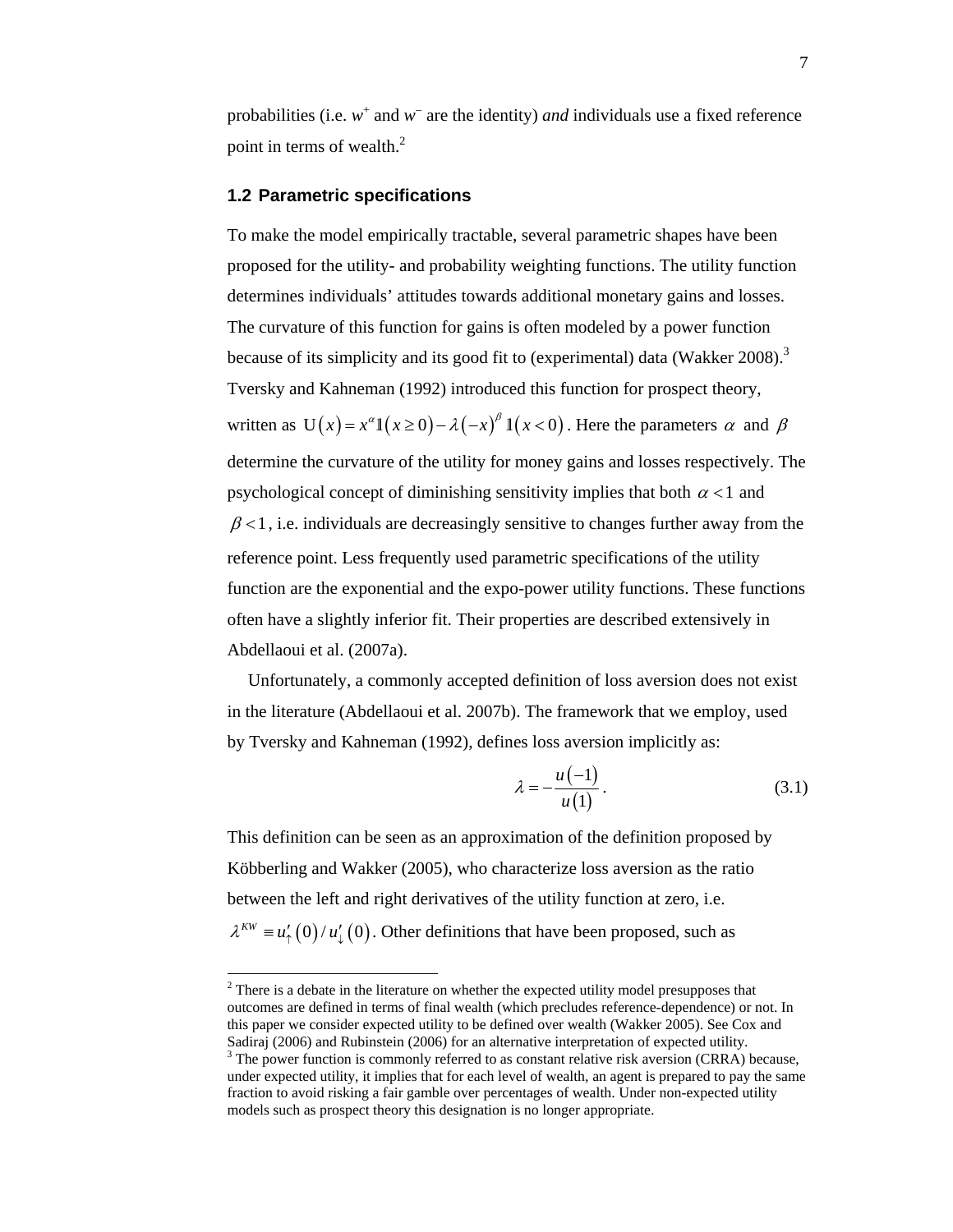Kahneman and Tversky's original formulation of loss aversion as  $-u(-x) > u(x)$ for all  $x > 0$ , or a stronger version formulated by Wakker and Tversky (1993) given by  $u'(-x) > u'(x)$  for all  $x > 0$ , do not define a straight index of loss aversion but formulate it as a property of the utility function over a whole range. An index can then be constructed by taking the mean or median values of the relevant values of *x*, but this is not an arbitrary choice making comparison between measurements difficult. Hence, we have to be careful with comparing loss aversion estimates (see Abdellaoui et al. (2007b) for a more extensive discussion).

The probability weighting function captures the degree of sensitivity towards probabilities. Two distinct properties of this function have been put forward, that can be given a psychological interpretation. The first property refers to the degree of curvature of the probability weighting function, which reflects the degree of discriminability with respect to changes in probabilities. This property is closely linked to the notion of diminishing sensitivity, where the probability of 0 (impossibility) and 1 (certainty) serve as reference points. According to this psychological hypothesis, people's behavior becomes less responsive to changes on the probability scale as they move further away from these reference points. This implies an inverse-S shaped weighting function, with relatively much curvature near the probability end points and a linear shape in between. The second property of the probability weighting function refers to its elevation, which determines the degree of attractiveness of gambling (Gonzalez and Wu 1999). For gains (losses), a highly elevated probability weighting function implies that individuals are optimistic (pessimistic), and overweight probabilities relative to the objective probabilities of gaining (losing).

Several parametric functions have been proposed to describe the probably weighting function (see Stott 2006 for an overview). The most commonly used specification is the linear-in-log-odds specification, introduced by Goldstein and Einhorn (1987) (GE-87), and given by:

$$
w(p) = \frac{\delta p^{\gamma}}{\delta p^{\gamma} + (1-p)^{\gamma}}.
$$

The popularity of this function stems from its empirical tractability and the fact that it has two parameters  $\gamma$  and  $\delta$ , that separately control for curvature and elevation respectively. Hence, both parameters can readily be given a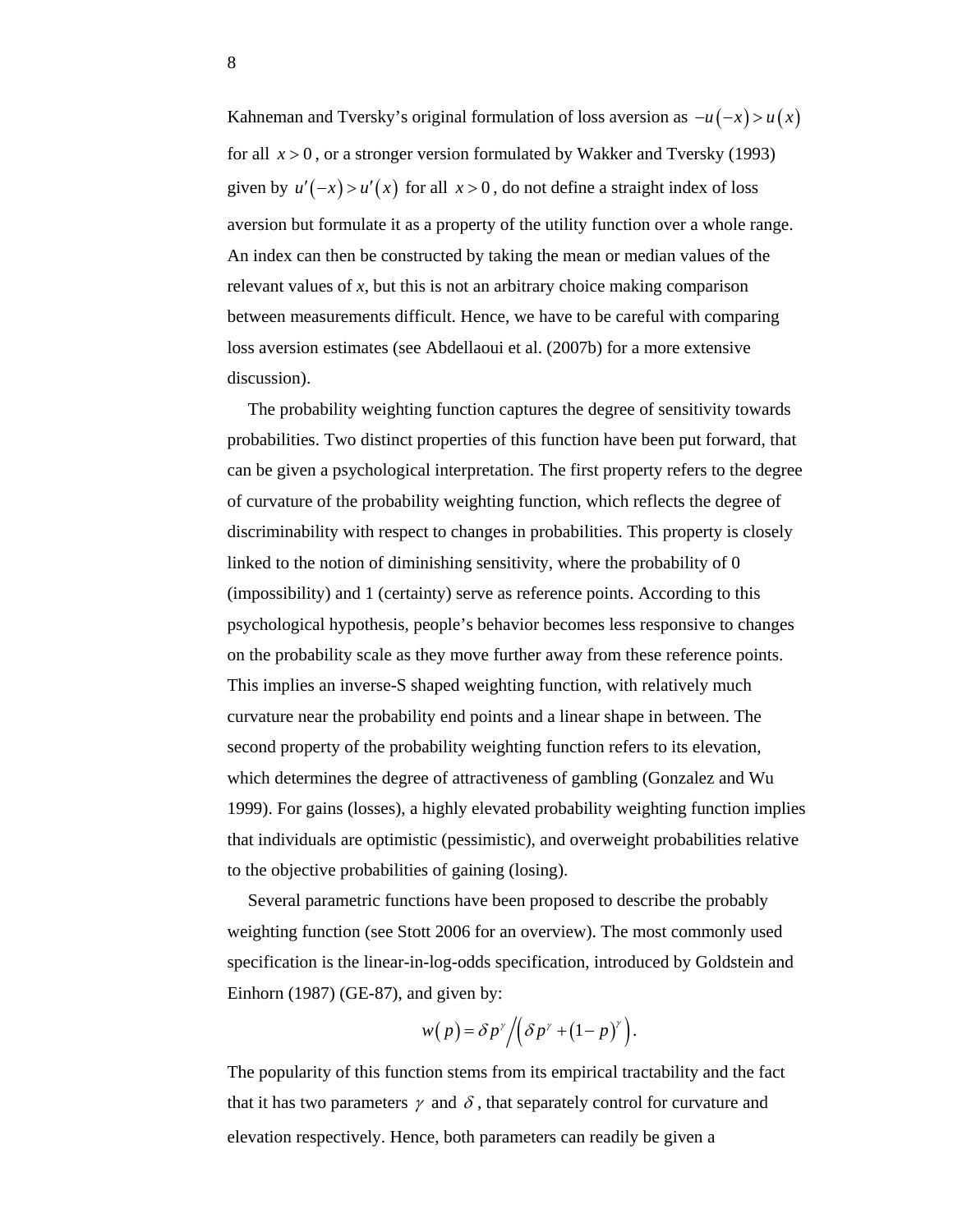psychological interpretation as indexes of discriminability and attractiveness. Another popular specification in which  $\gamma$  and  $\delta$  have a similar interpretation is the two parameter specification due to Prelec (1998) (Prelec-2), given by:

$$
w(p) = \exp(-\delta(-\ln p)^r).
$$

The GE-87 specification has an inverted-S shape when  $0 < \gamma < 1$ . An additional (sufficient) condition for the Prelec-2 function is  $0 < \delta < 1$ . One-parameter specifications have also been used to describe the probability weighting function, but these cannot set curvature and elevation independently. Estimates of these probability weighting functions will lead to biased inferences if curvature and elevation do not co-vary accordingly.

#### **1.3 Empirical evidence**

Table 1 gives the definition and estimates of the power utility function and some commonly used one- and two-parameter probability weighting functions. All the mentioned studies estimate prospect theory, albeit with varying (parametric) assumptions, incentives, tasks and samples. Although the table is not intended to be exhaustive, it covers most studies that somehow report a parametric measure of utility curvature, loss aversion or probability weighting under prospect theory. Studies that do not report such estimates are not included in the table, which means that not all studies mentioned in the introduction are listed. If multiple measures of loss aversion are reported we take the definition that most closely resembles that of Köbberling and Wakker (2005).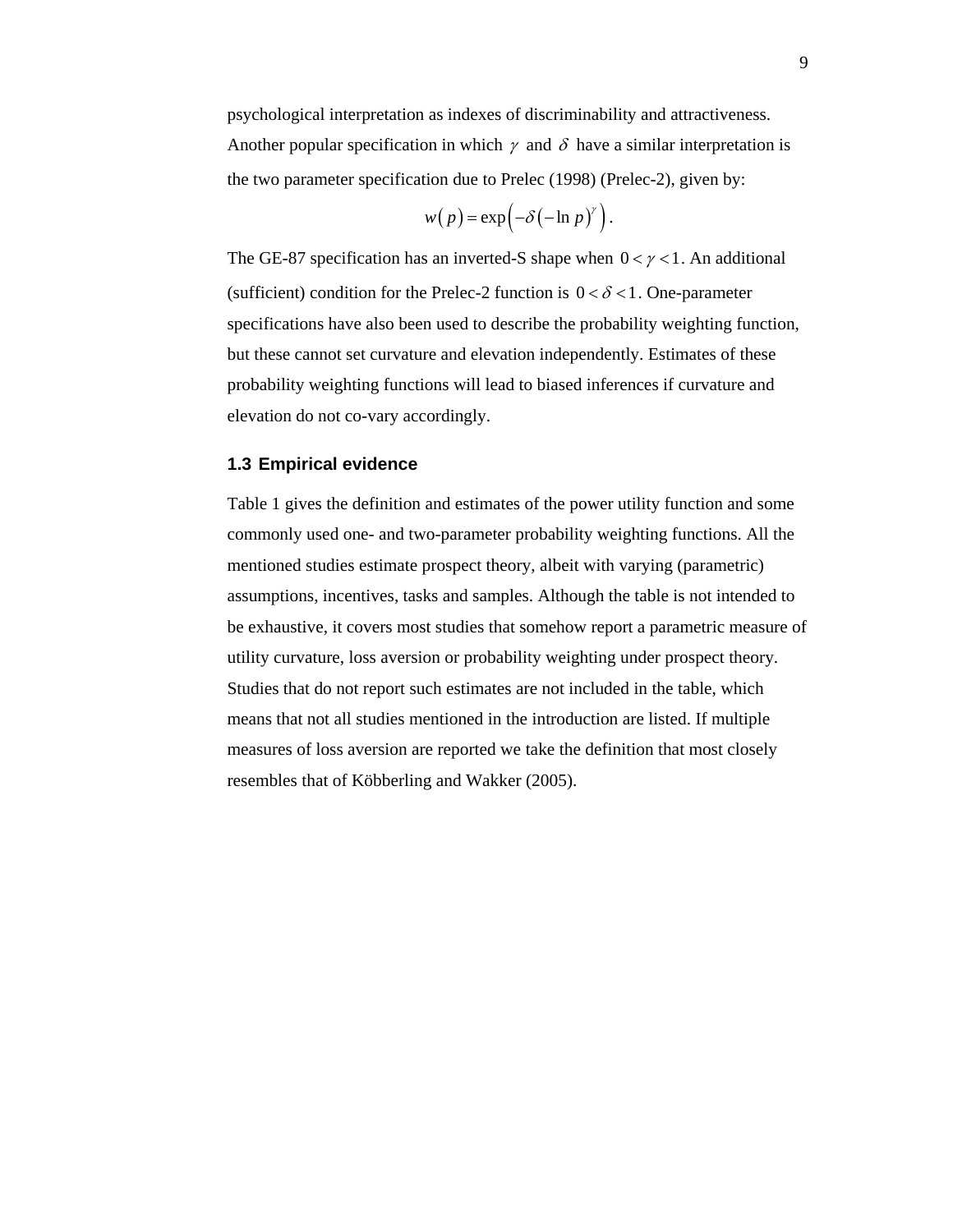| <b>Table 1.</b> Empirical estimates of prospect theory using unferent parametric functionals<br><b>Functional Form</b> | <b>Estimates</b> |              |              |              | Properties** |              |                  |     | <b>Authors</b>                               |
|------------------------------------------------------------------------------------------------------------------------|------------------|--------------|--------------|--------------|--------------|--------------|------------------|-----|----------------------------------------------|
| <b>Utility</b>                                                                                                         | $\alpha$         | $\beta$      | $\lambda$    |              | Е.           | $\mathbf T$  | Ι                | N   |                                              |
| Power:*                                                                                                                | .88              |              | .88 2.25     |              | md           | $\mathbf c$  | n                | 25  | Tversky and Kahneman (1992)                  |
| $U(x) =$                                                                                                               | .22              |              |              |              | ml           | $\mathbf c$  | n                |     | 1497 Camerer and Ho (1994)                   |
|                                                                                                                        | .50              |              |              |              | ml           | $\mathbf c$  | $\mathbf n$      | 420 | Wu and Gonzalez (1996)                       |
| $x^{\alpha}1(x\geq 0)$                                                                                                 | .39              | .84          |              |              | md           | $\mathbf c$  | $\mathbf n$      | 64  | Fennema and van Assen (1998)                 |
| $-\lambda(-x)^{\beta}1(x<0)$                                                                                           | .49              |              |              |              | md           | $\mathbf c$  | y                | 10  | Gonzalez and Wu (1999)                       |
|                                                                                                                        | .89              | .92          |              |              | md           | $\mathbf c$  | y                | 40  | Abdellaoui (2000)                            |
|                                                                                                                        | .61              | .61          |              |              | ml           | b            | $\mathbf n$      |     | 2593 Donkers et al. (2001)                   |
|                                                                                                                        |                  |              | 1.43         |              | md           | $\mathbf{c}$ | $\mathbf n$      | 45  | Schmidt and Traub (2002)                     |
|                                                                                                                        |                  | .97          |              |              | md           | $\mathbf c$  | n                | 35  | Etchart-Vincent (2004)                       |
|                                                                                                                        | .91              | .96          |              |              | md           | $\mathbf c$  | n                | 41  | Abdellaoui et al. (2005)                     |
|                                                                                                                        | .68              | .74 3.2      |              |              | ml           | b            | n                |     | 1743 Tu (2005)                               |
|                                                                                                                        | 1.01             | 1.05         |              |              | md           | $\mathbf c$  | y                | 181 | Fehr-Duda et al. (2006)                      |
|                                                                                                                        | .72              |              | .73 2.54     |              | md           | $\mathbf c$  | $\mathbf n$      | 48  | Abdellaoui et al. (2007b)                    |
|                                                                                                                        | .81              |              | .80 1.07     |              | ml           | $\mathbf c$  | y                | 90  | Andersen et al. (2006)                       |
|                                                                                                                        | .71              |              | .72 1.38     |              | ml           | $\mathbf c$  | y                | 158 | Harrison and Rutström (2009)                 |
|                                                                                                                        | .86              | 1.06 2.61    |              |              | md           | $\mathbf c$  | y                | 48  | Abdellaoui et al. (2008)                     |
| Probability                                                                                                            | $\delta^*$       | $\nu^+$      | $\delta^{-}$ | $\gamma^{-}$ |              |              |                  |     |                                              |
| weights.                                                                                                               |                  |              |              |              |              |              |                  |     |                                              |
| TK-92:                                                                                                                 |                  | .61          |              | .69          |              | $\mathbf c$  | $\mathbf n$      | 25  | Tversky and Kahneman (1992)                  |
| $w(p) =$                                                                                                               |                  | .56          |              |              |              | $\mathbf c$  | n                |     | 1497 Camerer and Ho (1994)                   |
|                                                                                                                        |                  | .71          |              |              |              | $\mathbf c$  | $\mathbf n$      | 420 | Wu and Gonzales (1996)                       |
| $\frac{p^{y}}{\left\lceil p^{y}+(1-p)^{y}\right\rceil^{\frac{1}{y}}}$                                                  |                  | .60          |              | .70          |              | $\mathbf c$  | y                | 40  | Abdellaoui (2000)                            |
|                                                                                                                        |                  | .67          |              |              |              | m            | $\mathbf n$      | 51  | Bleichrodt and Pinto (2000)                  |
|                                                                                                                        |                  | .76          |              | .76          |              | $\mathbf c$  | y                | 90  | Andersen et al. (2006)                       |
|                                                                                                                        |                  | .91          |              | .91          |              | $\mathbf c$  | y                | 158 | Harrison and Rutström (2009)                 |
| GE-87:                                                                                                                 | .84              | .68          |              |              |              | $\mathbf c$  | $\mathbf n$      | 420 | Wu and Gonzalez (1996)                       |
| $w(p) =$                                                                                                               | $.77$            | .69          |              |              | md           | $\mathbf c$  | $\mathbf n$      | 40  | Tversky and Fox (1995)                       |
|                                                                                                                        | .77              | .44          |              |              |              | $\mathbf c$  | y                | 10  | Gonzalez and Wu (1999)                       |
| $\frac{\delta p^{\gamma}}{\delta p^{\gamma}+(1-p)^{\gamma}}$                                                           | .65              | .60          | .84          | .65          |              | $\mathbf c$  | y                | 40  | Abdellaoui (2000)                            |
|                                                                                                                        | .82              | .55          |              |              |              | m            | $\mathbf n$      | 51  | Bleichrodt and Pinto (2000)                  |
|                                                                                                                        |                  |              | 1.10         | .84          |              | $\mathbf c$  | n                | 35  | Etchart-Vincent (2004)                       |
|                                                                                                                        | .98              | .83          | 1.35         | .84          |              | $\mathbf c$  | $\mathbf n$      | 41  | Abdellaoui et al. (2005)                     |
|                                                                                                                        | .87              | .51          | 1.07         | .53          |              | $\mathbf c$  | y                | 181 | Fehr-Duda et al. (2006)                      |
| Prelec-1:                                                                                                              |                  | .74          |              |              |              | $\mathbf{c}$ | n                | 420 | Wu and Gonzalez (1996)                       |
| $w(p) =$                                                                                                               |                  | .53          |              |              |              | m            | n                | 51  | Bleichrodt and Pinto (2000)                  |
| $\exp\left(-(-\ln p)^r\right)$                                                                                         |                  | .413<br>1.00 |              | .413<br>.77  |              | b<br>b       | $\mathbf n$<br>n |     | 2593 Donkers et al. (2001)<br>1743 Tu (2005) |
| Prelec-2:                                                                                                              | 1.08             | .53          |              |              |              | m            | n                | 51  | Bleichrodt and Pinto (2000)                  |
| $w(p) =$                                                                                                               | 2.12             | .96          |              |              | ml           | m            | y                | 80  | Goeree et al. (2002)                         |
| $\exp(-\delta(-\ln p)^r)$                                                                                              | 1.76 1.05        |              |              |              | md           | $\mathbf c$  | y                | 78  | van de Kuilen et al. (2009)                  |

**Table 1:** Empirical estimates of prospect theory using different parametric functionals

Notes: Adopted names and notations do not form a convention, and are used for convenience. +/− denote gains/losses.

\* The utility functional is specified on the complete real axis, where  $\lambda$  represents the loss aversion coefficient. The displayed utility function is based on the assumption  $\alpha > 0$  and  $\beta > 0$ , which is mostly found empirically. The function has a different specification for other parameter values (Wakker 2008).

\*\* Properties: E(estimator): *m*ean; median (*md*); maximum likelihood (*ml*); T(task): *c*hoice; *m*atching; *b*oth; I(incentives): *y*es (random lottery incentive scheme/Becker de Groot-Marschak procedure); *n*o (fixed or no payment).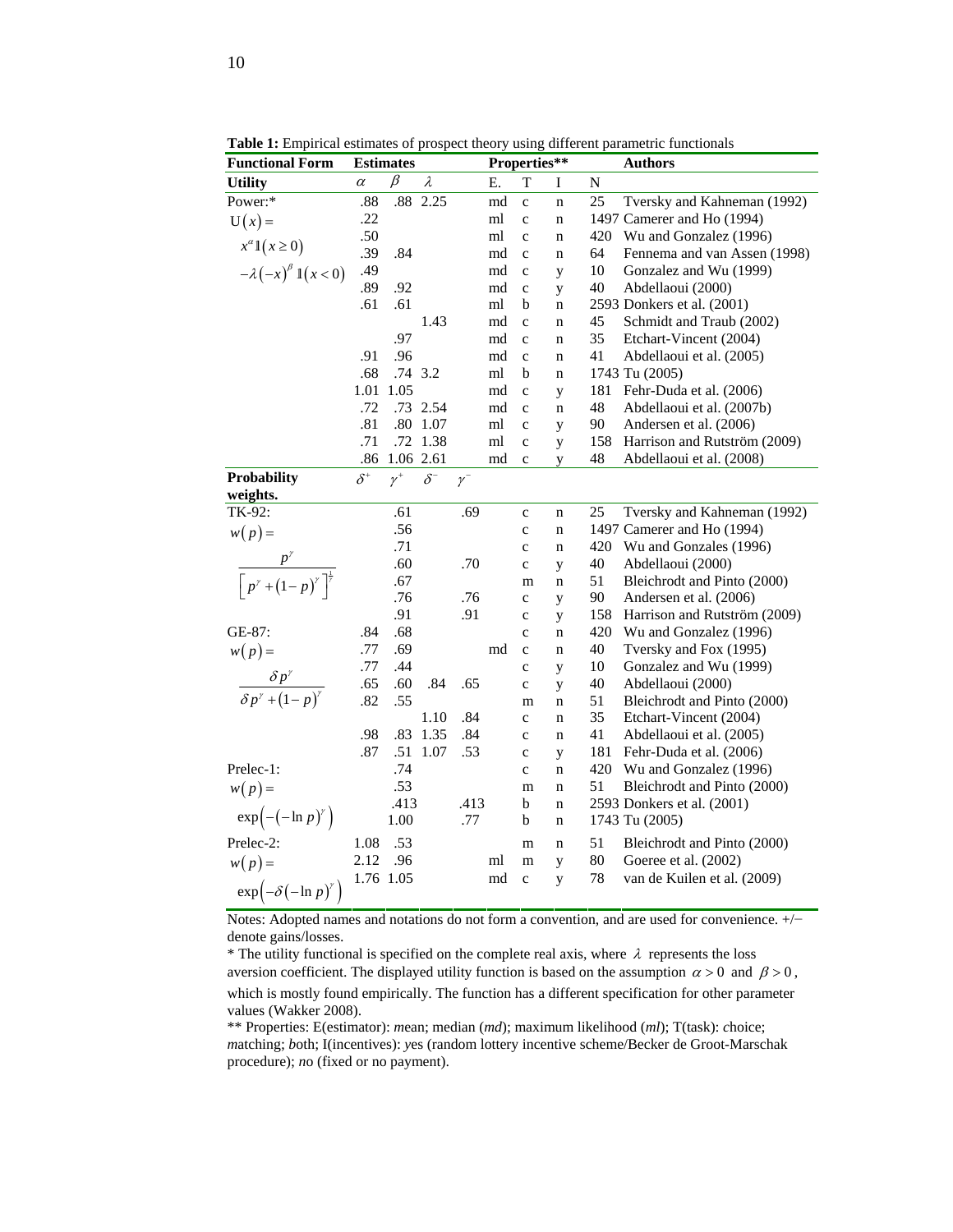With respect to the shape of the utility function the table reveals four notable features. First of all, the utility for gains is much closer to linearity (a power equal to 1) than what is found in classical utility measurements that do not take probability weighting into account. In that literature estimates just below .5 (Cubitt et al. 2001; Holt and Laury 2002; Harrison et al. 2005; Andersen et al. 2008) or lower (Barsky et al. 1997; Dohmen et al. 2006) are common. Second, in all studies that report utility curvature for gains and losses, losses are evaluated more linearly than gains, but utility for losses does display diminishing sensitivity  $(\beta < 1)$  in most studies. This suggests that people become less sensitive towards additional gains more rapidly as compared to additional losses. Third, there is some variability in the estimates, but the power parameters for both domains are always quite close. This suggests that the differences in the estimates between studies most likely stem from differences in the elicitation method and the method of analysis. Fourth, there is significant variation in the coefficient of loss aversion, but it is always estimated to be higher than one.

The table conveys three other notable features with respect to the estimated shape of the probability weighting function. The predominant shape is inverse-S, with few studies reporting  $\gamma > 1$ . Also, for studies that report estimates of both domains, elevation is higher in the loss domain. This is intuitively plausible because it suggests that in both domains individuals display pessimism, i.e. they dislike gambling. Finally, the estimates of elevation show a little less variability than those of curvature, suggesting that curvature is harder to identify empirically.

The coefficients of loss aversion reported in Table 1 range from 1.07 to 3.2. Hence, all studies find evidence of loss aversion, albeit to varying degrees. This may be caused by differing definitions of loss aversion and different elicitation contexts. Figure 1 plots a power utility function and a GE-87 probability weighting function for gains and losses corresponding to the average of the estimates found in Table 1. The next section describes the data that will enable us to identify utility curvature and probability weighting for a representative sample.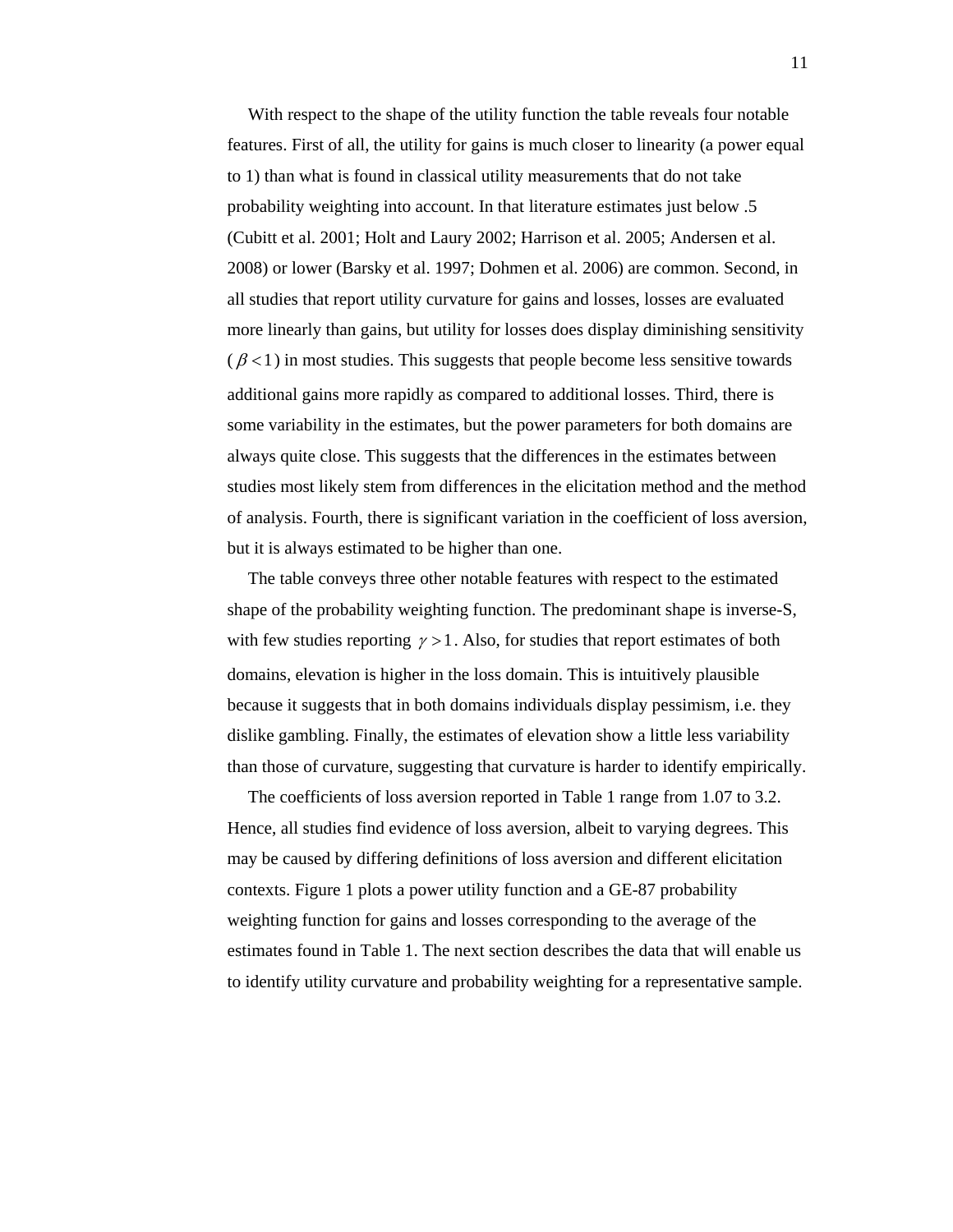Figure 1: Utility and probability weighting functions for average estimates



Note: Figure based on the average of the estimates from Table 1.  $(\alpha, \beta, \lambda) = (.69, .86, 2.07)$  and  $(\delta^+, \gamma^+, \delta^-, \gamma^-)$  = (.76,.69,1.09,.72).

## **2 The Data**

#### **2.1 Survey design**

*Participants.* For the elicitation of both utility curvature and subjective probability weighting we used data collected through the CentERpanel, a representative panel consisting of about 2000 Dutch households. Every weekend, the participants of this panel complete an internet-questionnaire concerning various socio-economic and psychological questions. For those households that do not own a computer with a connection to the internet, a special box connected to the television is provided. The panel has been used by many researchers because of its representative nature, randomization possibilities, and the possibility to link the obtained data to background characteristics.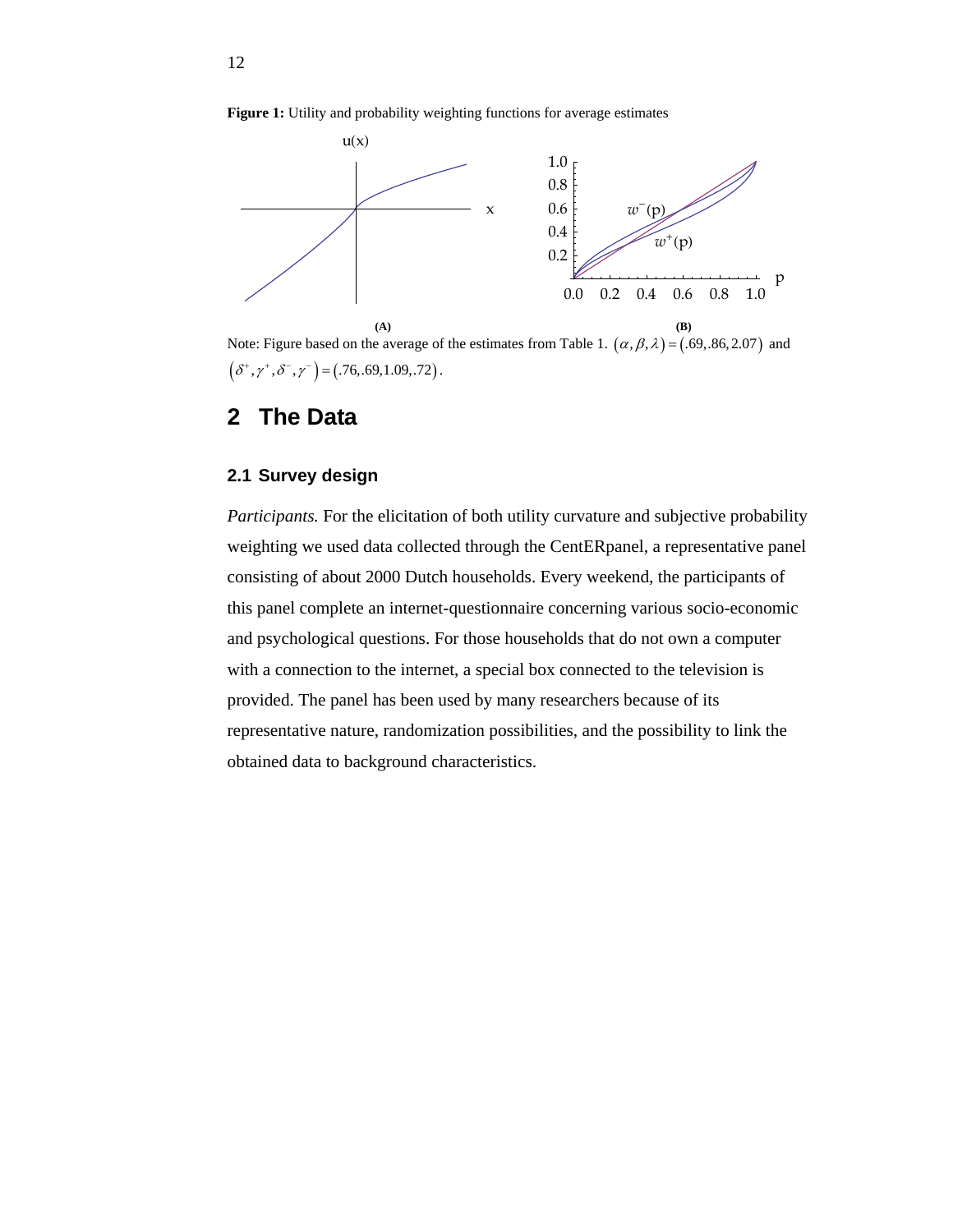



*Note*: Frame A above and B below. The specific parameter values varied between the questions, see Table 2.

*Procedure*. In February 2006 the participants of the panel were asked to balance a total of 27 pairs of (hypothetical) two-outcome lotteries by stating the value that would make them indifferent between the lotteries in the pair. The respondents were given extensive experimental instructions<sup>4</sup> and were then asked to answer a practice question to familiarize them with the experimental setting. In the instructions it was emphasized that there were no right or wrong answers. In the first part of the questionnaire  $(Q1 - Q16)$  indifference was obtained through outcome matching, i.e. in Figure 2.A subjects were asked to report the (missing) euro amount that would make them indifferent between the two lotteries, where the parameters  $(L_2, R_1, R_2)$  differed between questions. The wheel in the middle served to explain probabilities to respondents. In the second part  $(Q17 - Q27)$ indifference was obtained through probability matching, i.e. in Figure 2.B subjects were asked to report the (missing) probability that would make them indifferent between the two lotteries, where again the parameters  $(L_2, R_1, R_2)$  differed between questions. After filling in a specific number the areas in the wheel were filled accordingly and the respondent was asked to confirm his choice or reconsider.

 $\overline{a}$ 

<sup>&</sup>lt;sup>4</sup> Available from the authors upon request.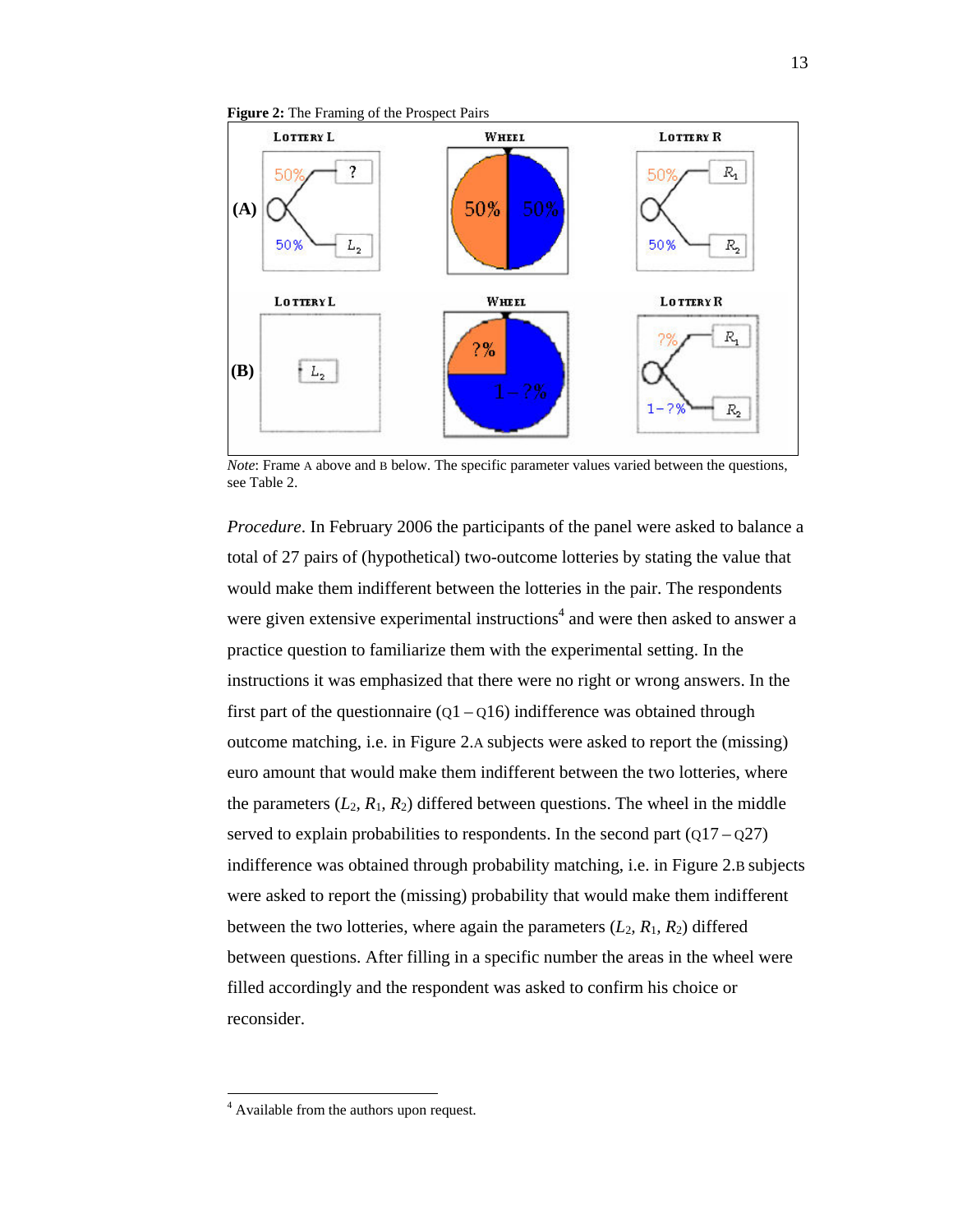*First Part.* Table 2 gives a complete description of the structure of the survey questions. Following Wakker and Deneffe (1996), the questions in the first part were chained, where the answer  $x_i$  that was given to one question, was used as the upper right prize in the next question, holding the other prizes constant  $(L_2 = g,$ *R*<sub>2</sub>=*G*). For example, if a subject reported an indifference value  $x_1$ = €180 for the prospects (0.5:  $\chi$ <sub>1</sub>, €12) and (0.5: €100, €64), this number appeared as the upper prize of the right prospect of the next matching question, while the alternative prizes of both lotteries remained the same:  $(0.5: \underline{x_2}, \triangleleft 2)$  ~ $(0.5: \triangleleft 80, \triangleleft 4)$ . The answer  $x_2$  was then used in the next question and so on. The first set of six questions following the practice question  $(Q2 - Q7)$  concern a sequence of gains  $x_1, \ldots, x_6$ , followed by a set of six questions ( $Q8 - Q13$ ) that entail losses  $y_1, \ldots, y_6$  $(L_2=1, R_2=L)$ .

Under prospect theory it can be shown that the outcomes of the obtained sequences are equally spaced in terms of utility. Wakker and Deneffe (1996) named such a sequence a standard sequence of outcomes. The final three questions of the first part  $(Q14 - Q16)$  give additional information on utility curvature around the zero outcome, and allow for the determination of loss aversion.<sup>5</sup>

*Second Part.* The questions of the second part allow for the non-parametric determination of the subjective probability weighting functions at the individual level if one assumes that no stochastic errors have been made in the elicitation of the indifference outcomes  $(x_1, \ldots, x_6, y_1, \ldots, y_6)$  in the first part. To see this, consider the domain of gains and assume that there is no stochastic error component in the subjects' responses. Then, under prospect theory, the reported probabilities  $p_i$  satisfy  $w(p_i) = ((U(x_i) - U(x_0)) / ((U(x_6) - U(x_0)))$ . Given that the outcomes  $x_0, \ldots, x_6$  comprise a standard sequence of outcomes, there holds  $U(x_i) - U(x_i) = U(x_{i+1}) - U(x_i)$  for  $i = 1, ..., 5$ . This implies that  $((U(x_i) - U(x_0)) / ((U(x_6) - U(x_0)) = i / 6$ , and hence  $w(p_i) = i / 6$  (Abdellaoui 2000). In the presence of error, however, this correspondence need no longer hold because the outcomes  $x_0, \ldots, x_6$ , are then, in general, not equally spaced in

 $\overline{\phantom{a}}$ 

<sup>&</sup>lt;sup>5</sup> See Booij and van de Kuilen (2007) for a more detailed description of the structure of these questions.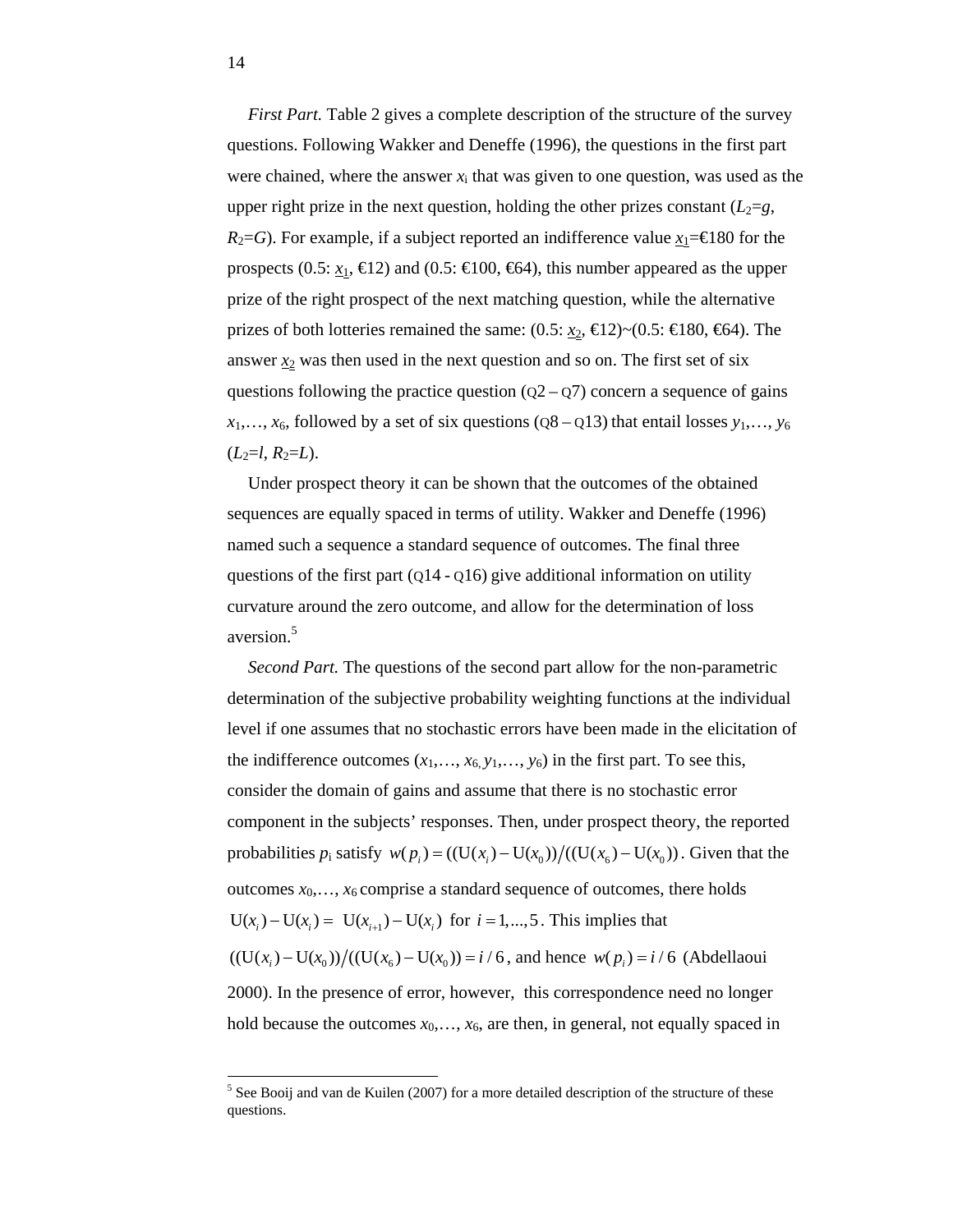utility units. The econometric specification we use explicitly accounts for this in the analysis of the responses to these questions.

*Treatments.* In order to test whether the elicited shapes of prospect theory's functionals are sensitive to the size of the stakes, respondents were randomly assigned to two different treatments. In the low-stimuli treatment the parameter values were set at  $G = 64$ ,  $g = 12$ ,  $x_0 = 100$ ,  $L = -32$ ,  $l = -6$ , and  $y_0 = -50$ . In the high-stimuli treatment, all parameter values were scaled up by a factor 10.

**Table 2:** The Obtained Indifferences

| <b>Question</b>     | <b>Prospect L</b>           |             | <b>Prospect R</b>   | <b>Ouestion</b> | <b>Prospect L</b> |             | <b>Prospect R</b>             |
|---------------------|-----------------------------|-------------|---------------------|-----------------|-------------------|-------------|-------------------------------|
| PART I              | $(p: L_1, L_2)$             |             | $(p: R_1, R_2)$     | PART II         | $(L_2)$           |             | $(p: R_1, R_2)$               |
| 1 (practice)        | $(0.5: \underline{a}, 10)$  | $\thicksim$ | (0.5: 50, 20)       | 17 (practice)   | (250)             | $\thicksim$ | $(r: 750,-100)$               |
| $2$ (gains)         | $(0.5: \underline{x}_1, g)$ | $\thicksim$ | $(0.5: x_0, G)$     | 18**            | $(x_I)$           | $\tilde{}$  | $(p_1; x_6, x_0)$             |
| 3                   | $(0.5: \underline{x_2}, g)$ | $\thicksim$ | $(0.5: x_1, G)$     | $19**$          | (y <sub>I</sub> ) | $\thicksim$ | $(q_1; y_6, y_0)$             |
| $\overline{4}$      | $(0.5: \underline{x}_3, g)$ | $\thicksim$ | $(0.5: x_2, G)$     | $20**$          | $(x_2)$           | $\thicksim$ | $(\underline{p}_2; x_6, x_0)$ |
| 5                   | $(0.5: \underline{x}_4, g)$ | $\thicksim$ | $(0.5: x_3, G)$     | $21**$          | $(y_2)$           | $\thicksim$ | $(q_2; y_6, y_0)$             |
| 6                   | $(0.5: \underline{x_5}, g)$ | $\thicksim$ | $(0.5: x_4, G)$     | $22**$          | $(x_3)$           | $\thicksim$ | $(\underline{p}_3; x_6, x_0)$ |
| 7 (gains)           | $(0.5: \underline{x_6}, g)$ | $\thicksim$ | $(0.5: x_5, G)$     | $23**$          | $(y_3)$           | $\thicksim$ | $(q_3; y_6, y_0)$             |
| 8 (losses)          | $(0.5: \underline{y}_1, l)$ | $\thicksim$ | $(0.5: y_0, L)$     | $24**$          | $(x_4)$           | $\thicksim$ | $(\underline{p_4}; x_6, x_0)$ |
| 9                   | $(0.5: \underline{y}_2, l)$ | $\thicksim$ | $(0.5: y_1, L)$     | $25**$          | $(y_4)$           | $\thicksim$ | $(q_4; y_6, y_0)$             |
| 10                  | $(0.5: \underline{y}_3, l)$ | $\thicksim$ | $(0.5: y_2, L)$     | $26**$          | $(x_5)$           | $\thicksim$ | $(\underline{p}_5; x_6, x_0)$ |
| 11                  | $(0.5: \underline{y_4}, l)$ | $\thicksim$ | $(0.5: y_3, L)$     | $27**$          | $(y_5)$           | $\thicksim$ | $(q_5: y_6, y_0)$             |
| 12                  | $(0.5: \underline{y_5}, l)$ | $\thicksim$ | $(0.5: y_4, L)$     |                 |                   |             |                               |
| 13 (losses)         | $(0.5: \underline{y_6}, l)$ | $\thicksim$ | $(0.5: y_5, L)$     |                 |                   |             |                               |
| $14*(\text{gains})$ | $(0.5: \underline{b}, 0)$   | $\thicksim$ | $(0.5: x_1, x_0)$   |                 |                   |             |                               |
| $15*(losses)$       | (0.5: 0, c)                 | $\thicksim$ | $(0.5: y_0, y_1)$   |                 |                   |             |                               |
| $16*(mixed)$        | $(0.5: \underline{d}, y_1)$ |             | ~ $(0.5: x_0, y_0)$ |                 |                   |             |                               |

*Note*: Underlined outcomes are the matching outcomes/probabilities and questions marked with an asterisk were presented in randomized order.

#### **2.2 Summary statistics**

A total of 1.935 individuals responded to the survey, meaning they logged in to the site with their ID number. Not all subjects gave answers to all questions, leading to question specific non-response (denoted by *NR*). Since we did not force subjects' answers to be consistent (the subjects could fill in any number) it comes as no surprise that many of them violated dominance, either because of a mistake or because of misunderstanding (denoted by *IR*). In the first part individuals were classified as being inconsistent if their sequence of stated outcomes was not strictly increasing. This criterion is stringent, punishing random mistakes. For those who comply with it, however, we can be confident that they understood the questions.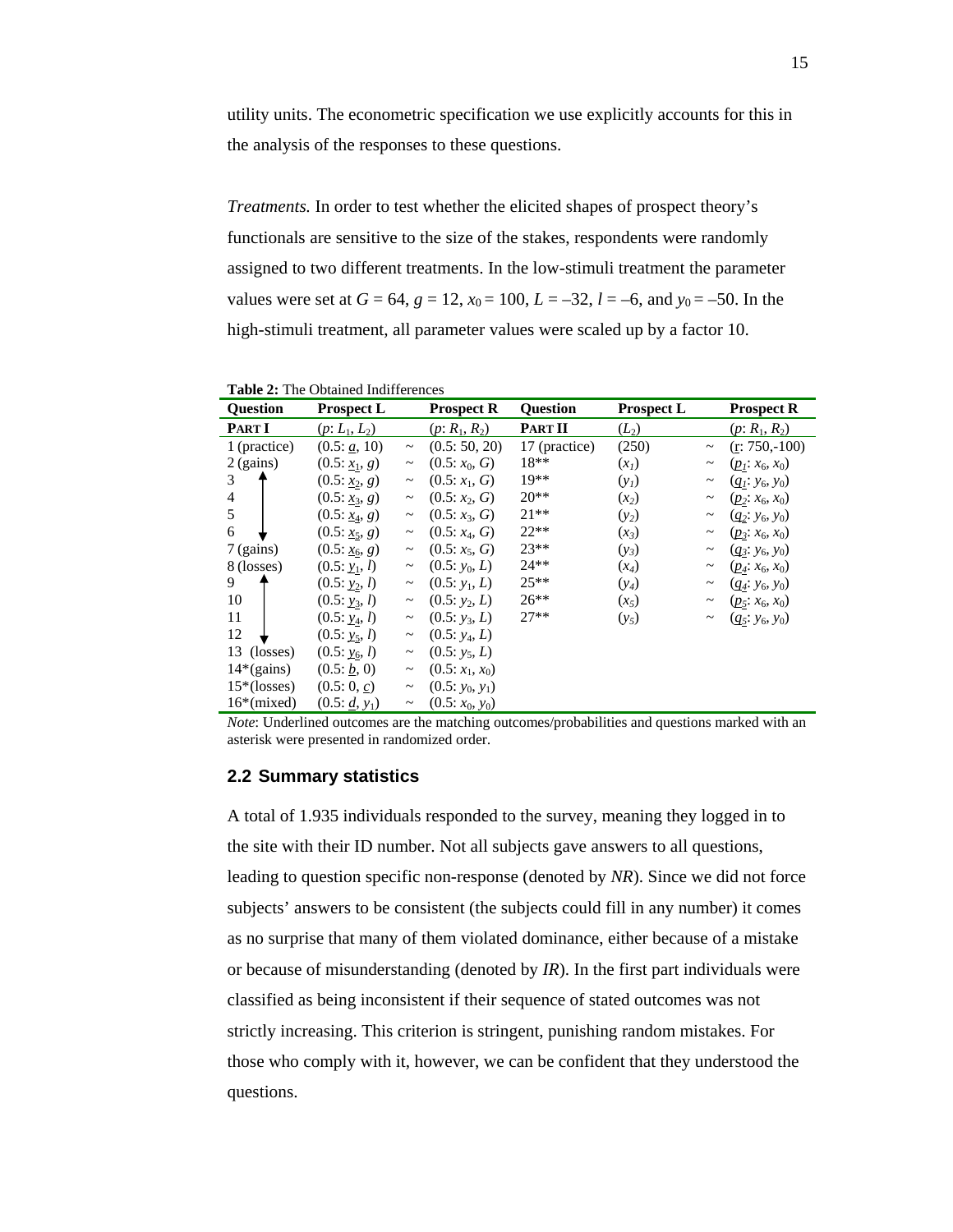Unlike the outcome questions, the order of the probability matching questions was completely random, meaning that subjects could not have an easy comparison with questions that had outcomes close in magnitude. This increases the likelihood of an inconsistent answer. Moreover, these questions are likely to be more cognitively demanding for respondents. Hence, in part 2 we allowed for one mistake (meaning a violation of dominance) in the subjects answers before classifying them as inconsistent. Furthermore, we only considered individuals in the second part if they had been classified consistent in the first, because the questions in the second part were determined by the first. Of the remaining data we removed some outlying answers that clearly indicated either a mistake or lack of understanding (denoted by *Outlier*).

Although dropping observations is unfavorable, not imposing consistency by way of the design of the experiment (recall that the subjects were free to fill in any number) has some advantages, especially when using a large representative sample. Then individuals with a good understanding of the questions can reveal themselves by not making any mistakes. Indeed, there is evidence for university students that response variability increases with the complexity of the task (Camerer and Hogarth 1999). For the general public this effect is probably magnified. Using the same internet panel, Von Gaudecker et al. (2008) specifically investigate sample selection for a cognitively demanding (risk aversion) task and find that the number of inconsistencies is twice as large for the general public compared to the standard student subject pool. Similarly, Guiso and Paiella (2003) and Dohmen et al. (2006) dropped 57% and 61% of their observations respectively, for risk aversion questions of lesser complexity posed to a cross-section of the Italian and German public. Hence, miscomprehension is a likely feature of response behavior in our data. Not imposing consistency by design of the experiment allows the filtering of those who did not have a good grasp of the questions from those who did.

To control for a potential bias due to selectivity we estimated a sampleselection equation (see Section 8.1) and used the inverse of the predicted probabilities as weights in the econometric analysis. This procedure yields unbiased estimates if sample selection is random conditional on the selection variables. The coefficients were not greatly affected by this procedure, but it increased the obtained standard errors. Hence, we are confident that the results

16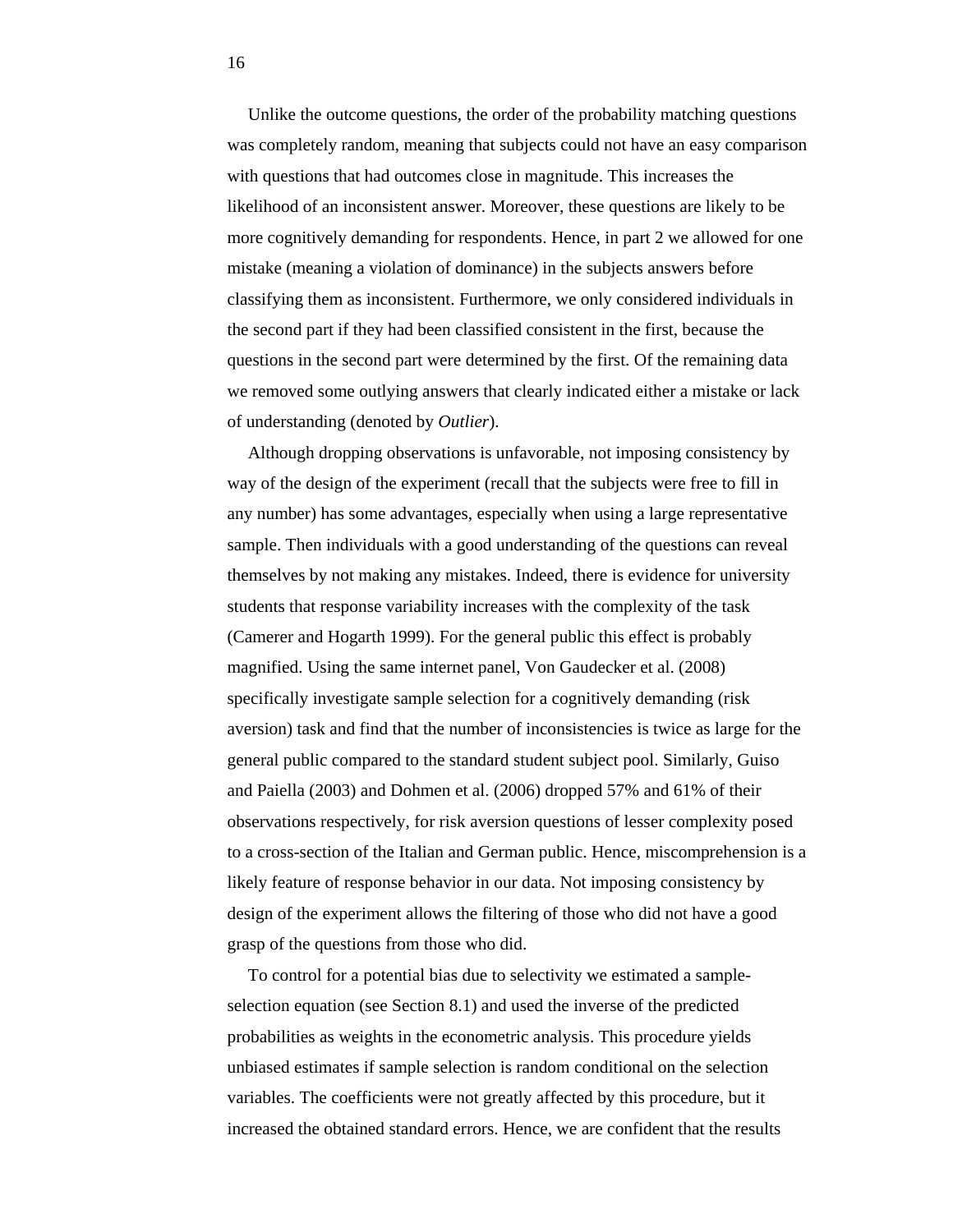obtained from the selected sample hold for the whole sample as well. In Booij and van de Kuilen (2007) we discuss the sample selection process in more detail. Table 3 gives the summary statistics of the selected sample.

**Table 3:** Summary Statistics (unweighted)

|                       | $x_i$           |        | $y_i$            |                 |        | $p_i$  |             | $q_i$  | b                |                 |
|-----------------------|-----------------|--------|------------------|-----------------|--------|--------|-------------|--------|------------------|-----------------|
|                       | <b>High</b>     | Low    | High             | Low             | High   | Low    | <b>High</b> | Low    | High             | Low             |
|                       | €1993           | €205   | $\epsilon$ -851  | $\epsilon$ -86  | 27.3 % | 31.6 % | 21.5 %      | 21.5 % | €4016            | €386            |
|                       | (602)           | (94)   | (231)            | (36)            | (15.3) | (17.1) | (12.9)      | (12.2) | (1604)           | (150)           |
| 2                     | €3000           | €319   | $\epsilon$ -1243 | $\epsilon$ -126 | 41.4 % | 41.3%  | 33.1 %      | 33.9 % |                  |                 |
|                       | (1131)          | (184)  | (431)            | (59)            | (17.5) | (17.4) | (14.8)      | (16.3) | c                |                 |
| 3                     | €4060           | €441   | €–1664           | $\epsilon$ -168 | 51.6%  | 53.0 % | 42.8%       | 43.7 % | $\epsilon$ -1569 | $\epsilon$ -157 |
|                       | (1692)          | (313)  | (634)            | (83)            | (17.4) | (17.4) | (16.5)      | (16.4) | (612)            | (59.0)          |
| $\overline{4}$        | $\epsilon$ 5161 | €576   | $\epsilon$ -2075 | $\epsilon$ -211 | 62.5 % | 63.0 % | 53.4 %      | 53.4 % |                  |                 |
|                       | (2311)          | (561)  | (856)            | (106)           | (18.7) | (19.3) | (20.1)      | (19.1) | d                |                 |
| 5                     | €6283           | €727   | €–2494           | $\epsilon$ -254 | 75.9 % | 74.5 % | 68.6 %      | 66.9%  | €1842            | €180            |
|                       | (2980)          | (865)  | (1069)           | (130)           | (19.2) | (19.9) | (21.3)      | (21.7) | (833)            | (87.6)          |
| 6                     | €7447           | €893   | $\epsilon$ -2920 | $\epsilon$ -298 |        |        |             |        |                  |                 |
|                       | (3713)          | (1244) | (1297)           | (156)           |        |        |             |        |                  |                 |
| N                     | 383             | 431    | 330              | 360             | 184    | 182    | 147         | 125    | 210              | 228             |
| NR                    | 187             | 188    | 210              | 212             | 126    | 158    | 112         | 145    | 1                | 1               |
| IN                    | 388             | 340    | 422              | 389             | 73     | 91     | 71          | 90     | 54               | 69              |
| <i><u>Outlier</u></i> | 13              | 5      | 9                | 3               |        |        |             |        | 5                | 8               |
| Total                 | 971             | 964    | 971              | 964             | 383    | 431    | 330         | 360    | 270              | 306             |

*Note*: Standard deviations in parentheses.

The table readily shows some apparent features of the data. The differences between subsequent outcomes of the standard sequence are gradually increasing, suggesting mild concavity in the utility for gains and mild convexity for losses. Also, the probabilities reported in the gain domain are all uniformly higher than the ones in the loss domain suggesting more elevation in the probability weighting function for losses. This is consistent with pessimism with respect to gambling in both domains. Finally, the outcomes between the high and the low treatments are mostly close to a scaling up by a factor 10, suggesting no difference between treatments.

### **3 The econometric model**

Following Wakker and Deneffe (1996) and Abdellaoui (2000), Booij and van de Kuilen (2007) exploit the sequential nature of the questions to analyze the shape of the utility function non-parametrically. This approach has the advantage of being robust against probability weighting and allowing for full heterogeneity in preferences, i.e. they estimate the shape of the utility curve for each individual without making any prior parametric assumption. The disadvantage of this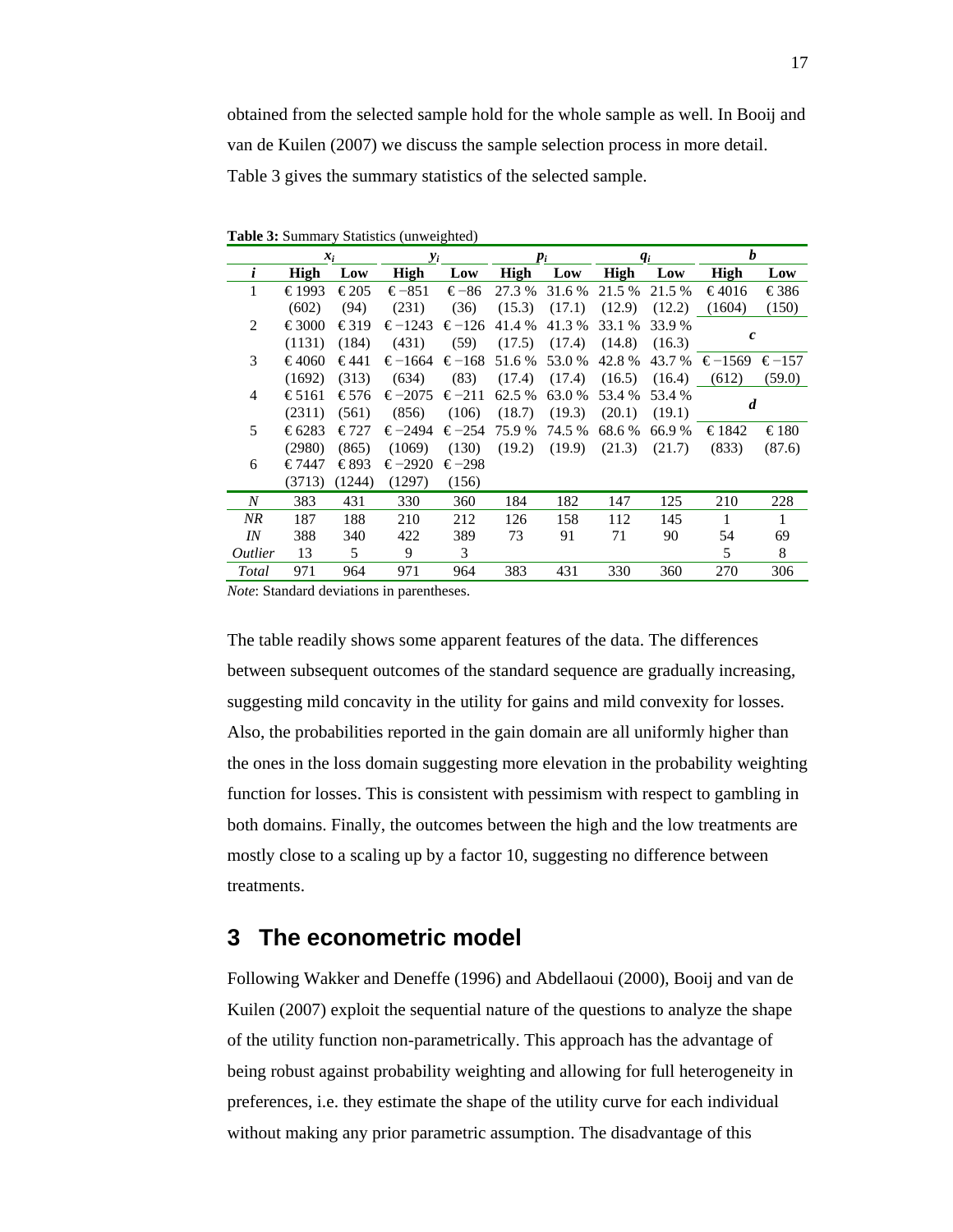approach is that individual error is not explicitly accounted for statistically, and potential error propagation is not modeled. Also, if errors that generate monotonicity violations are not modeled in the analysis of the elicited probabilities in the second part (recall that we allow for one monotonicity violation in the second part) we would get uninterpretable weighting functions. Moreover, Wilcox (2008, pp. 264-265) shows that individual level estimation can suffer from a finite-sample bias leading to biased predictions. By smoothing out errors a parametric approach can alleviate these problems (Currim and Sarin 1989), albeit at the cost of having to make auxiliary assumptions.

Under prospect theory, as described in section 1.1, the questions in the experiment yield the following equations

$$
w^{+}(\frac{1}{2})(U(x_{i,n}) - U(x_{i-1,n})) = (1 - w^{+}(\frac{1}{2}))(U(G_n) - U(g_n)) \cdot e_{i,n}^{o+} \cdot \eta_n^{+} \quad i = 1,...,6, \quad (5.1)
$$

$$
w^{-}\left(\frac{1}{2}\right)(U(y_{i,n}) - U(y_{i-1,n})) = (1 - w^{-}\left(\frac{1}{2}\right))(U(L_n) - U(l_n)) \cdot e_{i,n}^{o^{-}} \cdot \eta_n^{-} \qquad i = 1,...,6\,,\tag{5.2}
$$

$$
U(x_{i,n}) - U(x_{0,n}) = w^+(p_{i,n}) \Big( U(x_{6,n}) - U(x_{0,n}) \Big) \cdot e_{i,n}^{p+} \qquad i = 1,...,5, \quad (5.3)
$$

$$
U(y_{i,n}) - U(y_{0,n}) = w^-(p_{i,n}) \Big( U(y_{6,n}) - U(y_{0,n}) \Big) \cdot e_{i,n}^{p-1} \qquad i = 1,...,5, \quad (5.4)
$$

$$
w^{+}\left(\frac{1}{2}\right)\left(U(b_{n})-U(x_{1,n})\right)=\left(1-w^{+}\left(\frac{1}{2}\right)\right)U(x_{0,n})\cdot e_{n}^{b},\qquad(5.5)
$$

$$
w^{-}\left(\frac{1}{2}\right)\left(U(c_{n})-U(y_{1,n})\right)=\left(1-w^{-}\left(\frac{1}{2}\right)\right)U(y_{0,n})\cdot e_{n}^{c},\tag{5.6}
$$

$$
w^{+}(\frac{1}{2})(U(d_{n})-U(x_{0,n}))=w^{-}(\frac{1}{2})(U(y_{0,n})-U(y_{1,n}))\cdot e_{n}^{d}, \qquad (5.7)
$$

where we allow for a multiplicative stochastic error  $(e_{i,n}^{\dagger})$ , including individual specific effects  $\eta_n^*$  that capture differences in probability weighting between individuals  $n$ . In the superscripts,  $o$  and  $p$  denote outcomes and probabilities respectively, and the + and – signs denote the gain and the loss domain. The letters *b*, *c*, *d,* refer to the corresponding loss aversion questions (see Table 2).

The errors are assumed to be independently log-normally distributed with different variances, i.e.  $e_{i,n}^{\dagger} \sim LN(0, \sigma_i^{\dagger 2})$ . This is a Fechner model on the log of the value scale, similar to the model employed by Donkers et al. (2001).

The consequences of specifying different error structures in models of decision making under risk has attracted considerable attention since the seminal paper by Hey and Orme (1994). There is, however, currently no consensus in the literature on what error structure to use (Hey 1995; Loomes and Sugden 1995, 1998;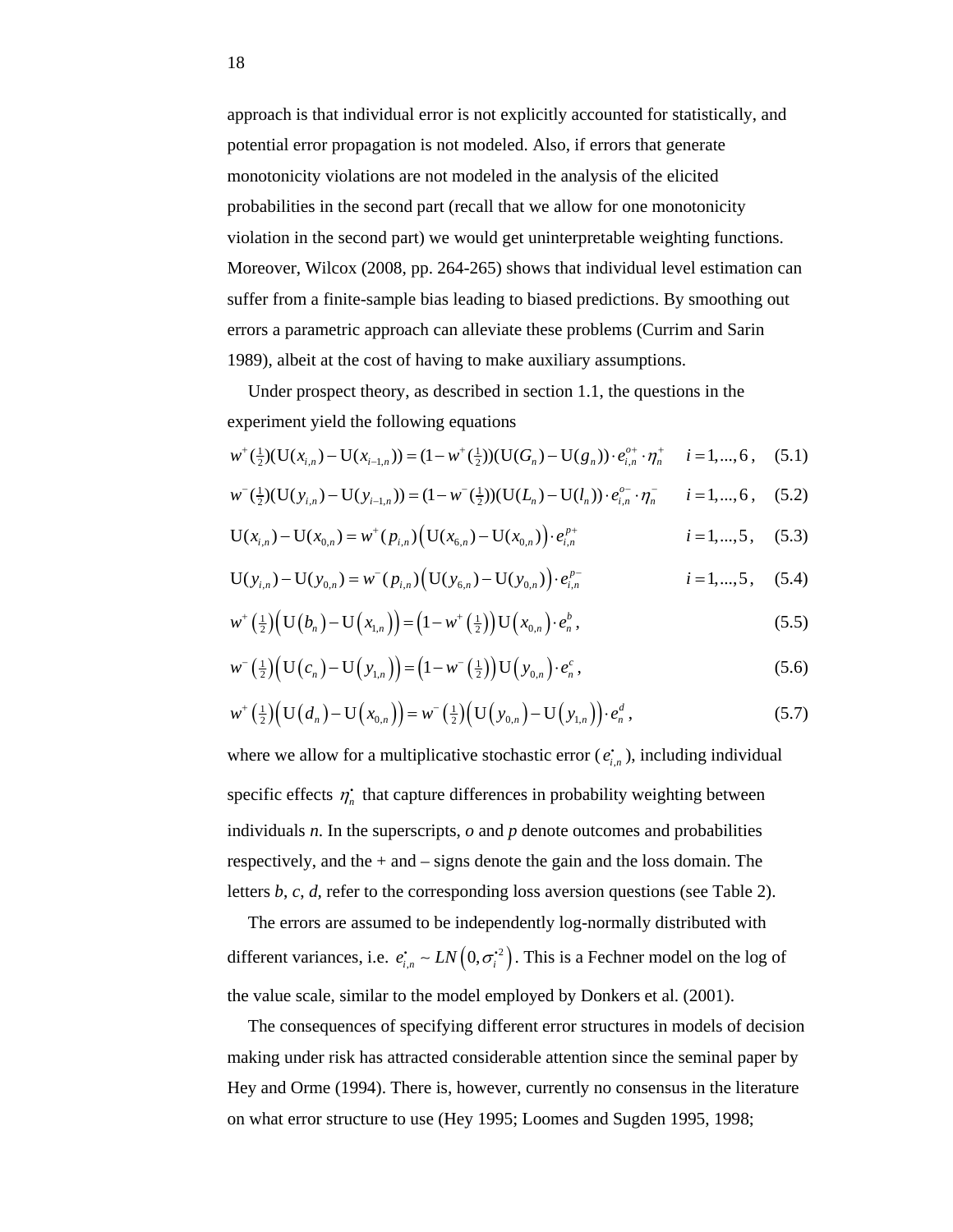Carbone and Hey 2000; Hey 2005; Blavatskyy 2007). We chose a multiplicative specification over an additive one (e.g. Blavatskyy 2006) because it naturally satisfies monotonicity. An additive specification would require a truncated error distribution to satisfy monotonicity (Blavatskyy 2007), which is numerically much more involved. Also, we chose the common Fechner structure over a random preference specification or a "trembling hand" specification, two other popular stochastic models (Wilcox 2008). In the first stochastic framework it would be hard to eliminate individual effects, while it is unclear how to implement the second in a continuous outcome context.

In order to eliminate the probability weighting terms and potential individual specific effects, subsequent outcome equations can be divided by one another. To make the current study consistent with Booij and van de Kuilen (2007), loss aversion is estimated using all questions around the zero outcome. Taking logarithms then gives

$$
\varepsilon_{i,n}^{o+} \equiv \ln\left(\frac{e_{i+1,n}^{o+}}{e_{i,n}^{o+}}\right) = \ln\left(\frac{U(x_{i+1,n}) - U(x_{i,n})}{U(x_{i,n}) - U(x_{i-1,n})}\right) \qquad i = 1,...,5, \qquad (5.8)
$$

$$
\varepsilon_{i,n}^{o-} \equiv \ln\left(\frac{e_{i+1,n}^{o-}}{e_{i,n}^{o-}}\right) = \ln\left(\frac{U(y_{i+1,n}) - U(y_{i,n})}{U(y_{i,n}) - U(y_{i-1,n})}\right) \qquad i = 1,...,5, \qquad (5.9)
$$

$$
\varepsilon_{i,n}^{p+} \equiv \ln\left(e_{i,n}^{p+}\right) = \ln\left(w^+\left(p_i\right)\frac{U(x_{6,n}) - U(x_{0,n})}{U(x_{i,n}) - U(x_{0,n})}\right) \qquad i = 1,...,5, \qquad (5.10)
$$

$$
\varepsilon_{i,n}^{p-} \equiv \ln\left(e_{i,n}^{p-}\right) = \ln\left(w\left(q_i\right) \frac{U(y_{6,n}) - U(y_{0,n})}{U(y_{i,n}) - U(y_{0,n})}\right) \qquad i = 1,...,5, \qquad (5.11)
$$

$$
\varepsilon_n^{LA} = \ln \left( e_n^d \cdot e_n^c / e_n^b \right) =
$$
\n
$$
= \ln \left( \frac{\left( 1 - w^+ \left( \frac{1}{2} \right) \right) \left( U \left( d_n \right) - U \left( x_{0,n} \right) \right)}{\left( 1 - w^- \left( \frac{1}{2} \right) \right) \left( U \left( b_n \right) - U \left( x_{1,n} \right) \right)} \left( U \left( c_n \right) - U \left( y_{1,n} \right) \right)} \frac{U \left( x_{0,n} \right)}{U \left( y_{0,n} \right)} \right), \tag{5.12}
$$

where  $LA$ , denotes loss aversion. Under the assumptions of  $(5.1)$ - $(5.7)$ , the transformed error terms, collected in

$$
\varepsilon_n = \left(\varepsilon_n^{\prime o^+}, \varepsilon_n^{\prime p^+}, \varepsilon_n^{\prime o^-}, \varepsilon_n^{\prime p^-}, \varepsilon_n^{\prime A}\right)' = \left(\varepsilon_{1,n}^{o^+}, \dots, \varepsilon_{5,n}^{o^+}, \varepsilon_{1,n}^{o^-}, \dots, \varepsilon_{5,n}^{o^-}, \varepsilon_{1,n}^{\prime p^+}, \dots, \varepsilon_{5,n}^{\prime p^+},
$$
\n
$$
\varepsilon_{1,n}^{\prime p^-}, \dots, \varepsilon_{5,n}^{\prime p^-}, \varepsilon_n^{\prime A}\right)',
$$
 are normally distributed with zero mean and covariance matrix  $\Sigma$ . This matrix has off-diagonal elements equal to zero, except for the outcome equations (5.1) and (5.2). The first differencing applied to these equations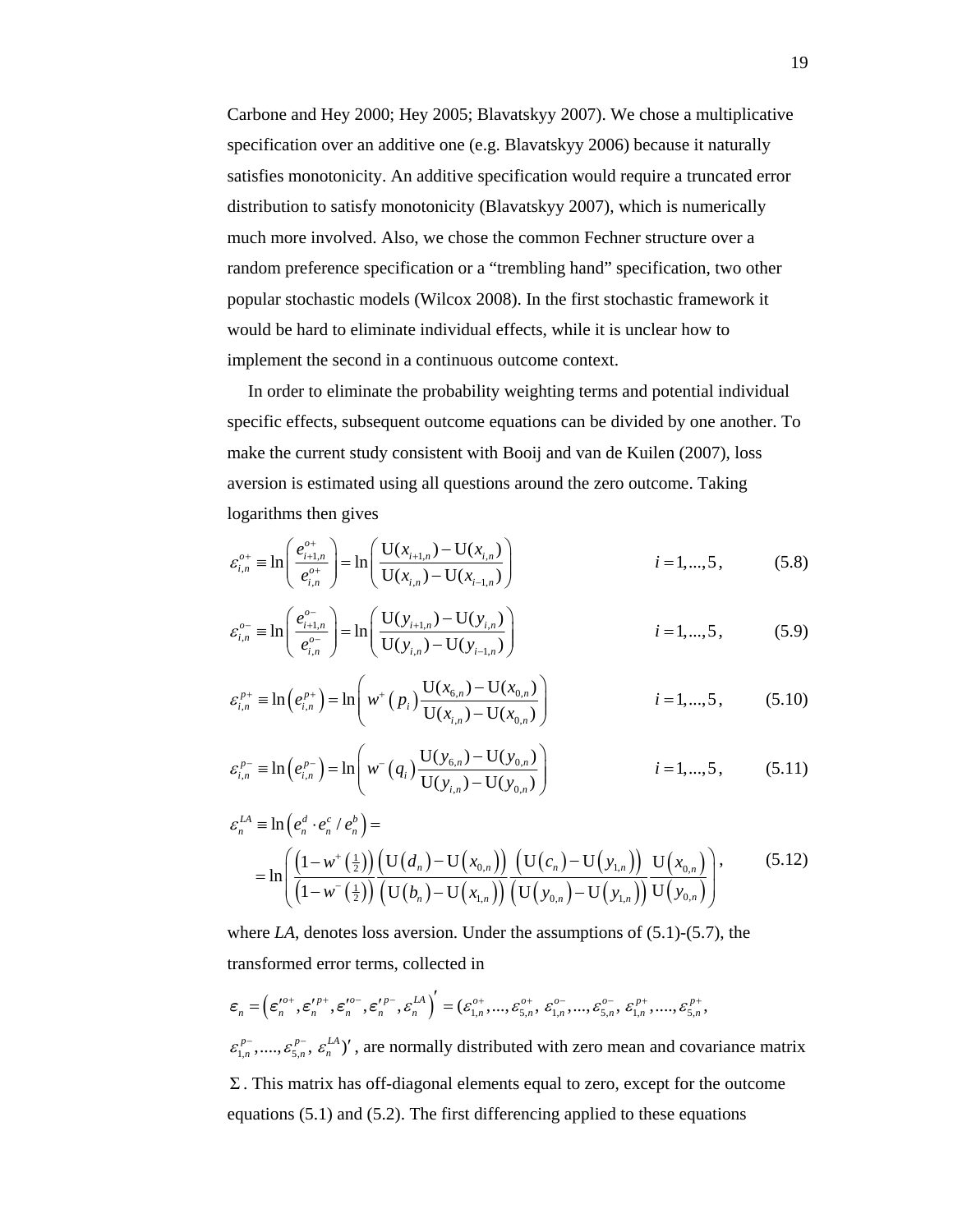generates a correlation between the subsequent error terms. For example, assuming constant error variance, the covariance matrix for positive outcomes is a tridiagonal matrix equal to

$$
\Sigma^{o+} = \text{cov}\left[\varepsilon_{1,n}^{o+},...,\varepsilon_{5,n}^{o+}\right] = 2\sigma^2 \begin{pmatrix} 1 & -\frac{1}{2} & 0 & \cdots & 0 \\ -\frac{1}{2} & 1 & \ddots & \ddots & \vdots \\ 0 & \ddots & \ddots & \ddots & 0 \\ \vdots & \ddots & \ddots & 1 & -\frac{1}{2} \\ 0 & \cdots & 0 & -\frac{1}{2} & 1 \end{pmatrix}.
$$
 (5.13)

In this example the correlation between each subsequent error is  $-\frac{1}{2}$ .<sup>6</sup> In general the first off-diagonal elements will vary. Hence, we will assume the covariance matrices of the outcome domains ( $\Sigma^{o+}$ ,  $\Sigma^{o-}$ ) to be fully flexible in the empirical analysis. Because the questions of the second part are not chained we simply assume the matrixes  $\Sigma^{p+}$ ,  $\Sigma^{p-}$  to have equal (non-zero) diagonal and equal offdiagonal elements. By assuming non-zero off diagonal elements, within-subject correlation in the answers is accounted for. The mean of the diagonal and offdiagonal elements are given by  $\bar{\sigma}$  and  $\bar{\rho}$  respectively.

To estimate the model we assume two popular parametric specifications. For utility we take the common power specification, with a loss aversion factor  $\lambda$ , as specified by Kahneman and Tversky (1979). For the subjective weighting of cumulative probabilities we take the frequently used linear-in-log-odds specification as first employed by Goltstein and Einhorn (1987). These parametric families have been shown to have a good fit to experimental data (Gonzalez and Wu 1999; Abdellaoui  $2008$ ).<sup>7</sup> The probability weighting functions of both domains are allowed to differ as is assumed in the modern version of prospect theory. We have

$$
U(x; \alpha, \beta, \lambda) = \begin{cases} x^{\alpha} & x \ge 0 \\ -\lambda (-x)^{\beta} & x < 0 \end{cases}
$$
 (5.14)

 6 To see this consider the covariance of two subsequent errors in the gain domain:  $\left[ \varepsilon_{1,n}^{o+}, \varepsilon_{2,n}^{o+} \right] = \text{cov} \left[ \ln e_{1,n}^{o+} - \ln e_{0,n}^{o+}, \ln e_{2,n}^{o+} - \ln e_{1,n}^{o+} \right] = \text{cov} \left[ \ln e_{1,n}^{o+}, \ln e_{2,n}^{o+} \right] - \text{cov} \left[ \ln e_{1,n}^{o+}, \ln e_{1,n}^{o+} \right]$  $-\text{cov}\left[\ln e_{0,n}^{o^+}, \ln e_{2,n}^{o^+}\right] + \text{cov}\left[\ln e_{0,n}^{o^+}, \ln e_{1,n}^{o^+}\right] = 0 - \sigma^2 - 0 + 0 = -\sigma^2$ . The correlation then becomes:  $\text{corr}\left[\varepsilon_{1,n}^{o+}, \varepsilon_{2,n}^{o+}\right] = \text{cov}\left[\varepsilon_{1,n}^{o+}, \varepsilon_{2,n}^{o+}\right] / \sqrt{\left(\text{var}\left[\varepsilon_{1,n}^{o+}\right] \cdot \text{var}\left[\varepsilon_{2,n}^{o+}\right]\right)} = -\sigma^2 / \sqrt{\left(2\sigma^2 \cdot 2\sigma^2\right)} = -\frac{1}{2}.$  $<sup>7</sup>$  In the context of discrete choice Stott (2006) shows that the more parsimonious one parameter</sup>

specifications often provide a sufficient fit in terms of the Akaike information criterion.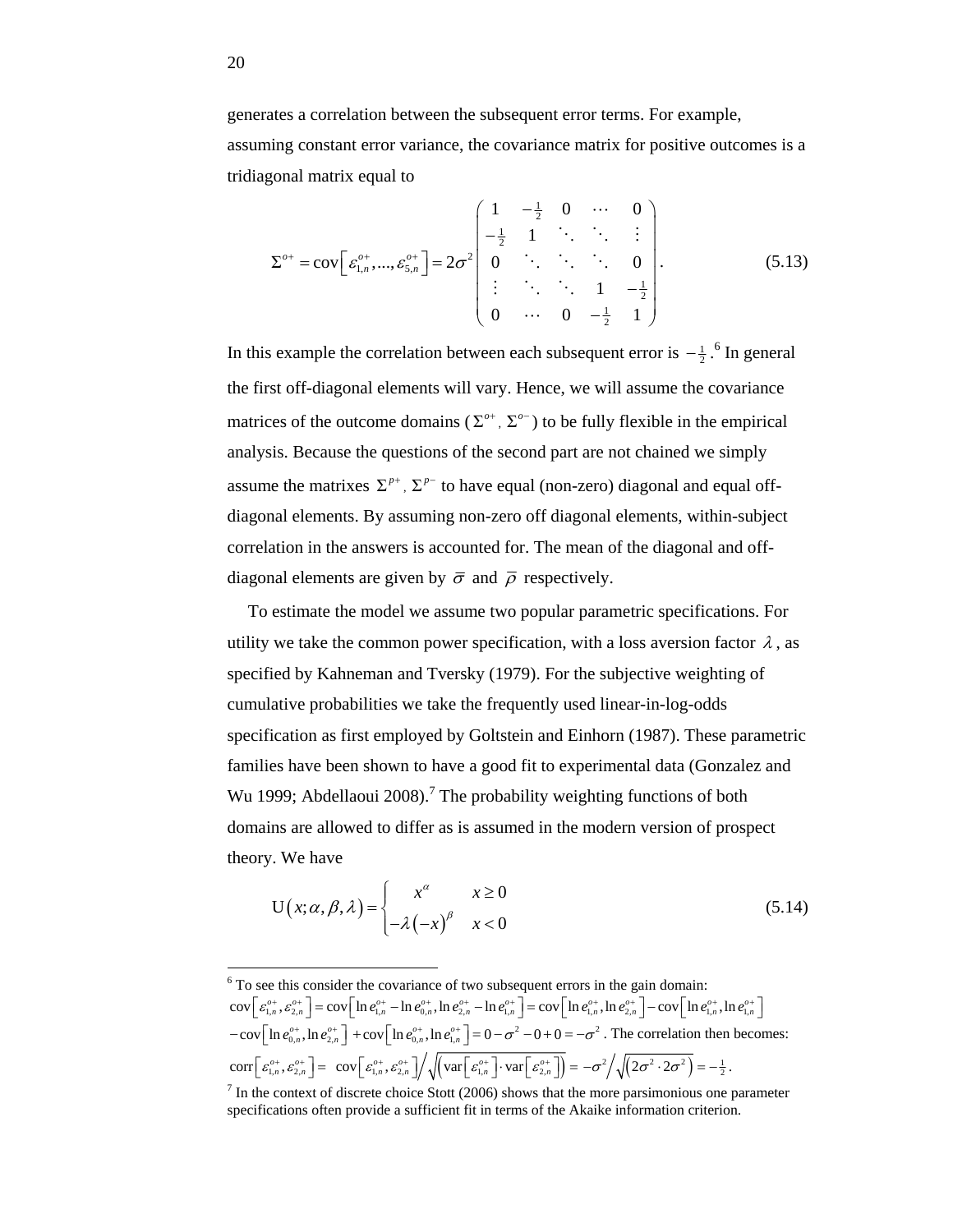$$
w^{+}(p; \delta^{+}, \gamma^{+}) = \frac{\delta^{+} p^{\gamma^{+}}}{\delta^{+} p^{\gamma^{+}} + (1-p)^{\gamma^{+}}}
$$
  

$$
w^{-}(p; \delta^{-}, \gamma^{-}) = \frac{\delta^{-} p^{\gamma^{-}}}{\delta^{-} p^{\gamma^{-}} + (1-p)^{\gamma^{-}}}.
$$
 (5.15)

This gives the log-likelihood function:

$$
\ell(\alpha, \beta, \lambda, \delta^+, \gamma^+, \delta^-, \gamma^-) = \sum_{n=1}^N -\frac{1}{2} \{ \ln 2\pi + 2 \ln |\Sigma| + \varepsilon_n' \Sigma^{-1} \varepsilon_n \}.
$$
 (5.16)

To estimate the model we split up the likelihood and use a three stage procedure (limited-information maximum likelihood, LIML) to estimate utilities, and subsequently the probability weighting function and loss aversion. This has two advantages. First of all, it will ensure that the estimated utility curve will not suffer from a functional-form misspecification bias due to misspecification of the probability weighting function. This is precisely what Wakker and Deneffe's (1996) trade-off method is designed for. Using full-information maximum likelihood would eliminate this advantage by re-introducing an interaction between the estimation of probability weighting and utility curvature. Also, the outcome matching questions (Part I) are generally believed to be easier to respond to and give higher quality data. Hence we base the estimate of utility only on the questions from the first part. In the second stage the probability weighting functions are estimated using the estimates of utility from the first stage. Loss aversion is estimated in the final stage, taking the estimated utility and probability weighting functions as given. Table 4 summarizes the estimation strategy.

|               | <b>Table 4: Estimation Strategy</b> |                                           |                                |
|---------------|-------------------------------------|-------------------------------------------|--------------------------------|
|               | 1 <sup>ST</sup> STAGE<br>(OUTCOMES) | 2 <sup>ND</sup> STAGE<br>(PROBABILITIES)  | <b>3RD STAGE</b><br>(Loss Av.) |
| Gains         | Obtain $\hat{\alpha}$               | Obtain $(\hat{\delta}^+, \hat{\gamma}^+)$ |                                |
| <b>Losses</b> | Obtain $\beta$                      | Obtain $(\hat{\delta}^-, \hat{\gamma}^-)$ | Obtain $\hat{\lambda}$         |
| cov           | $\Sigma^{o+}$ . $\Sigma^{o-}$       | $\Sigma^{p+}$ . $\Sigma^{p-}$             | $\sigma^{LA}$                  |

By splitting up the estimation we cannot determine the correlations between the errors of the different question modules, i.e. utilities and probabilities, gains and losses. This is unfortunate since it would be interesting to know whether there is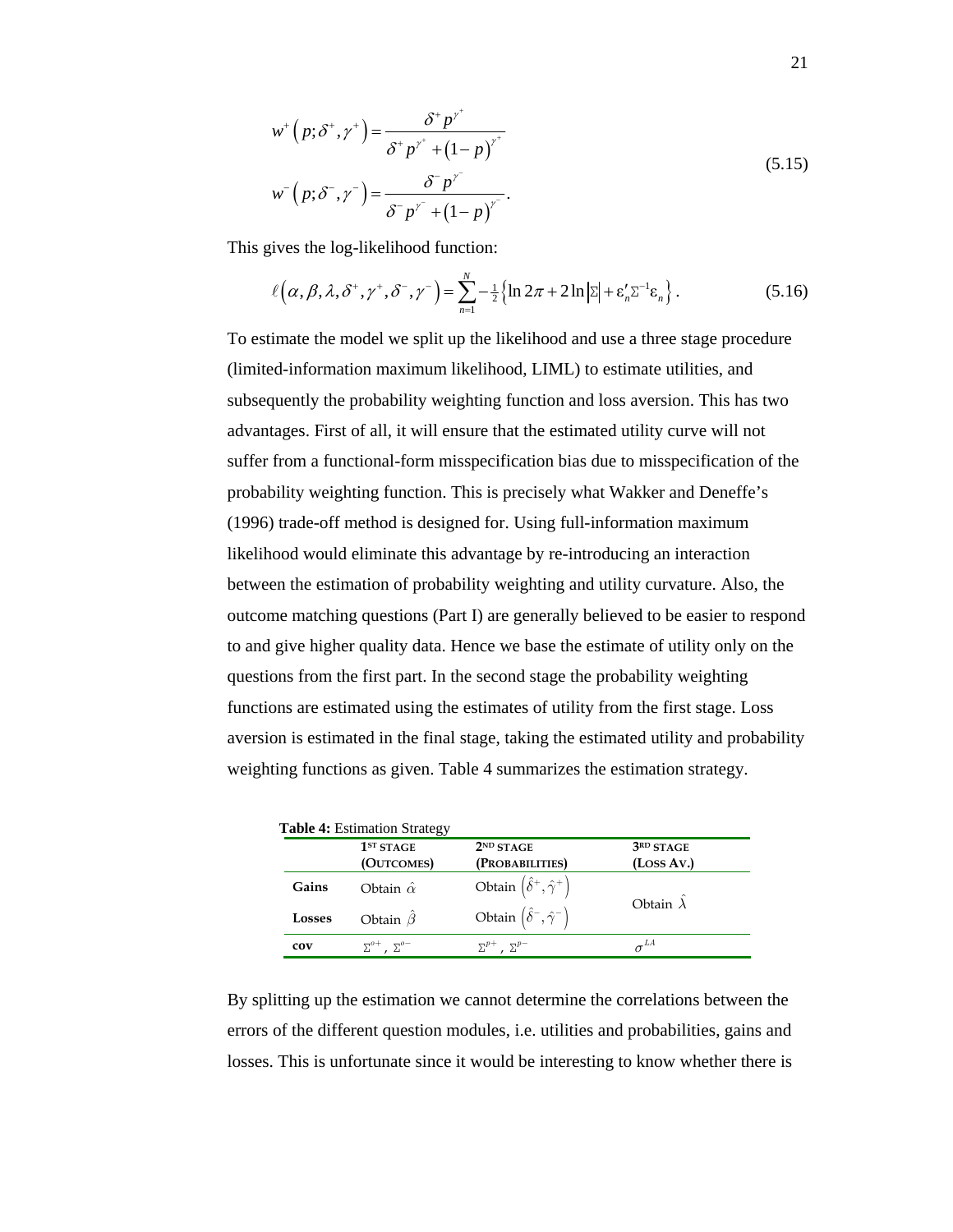unobserved heterogeneity that affects the answers in both domains in a structural way, but it does bias the results.<sup>8</sup> The standard errors in the second and third stages are corrected for the uncertainty in the first stage estimates by using the adjustment specified by Murphy and Topel (1979).<sup>9</sup>

### **4 Results**

The model as such assumes homogeneity in preferences. A certain degree of heterogeneity can be implemented, however, by parameterizing the preference parameters  $\varphi = (\alpha, \beta, \lambda, \delta^+, \gamma^+, \delta^-, \gamma^-)'$  by a linear combination of regressors, i.e.  $\varphi = B'X$ . Hence, apart from estimating the average shape of utility and probability weighting we can test whether there are significant differences in these preferences with respect to variables such as age, gender, education and income. The first row of estimates in Table 5 gives the results of the model with only a constant, while the second gives the model with the set of demographic variables that appear to be associated with prospect theory's parameters.

 $\overline{a}$ 

<sup>&</sup>lt;sup>8</sup> Note that for the same reason we would not be able to estimate any correlation between random coefficients if they were specified. This is done in Tu (2005), who is unable to identify most correlations, but the ones he does indicate a negative correlation in risk aversion caused by the outcome and probability domain. However, Tu's model is not non-parametrically identified, so it is unclear whether this correlation is genuine or stems from non-linearity. <sup>9</sup> The correction specified by Murphy and Topel (1979) amounts to calculating

 $\hat{V}_2^{MT} = \hat{V}_2 + \hat{V}_2 \left[ \hat{C} \hat{V}_1 \hat{C}' - \hat{R} \hat{V}_1 \hat{C}' - \hat{R} \hat{V}_1 \hat{R}' \right] \hat{V}_2$  where  $\hat{V}_1$  and  $\hat{V}_2$  are the respective first- and secondstage covariance estimates, and  $\hat{C} = \sum_{i=1}^{n} \left( \frac{\partial \ln(f_{i2})}{\partial \hat{\beta}_2} \right) \left( \frac{\partial \ln(f_{i2})}{\partial \hat{\beta}_1'} \right)$  $\hat{\mathrm{C}}=\sum_{i=1}^n\left(\frac{\partial\ln(f_{i2})}{\partial\hat{\beta}_2}\right)\left(\frac{\partial\ln(f_{i2})}{\partial\hat{\beta}'_1}\right)$  and  $\hat{\mathrm{R}}=\sum_{i=1}^n\left(\frac{\partial\ln(f_{i2})}{\partial\hat{\beta}_2}\right)\left(\frac{\partial\ln(f_{i1})}{\partial\hat{\beta}'_1}\right)$  $\hat{\mathbf{R}} = \sum_{i=1}^{n} \left( \frac{\partial \ln(f_{i2})}{\partial \hat{\beta}_2} \right) \left( \frac{\partial \ln(f_{i1})}{\partial \hat{\beta}'_1} \right).$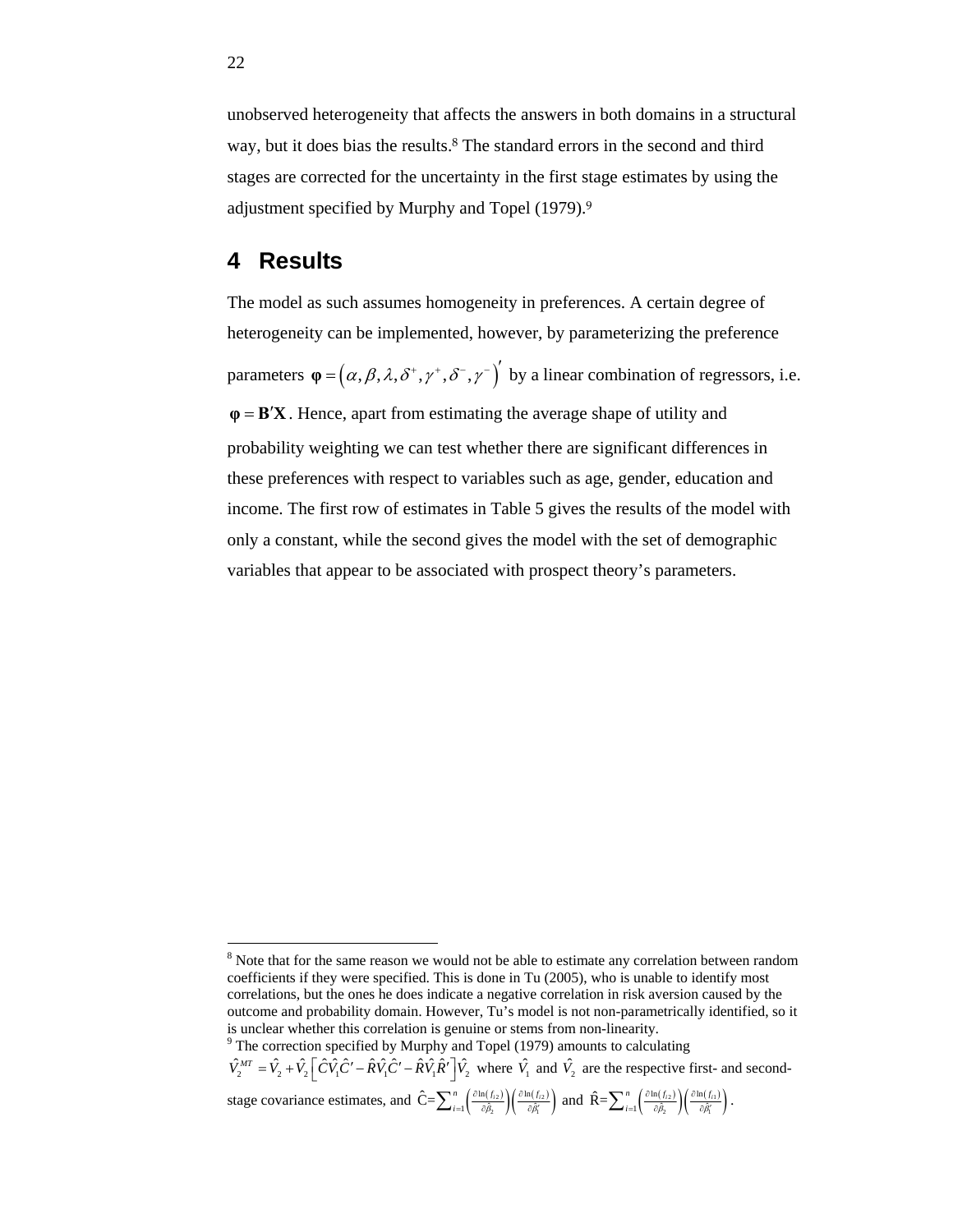|                  | Preference parameter |            |             |             |               |            |             |  |  |  |  |
|------------------|----------------------|------------|-------------|-------------|---------------|------------|-------------|--|--|--|--|
|                  |                      | Gains      |             |             | <b>Losses</b> |            | Loss. Av.   |  |  |  |  |
|                  | $\alpha$             | $\delta^*$ | $\gamma^+$  | $\beta$     | $\delta^{-}$  | $\gamma^-$ | λ           |  |  |  |  |
| Constant only    | $0.859***$           | $0.772***$ | $0.618***$  | $0.826***$  | $1.022***$    | $0.592***$ | $1.576***$  |  |  |  |  |
|                  | (0.018)              | (0.051)    | (0.038)     | (0.018)     | (0.083)       | (0.061)    | (0.098)     |  |  |  |  |
| Low Amounts      | $-0.071**$           |            |             |             |               |            | 0.009       |  |  |  |  |
|                  | (0.032)              |            |             |             |               |            | (0.147)     |  |  |  |  |
| Female           |                      | $-0.103*$  | $-0.074$    |             |               |            | $0.251*$    |  |  |  |  |
|                  |                      | (0.065)    | (0.062)     |             |               |            | (0.157)     |  |  |  |  |
| Age              | $0.003***$           | $-0.004$   | $-0.006***$ |             |               |            | 0.003       |  |  |  |  |
|                  | (0.001)              | (0.004)    | (0.002)     |             |               |            | (0.005)     |  |  |  |  |
| High Edu.        |                      |            |             |             |               |            | $-0.318***$ |  |  |  |  |
|                  |                      |            |             |             |               |            | (0.117)     |  |  |  |  |
| $ln(Income+1)$   |                      |            |             |             |               |            | $-0.059*$   |  |  |  |  |
|                  |                      |            |             |             |               |            |             |  |  |  |  |
|                  |                      |            |             |             |               |            | (0.044)     |  |  |  |  |
| Constant         | $0.776***$           | $0.999***$ | $0.954***$  | $0.826***$  | $1.022***$    | $0.592***$ | $1.766***$  |  |  |  |  |
|                  | (0.053)              | (0.195)    | (0.099)     | (0.018)     | (0.083)       | (0.061)    | (0.411)     |  |  |  |  |
| $\bar{\sigma}^2$ | $0.188***$           | $0.267***$ |             | $0.219***$  | $0.302**$     |            | $0.574***$  |  |  |  |  |
| $\bar{\rho}$     | $-0.354***$          | $0.133***$ |             | $-0.363***$ | 0.062         |            |             |  |  |  |  |
| $\ell$           | $-13870.9$           | $-16080.7$ |             | $-14431.0$  | $-16896.4$    |            | $-2195.1$   |  |  |  |  |
| $\boldsymbol{N}$ | 814                  | 366        |             | 690         | 272           |            | 438         |  |  |  |  |

**Table 5:** Maximum likelihood estimates

Note: Murphy-Topel standard errors in parenthesis. Significance levels (one-sided tests) \*/\*\*/\*\*\*: 10/5/1%

#### **4.1 Utility curvature**

The estimated power for gains ( $\hat{\alpha} = 0.859$ ) and for losses ( $\hat{\beta} = 0.826$ ) are displayed in the first row of Table 5. Both parameters are significantly below one  $(z = 8.04, p-value = 0.000$  and  $z = 9.87, p-value = 0.000$ , and they are not significantly different from one another  $(z = 1.39, p$ -value = 0.166). Our estimates are closer to linearity as compared to the parametric studies of Harrison and Rutström (2009) and Donkers et al. (2001), who find  $(\hat{\alpha}, \hat{\beta}) = (.71, .72)$  and (.61,.61) respectively, which suggests that their parametric specifications may be inappropriate for separating utility from probability weighting. The estimates confirm *diminishing sensitivity*, both with respect to losses and to gains (Tversky and Kahneman 1992; Abdellaoui 2000; Abdellaoui et al. 2007b), and we cannot reject equal curvature in both domains in favor of the more recent hypothesis of *partial reflection* (Wakker et al. 2007).

These results are qualitatively similar to those obtained by Booij and van de Kuilen (2007). Their estimates, based on fitting a power function to individual level data, are somewhat closer to linearity ( $\hat{\alpha} = 0.94$  and  $\hat{\beta} = 0.92$  are found), but still significantly below one, and not significantly different from each other.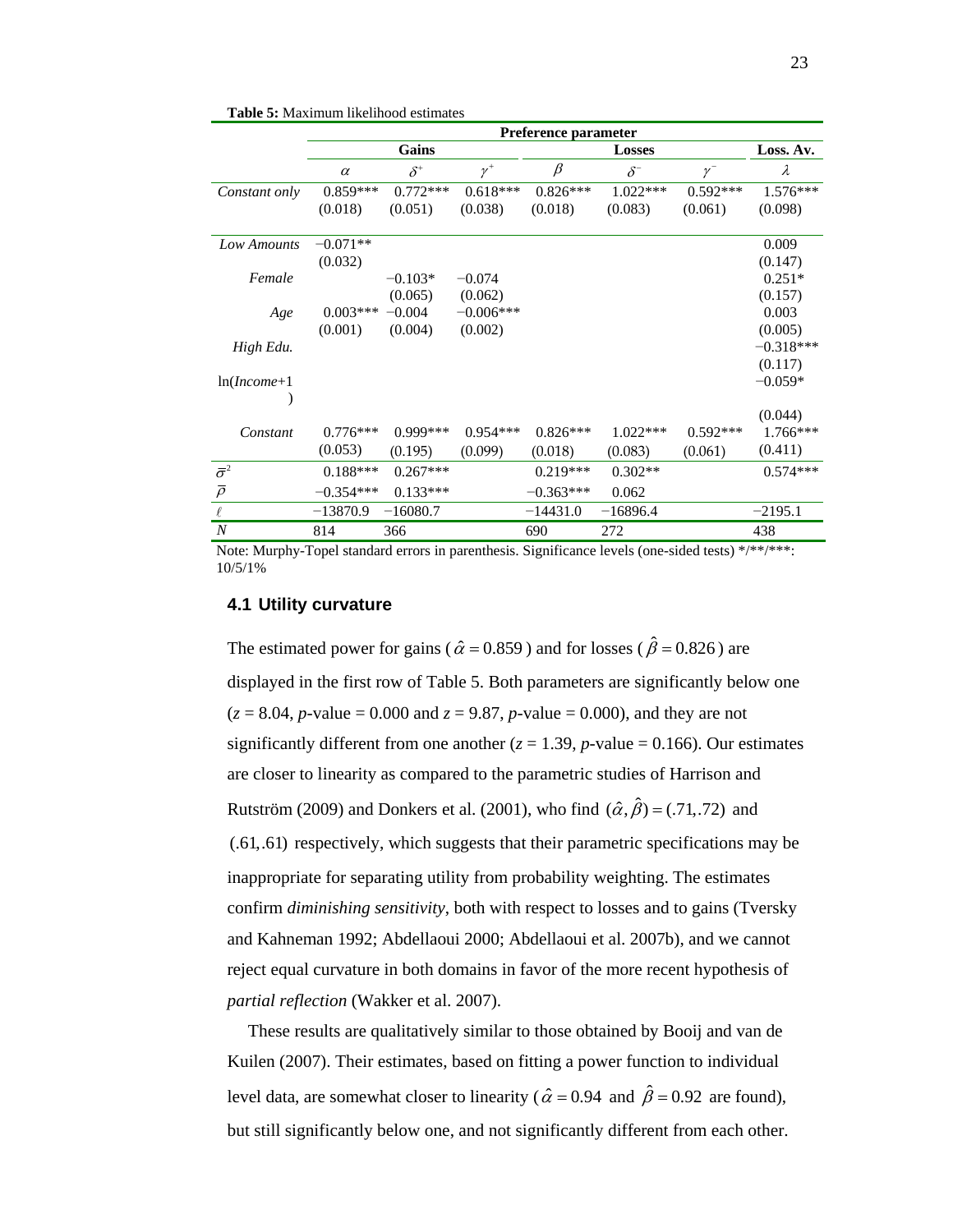This suggests that assuming homogeneity in utility curvature may lead to a small downward bias in the estimate of the average,  $^{10}$  while also providing evidence that any potential bias in the non-parametric analysis due to error propagation is unlikely to be of high magnitude. If we compare the coefficients to the average estimates of the literature reported in Table 1 ( $\overline{\hat{\alpha}} = 0.69$  and  $\hat{\beta} = 0.86$ respectively), we find that the estimated power coefficient for gains is significantly higher  $(z = 9.61, p$ -value = 0.000) while that of losses is significantly different at the 10% level only ( $z = 1.94$ ,  $p$ -value = 0.053). It should be noted that most recent estimates of utility curvature are much closer to linearity (Abdellaoui 2000; Etchart-Vincent 2004; Abdellaoui et al. 2005; Fehr-Duda et al. 2006; Abdellaoui et al. 2007b; Andersen et al. 2006; Abdellaoui et al. 2008) than what is suggested by the average estimate calculated from Table 1. Hence our estimates fall within the range of contemporaneous estimates that find the power of value function to be between .8 and 1. Figure 3 plots the estimated utility function (dashed line) and the average found in the literature (solid line). Indeed the estimated utility curve for losses is very close to the literature average, while that of gains is a little more linear.

Table 5 also shows a significant treatment effect for gains. The low amounts treatment for gains (*Low Amounts*) is associated with a power coefficient that is .071 lower than for outcomes that are scaled up by a factor ten, suggesting that utility is more pronounced for low outcomes. This is not often found in the literature, though Cohn et al. (1975) and Blake (1996) report similar results. The effect is driven by the fact that, for gains, the last two mean elements of the standard sequence for low amounts are a bit higher than those in the high-amount treatment divided by 10 (see Table 3). It should be noted, however, that no significant difference was found in the non-parametric estimates. Because both approaches diverge, we will not draw strong conclusions with respect to this result.

 $\overline{\phantom{a}}$ 

<sup>&</sup>lt;sup>10</sup> Effectively the non parametric-estimates of Booij and van de Kuilen (2007) allow for full heterogeneity in preferences, while the pooled estimation conducted in this paper, does not. It is *a priori* not evident which method of analysis would yield the highest estimates, but it is clear that, because the model is non-linear, taking the average of estimates will yield a different result from estimating the average directly.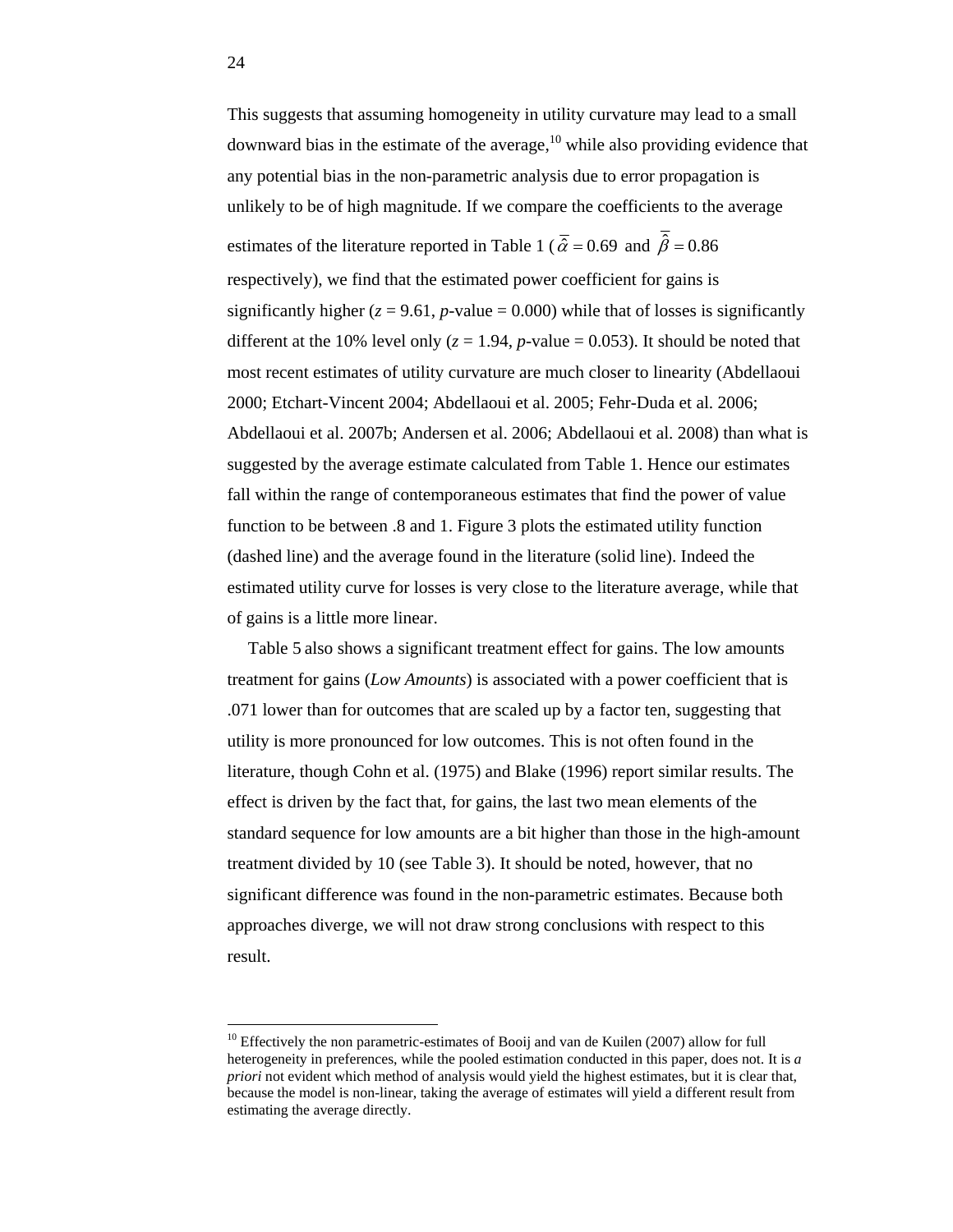**Figure 3:** Estimated utility and probability weighting functions



Note: The parameters of the solid lines are based on the averages of the estimates in Table 1. The dashed lines depict the estimated functions in this study. The loss aversion parameter is assumed to equal the average estimate of  $\lambda = 2.09$  form Table 1.

#### **4.2 Loss Aversion**

Table 5 shows that we find a loss aversion coefficient of  $\hat{\lambda} = 1.58$ , which is lower than the parametric estimate of  $\hat{\lambda} = 2.25$  obtained by Tversky and Kahneman (1992), and the non-parametric estimate of  $\hat{\lambda} = 2.54$  that was found by Abdellaoui et al. (2007b), based on Köbberling and Wakker's (2005) definition (they find values below 2 for the other, global, definitions). Also, the obtained loss aversion parameter is lower than the average (non-parametric) estimate of  $\hat{\lambda} = 1.87$  obtained by Booij and van de Kuilen (2007), where estimation is conducted at the individual level. A similar effect is reported by Abdellaoui et al (2008, p. 259) who find a pooled estimate of loss aversion that is lower than the average of the individual estimates. The obtained loss aversion is significantly larger than one ( $z = 5.88$ , *p*-value = 0.000), and it is consistent with the recent estimates of Schmidt and Traub (2002), Gächter et al. (2007), Harrison and Rutström (2009) and Abdellaoui et al. (2008, pooled estimate) who find values of 1.43, 1.63, 1.38 and 1.60 respectively. These and our results provide evidence that people weight a particular loss less than twice as heavy as a commensurable gain when making decisions. This is an interesting finding because Tversky and Kahneman's (1992) original estimate of 2.25 seems to serve as the focal point estimate of loss aversion for many researchers, while many recent estimates find values below two.

Some studies have reported a decrease in the degree of loss aversion with the size of outcomes (Bleichrodt and Pinto 2002 (health); Abdellaoui 2007b). Our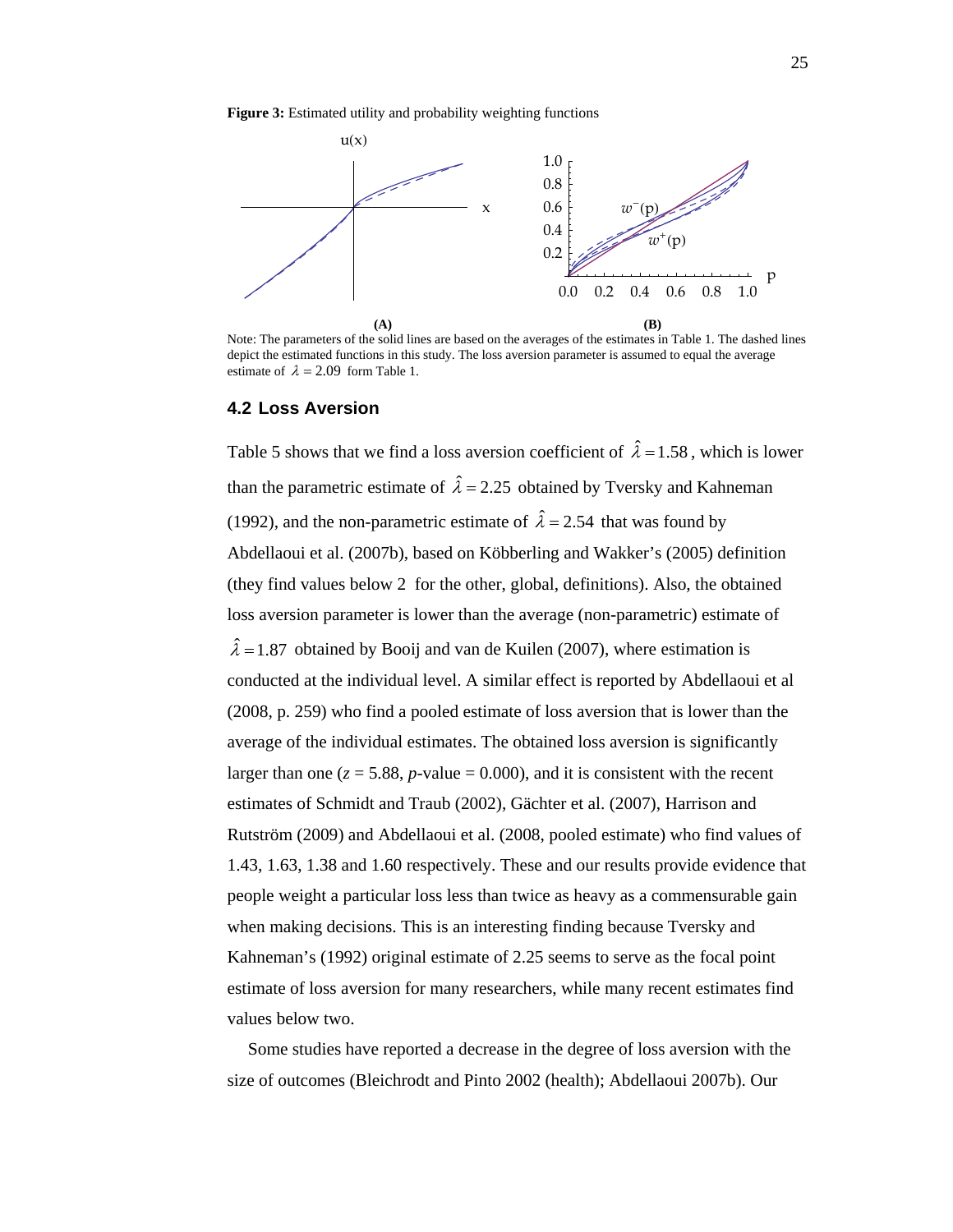point estimate of .004 for the *Low Amount* treatment (Table 5) does not provide additional support for this result.

#### **4.3 Probability weighting**

For both domains we estimated the elevation parameter  $\delta$ , and the curvature parameter  $\gamma$  of the GE-87 probability weighting function specified in (5.15).<sup>11</sup> The estimated elevation parameters point at pessimism with respect to gambling in both domains. For gains we find  $\hat{\delta}^+ = 0.772$ , which is significantly lower than  $1 (z = 4.46, p-value = 0.000)$ . This implies that a probability of a half is weighted by  $\hat{w}^+ (\frac{1}{2}) = 0.436$ , which points to sizeable underweighting. This is close to Tversky and Kahneman's (1992) original estimate of  $\hat{w}^+$  ( $\frac{1}{2}$ ) = 0.421 and it is not significantly different from the average estimate in the literature  $(z = .23, p$ -value  $= 0.818$ ). For losses the point estimate is  $\hat{\delta}^- = 1.022$  which is higher than one, also suggesting pessimism in the loss domain ( $\hat{w}$ <sup>-</sup> $(\frac{1}{2})$  = 0.505 > .5), but we cannot reject the hypothesis that  $\delta = 1$  ( $z = 0.27$ , *p*-value = 0.787). The elevation of the weighting function for losses is significantly higher than that of gains ( $z =$ 4.54, *p*-value = 0.000) as was also found by Abdellaoui (2000), Abdellaoui et al. (2005) and Fehr-Duda et al. (2006), and we cannot reject the hypothesis that the elevation parameter is different from the literature average (Table 1) of  $\overline{\hat{\delta}}$  = 1.09  $(z = .81, p$ -value = 0.418). Contrary to Etchart-Vincent (2004), who find more elevation for losses with higher stakes, we did not find any effect of the magnitude of the stakes on the degree of pessimism of the respondents.

The shape of the probability weighting function is primarily determined by  $\gamma$ , with  $\gamma$  < 1 generating an inverse-S shape, and  $\gamma$  > 1 a convex shape. Most studies that report a parametric estimate of the GE-87 weighting function find evidence of an inverse-S shaped weighting function but, as mentioned in the introduction, some studies have found a convex shaped weighting function. Interestingly, the point estimates for the degree of curvature in both domains are very similar,

 $\overline{a}$ 

 $11$  We find nearly identical results using the Prelec-2 specification (parameter values

 $(\hat{\delta}^*, \hat{\gamma}^*)$  = (1.052,0.618) and  $(\hat{\delta}^*, \hat{\gamma}^*)$  = (0.870,0.653)). Hence none of the conclusions drawn in this paper change if we use this specification in stead of GE-87.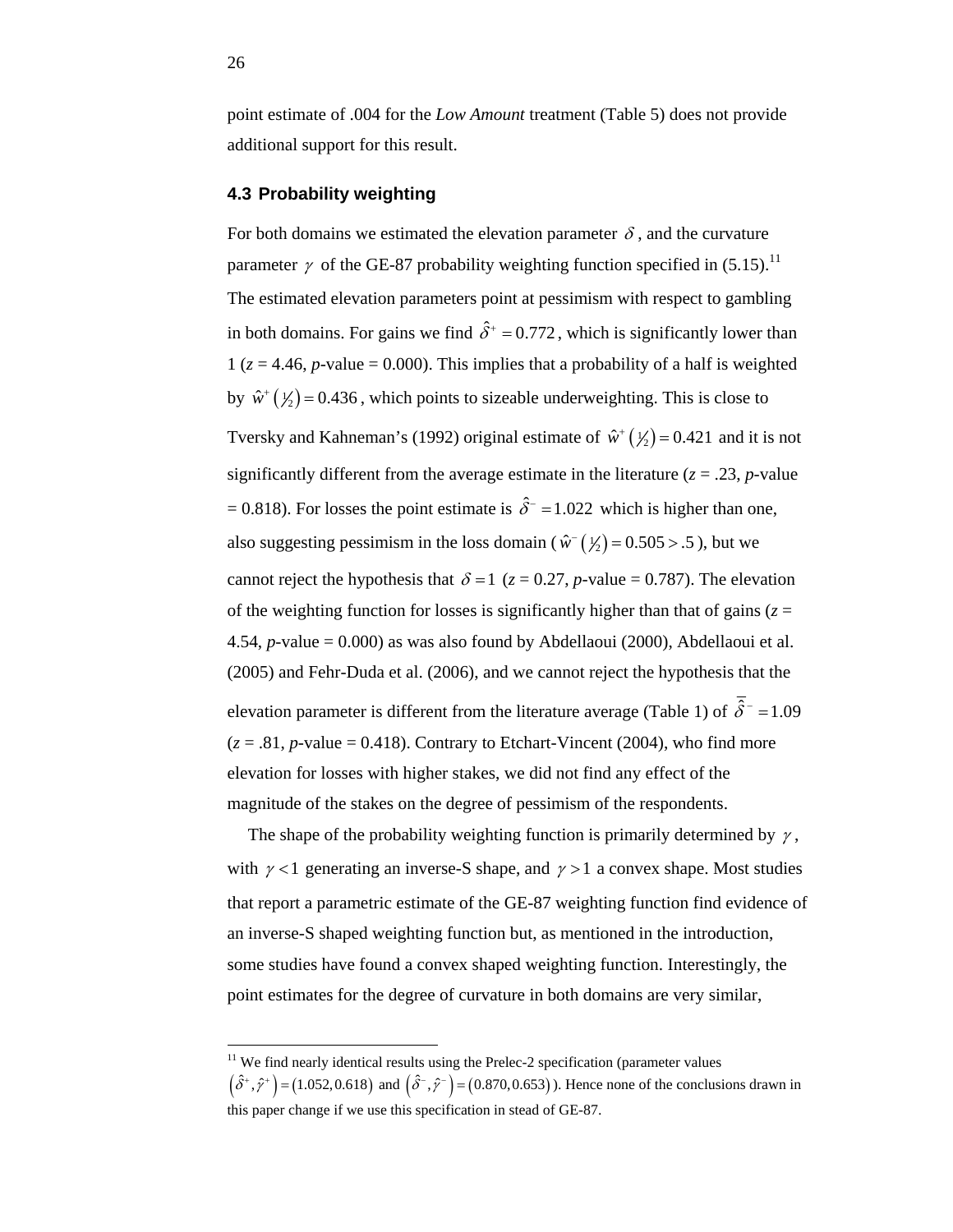$\hat{\gamma}^* = 0.618$  and  $\hat{\gamma}^* = 0.592$ , and we cannot reject the hypothesis that both are equal ( $z = .12$ , *p*-value = 0.907). Linearity, which requires  $\gamma = 1$ , is clearly rejected in favor of the hypotheses that both parameters are below one ( $z = 10.02$ , *p*-value = 0.000 and  $z = 6.65$ , *p*-value = 0.000), which means that we have found significant evidence for an inversely-S shaped weighting function in both domains. The degree of curvature we find is slightly higher than the average estimate in the literature. For gains the estimate is about .07 lower than the literature average ( $\overline{\hat{\gamma}}^+$  = 0.69), which is significant at the 10% level ( $z$  = 1.90, *p*value  $= 0.058$ ). The estimate for losses is about .13 lower than the literature average ( $\overline{\hat{\gamma}}$  = 0.72), which is significant at the 5% level ( $z = 2.09$ , *p*-value = 0.037). These results are illustrated graphically by the plot in Figure 3, where the estimated weighting functions are slightly more pronounced than the literature averages for probabilities near 0 and 1, while they are hardly distinguishable from the literature averages for intermediate probabilities.

#### **4.4 Demographics**

The dataset also contains background characteristics of the respondents such as their age, gender, education and income. Table 5 gives the results of including regressors into the model, where most of the insignificant variables have been removed. The significance levels are reported for one-sided tests. Most of the variation in the behavioral parameters appears idiosyncratic, in particular for the domain of losses, where we do not find a significant effect for any variables. In the gain domain, we find a mild associations of age  $(+0.003)$  with utility curvature, and a substantial gender effect on the elevation (−0.103) of the probability weighting function. This last result is interesting because traditionally gender differences in risk taking behavior have been ascribed to differences in utility curvature (e.g. Barsky et al. 1997). The analysis of Booij and van de Kuilen (2007) already showed that loss aversion may explain much of the gender differences in risk attitudes, which is also found here (+0.251) and in other studies (e.g. Schmidt and Traub 2002). The current analysis further refines this by showing that part of this effect is also caused by differences in probability weighting. This is consistent with a recent study of Fehr-Duda et al. (2006), who report a significant gender difference in the elevation parameter of the GE-87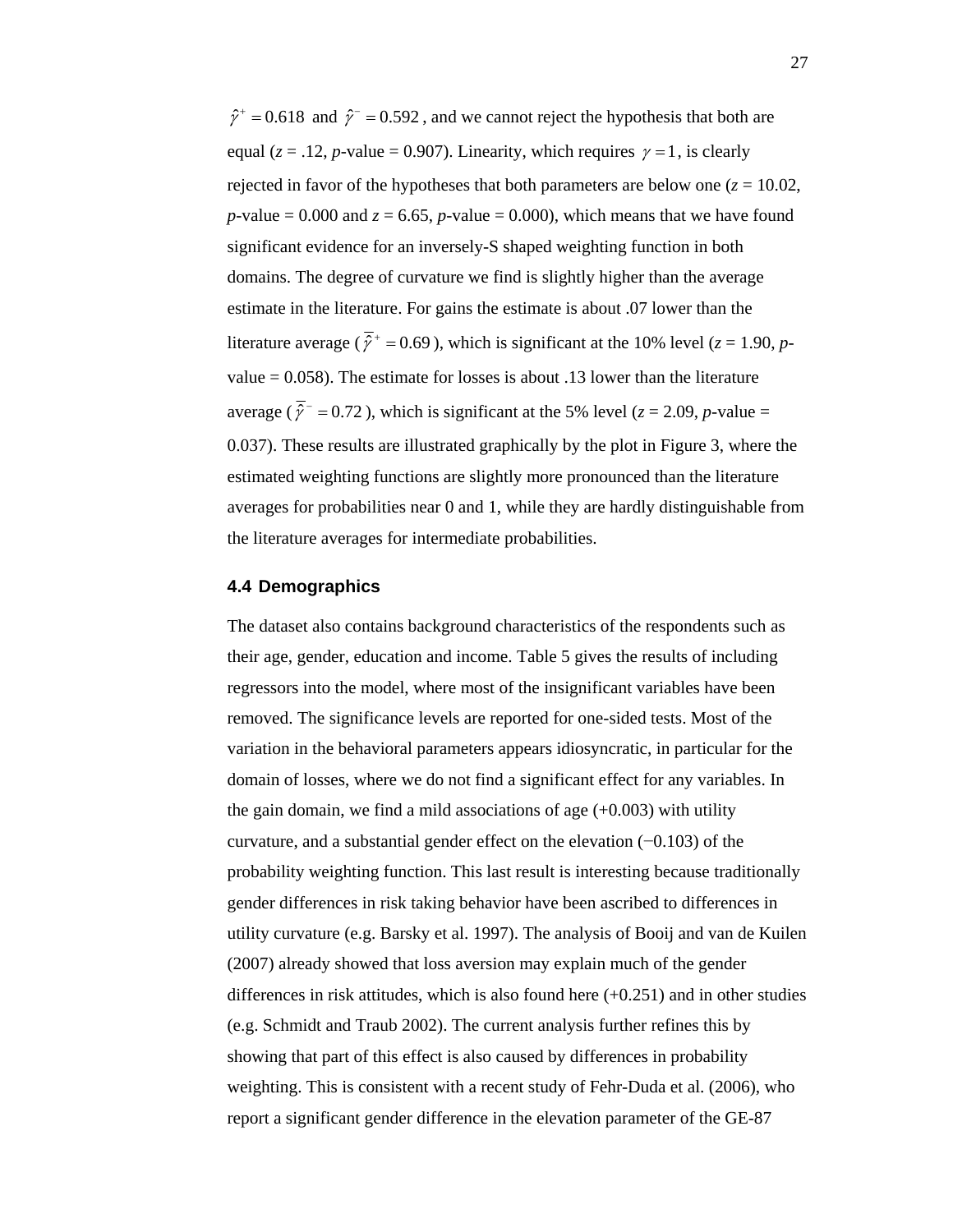probability weighting function for gains but not for losses. These authors also find curvature to differ between the sexes, which we do not.

Older people seem to value money more linearly, with a 50 year age difference being associated with a power that is .15 higher. This effect works to reduce risk aversion, but it is countered by more non-linear weighting of probabilities (−.30) that, in general, work to increase risk aversion. The total effect of these estimates depends on the prospects under study. For prospects that entail a small probability of a large gain one may find risk aversion to decrease with age, while in those that do not, increasing risk aversion is more likely, which is what is usually found (Pålsson 1996; Donkers and van Soest 1999; Halek and Eisenhauer 2001; Hartog et al. 2002).

Education, defined as having a higher vocational or academic education, does not affect utility curvature, nor is it associated with a more linear weighting of probabilities. This latter effect is surprising if we view expected utility as the rational model of choice under risk. From that perspective one may expect higher educated individuals to weight probabilities more linearly, which is not what we find. Education is associated with a lower degree of loss aversion (−.318), which suggest that the reduction in risk aversion with years of schooling that is often observed (Donkers et al. 2001; Hartog et al. 2002; Dohmen et al. 2006) stems mainly from lower sensitivity to losses (e.g. Gächter et al. 2007).

Finally, the included (log) income variable showed a mild negative association with loss aversion, which is consistent with Gächter et al. 2007. Hence, we conjecture that mainly the loss aversion component of risk attitudes is driving the decrease in (absolute) risk aversion with income that is often found (Donkers et al. 2001; Hartog et al. 2002).

#### **4.5 Stochastics**

Table 3 shows considerable variability in the answers to the questions, which is picked up by the estimated error variances. The estimated covariance-correlation matrices for the outcome equations are given in Table 6, where the diagonal elements correspond to the estimated variances, and the off-diagonal elements correspond to the estimated correlations between the error terms. The average variance  $\bar{\sigma}^2$  is 0.188 for gains and 0.219 for losses. This means that the probability that the subsequent utility difference is twice as high (low) as the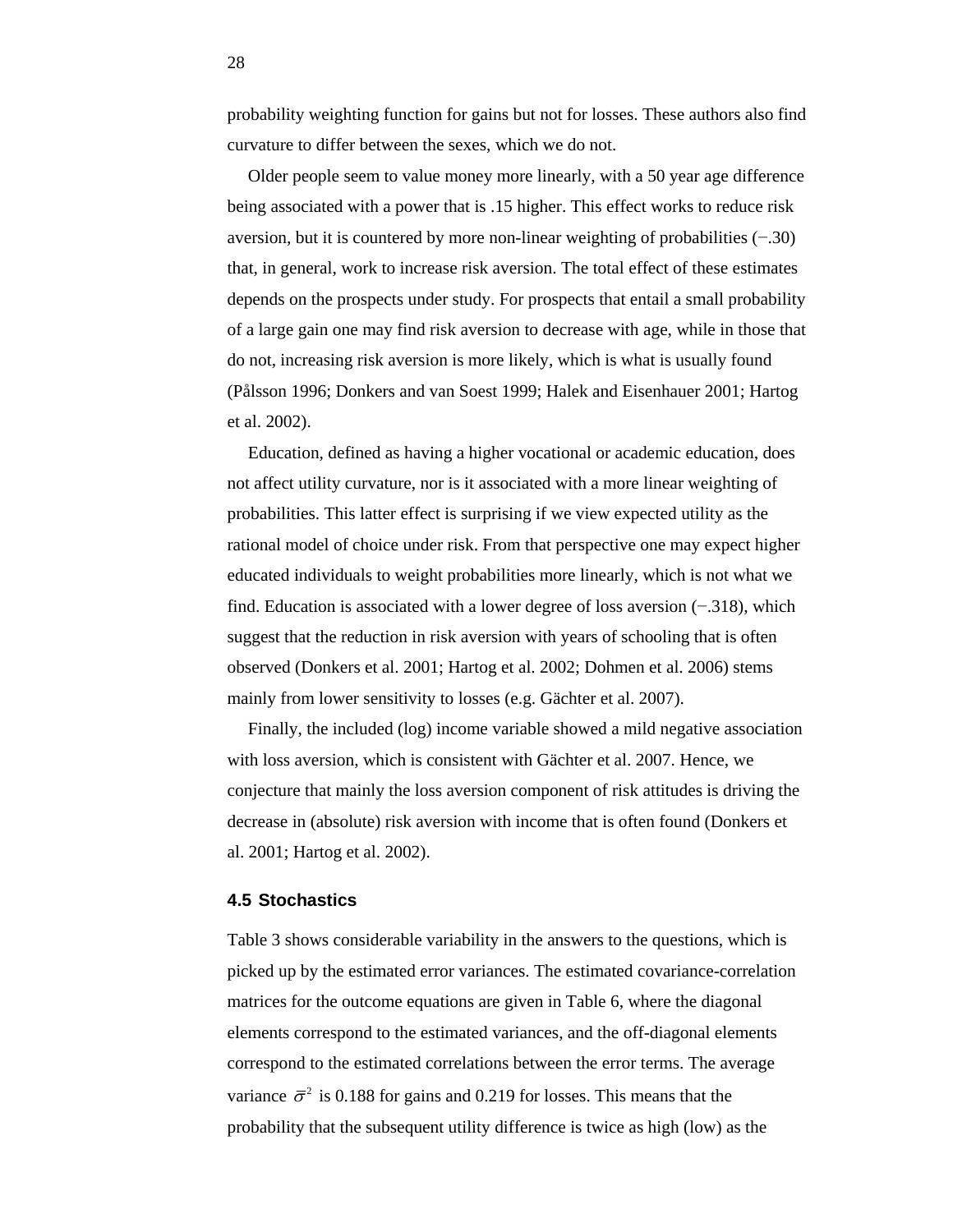previous one is about 5% (5%). This may seem not very much, but it implies that in a standard sequence of six elements, there is about a 40% probability that there will be two subsequent utility increments that differ by a factor two. Although part of this variability is driven by between subject heterogeneity, this result suggests that the assumption of a standard sequence without error is questionable.

Both estimated matrices have a tridiagonal structure, with the one off-diagonal correlation coefficients on average equal to  $\bar{\rho} \approx -0.35$  and the other correlations equal to zero. The negative correlations are a little weaker than the predicted correlation of  $-\frac{1}{2}$  that follows under the assumption of equal variance, which means that not all underlying variances  $\sigma_i$  are equal. There does not appear to be much difference in the average variability of the answers for losses and for gains. The variance of the probability weighting questions is a little higher, 0.267 and 0.302 for gains and losses respectively, which confirms that these questions are indeed more demanding for respondents. For gains there appears to be some positive correlation between the individual answers ( $\bar{\rho} = 0.133$ ), but not for losses.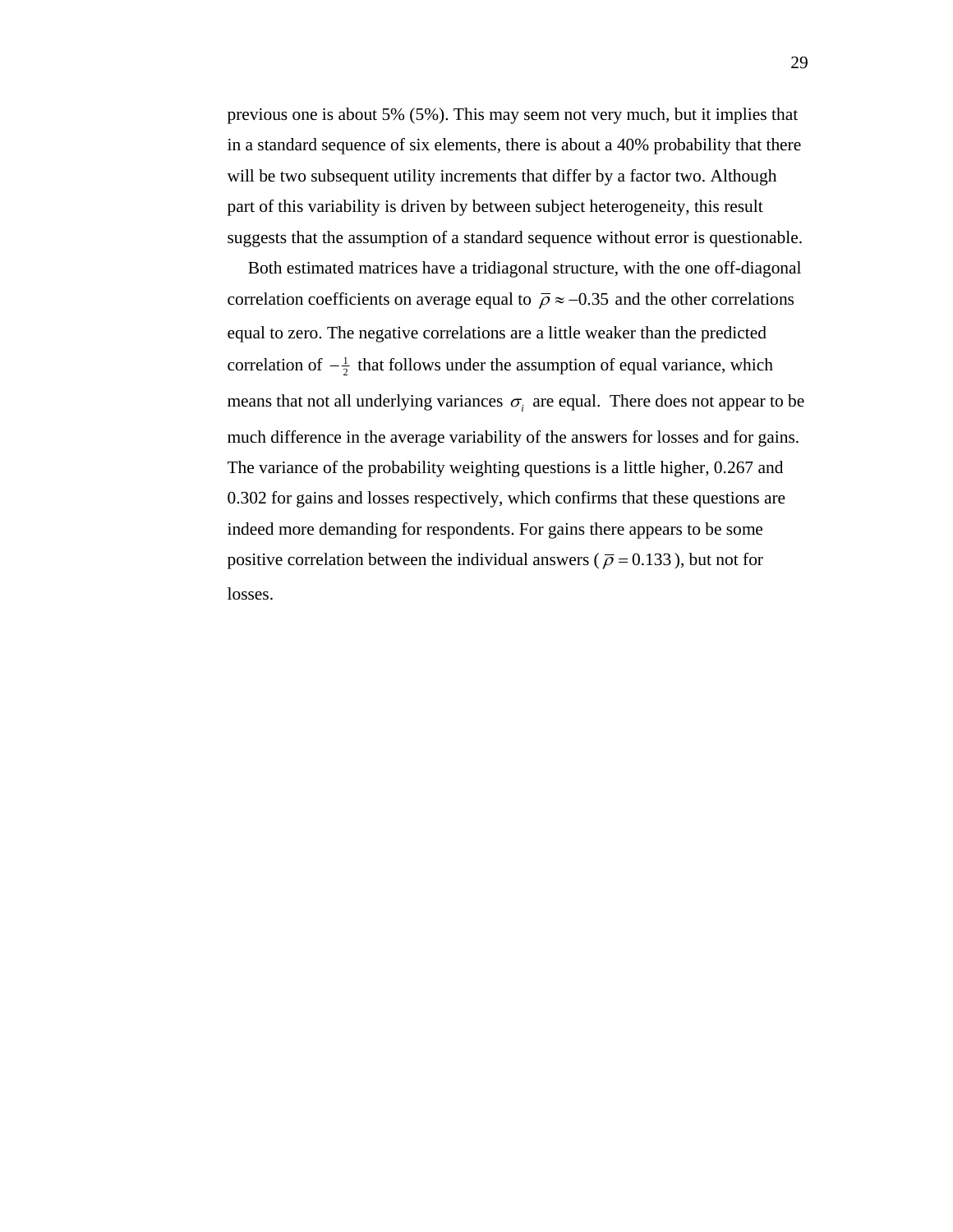|                         |                                             |                                         | Gains                                   |                                 |                                        | Losses               |                                         |                                  |                                         |                                                              |                        |
|-------------------------|---------------------------------------------|-----------------------------------------|-----------------------------------------|---------------------------------|----------------------------------------|----------------------|-----------------------------------------|----------------------------------|-----------------------------------------|--------------------------------------------------------------|------------------------|
|                         | $\mathcal{E}_1^{o+}$                        | $\varepsilon_2^{\scriptscriptstyle o+}$ | $\varepsilon_3^{\scriptscriptstyle o+}$ | $\mathcal{E}_4^{o+}$            | $\varepsilon_{5}^{o+}$                 |                      | $\varepsilon_1^{\circ -}$               | $\varepsilon_{2}^{o-}$           | $\varepsilon_3^{\scriptscriptstyle o-}$ | $\varepsilon_{\scriptscriptstyle 4}^{\scriptscriptstyle o-}$ | $\varepsilon_{5}^{o-}$ |
| $\varepsilon_1^{\rho+}$ | $0.194***$                                  |                                         |                                         |                                 |                                        | $\mathcal{E}_1^{o-}$ | $0.328***$                              |                                  |                                         |                                                              |                        |
| $\varepsilon_2^{o+}$    | (0.017)<br>$-0.258**$                       | $0.207***$                              |                                         |                                 |                                        |                      | (0.035)<br>$\varepsilon_2^{o-}-0.281**$ | $0.220***$                       |                                         |                                                              |                        |
|                         | (0.045)<br>$\varepsilon_3^{\circ +}$ -0.006 | (0.022)<br>$-0.375**$                   | $0.203***$                              |                                 |                                        |                      | (0.045)<br>$\varepsilon_3^{o-}$ –0.007  | (0.023)<br>$-0.362**$<br>$\star$ | $0.177***$                              |                                                              |                        |
|                         | (0.016)<br>$\varepsilon_4^{\rho+}$ –0.006   | (0.064)<br>$-0.006$                     | (0.027)<br>$-0.408**$                   | $0.188***$                      |                                        |                      | (0.014)<br>$\varepsilon_{4}^{o-}-0.007$ | (0.045)<br>$-0.007$              | (0.018)<br>$-0.380**$<br>$\ast$         | $0.193***$                                                   |                        |
|                         | (0.016)<br>$\varepsilon_{5}^{o+}$ -0.006    | (0.016)<br>$-0.006$                     | (0.075)<br>$-0.006$                     | (0.026)<br>$-0.373**$<br>$\ast$ | $0.150***\ \varepsilon_{5}^{o-}-0.007$ |                      | (0.014)                                 | (0.014)<br>$-0.007$              | (0.045)<br>$-0.007$                     | (0.021)<br>$-0.430**$<br>$\ast$                              | $0.176***$             |
|                         | (0.016)                                     | (0.016)                                 | (0.016)                                 | (0.057)                         | (0.015)                                |                      | (0.014)                                 | (0.014)                          | (0.014)                                 | (0.052)                                                      | (0.019)                |

Table 6: Estimated Variance-Correlation Matrices of outcome sequences

Note: The off-diagonal elements are correlation coefficients. Standard errors in parenthesis and significance levels \*/\*\*/\*\*\*: 10/5/1%. Test on equality of diagonal elements is rejected for both gains ( $z = 3.15$ , *p*-value = 0.042) and losses ( $z = 4.67$ ,  $p$ -value = 0.000). Equality of the one-off diagonal elements is not rejected for gains ( $z = 1.98$ , *p*-value = 0.272), but is rejected for losses ( $z = 3.09$ , *p*-value = 0.023).

### **5 Summary and Conclusion**

This study presents the first, representative, large-scale parametric estimation of prospect theory's functionals, the utility function of money gains and losses, and the subjective probability weighting functions. Unlike previous large scale parametric studies, the richness of the questionnaire allows for estimation of these curves without making too restrictive parametric assumptions, while allowing for response error in the individual answers. The results qualitatively confirm the non-parametric results of Booij and van de Kuilen (2007) and suggest that utility is mildly concave for gains and mildly convex for losses, implying diminishing sensitivity and suggesting that classical utility measurements that neglect probability weighting, are overly concave. A direct comparison with the nonparametric measures suggests that assuming homogeneity leads to a small downward bias, while providing evidence that a potential bias in a non-parametric analysis due to error propagation is unlikely to be large. Also our estimates are closer to linearity as compared to parametric studies that impose more stringent parametric assumptions (e.g. Donkers et al. 2001; Harrison and Rutström 2009), suggesting the utilities obtained in these studies may suffer from a contamination bias. Further, we find evidence that probabilities are weighted non-linearly, with an inverse-S shape, and that both functions display pessimism (low elevation for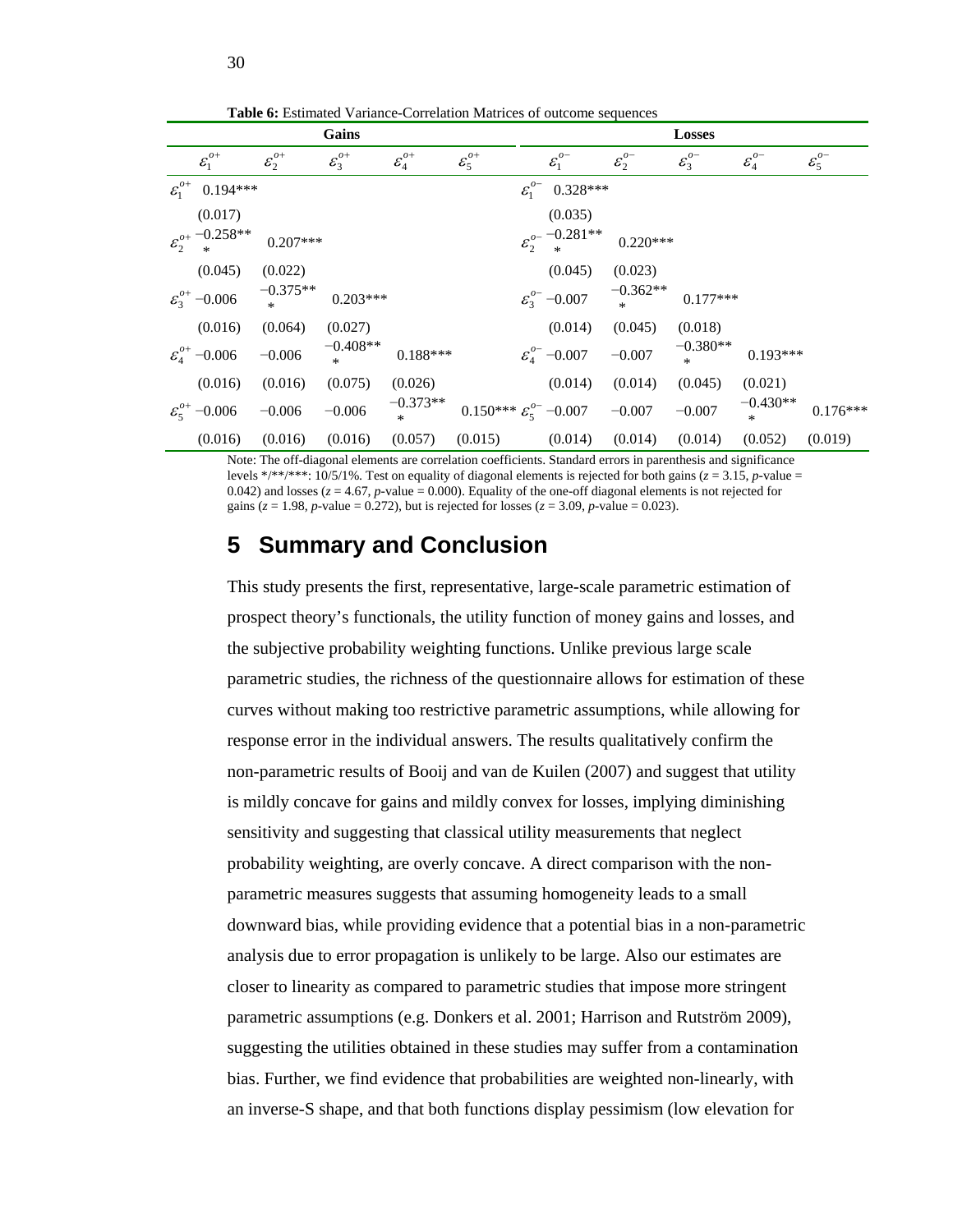gains, high elevation for losses). Hence, these results externally validate probability weighting that was found in a laboratory context (Wu and Gonzalez 1996; Abdellaoui 2000). The obtained degree of loss aversion, as operationalized by Tversky and Kahneman (1992), is 1.6. This is somewhat lower than their estimate of 2.25, but consistent with contemporaneous evidence (Schmidt and Traub 2002; Gächter et al. 2007; Abdellaoui 2008). Furthermore, we found that neither the degree of utility curvature, nor the degree of loss aversion, is altered by scaling up monetary outcomes. The same holds for the probability weighting functions, that do not appear to be affected by the magnitude of the stakes, contrary to what Etchart-Vincent (2004) finds for the loss domain.

By including background characteristics our estimation procedure gives more background as to what causes risk aversion differences between groups in the population. This analysis suggests that the common finding that women are more risk averse than males (Byrnes and Miller 1999) stems from differences in probability weighting and loss aversion, and not from differences in utility curvature. Also, the reduction of risk aversion that is associated with a higher level of education (Donkers et al. 2001; Dohmen et al. 2006) does not derive from utility curvature but from differences in loss aversion. The robustness of these results should be confirmed by further research, but they are indicative of the different channels through which risk taking behavior is associated with background variables.

Two disadvantages of the study are the lack of real incentives and the use of matching tasks in stead of choice tasks. Hypothetical tasks have been found, in some settings, to prime more erratic, and sometimes different behavior, than similar tasks involving real stakes (Camerer and Hogarth 1999; Holt and Laury 2002). Moreover, matching tasks have been found to increase the number of inconsistent answers, suggesting that these tasks are more cognitively demanding (Luce 2000, Hertwig and Ortmann 2001). This is confirmed by our data, where for gains 37% of all individuals gave one or more inconsistent answer. These individuals were excluded from the analysis, leading to sample selection. To correct for this the analysis were conducted by using the inverse of the probability of appearing in the sample as weight. Given that our results blend in well with the results from laboratory experiments, providing evidence for diminishing sensitivity both with respect to outcomes and to probabilities, and also producing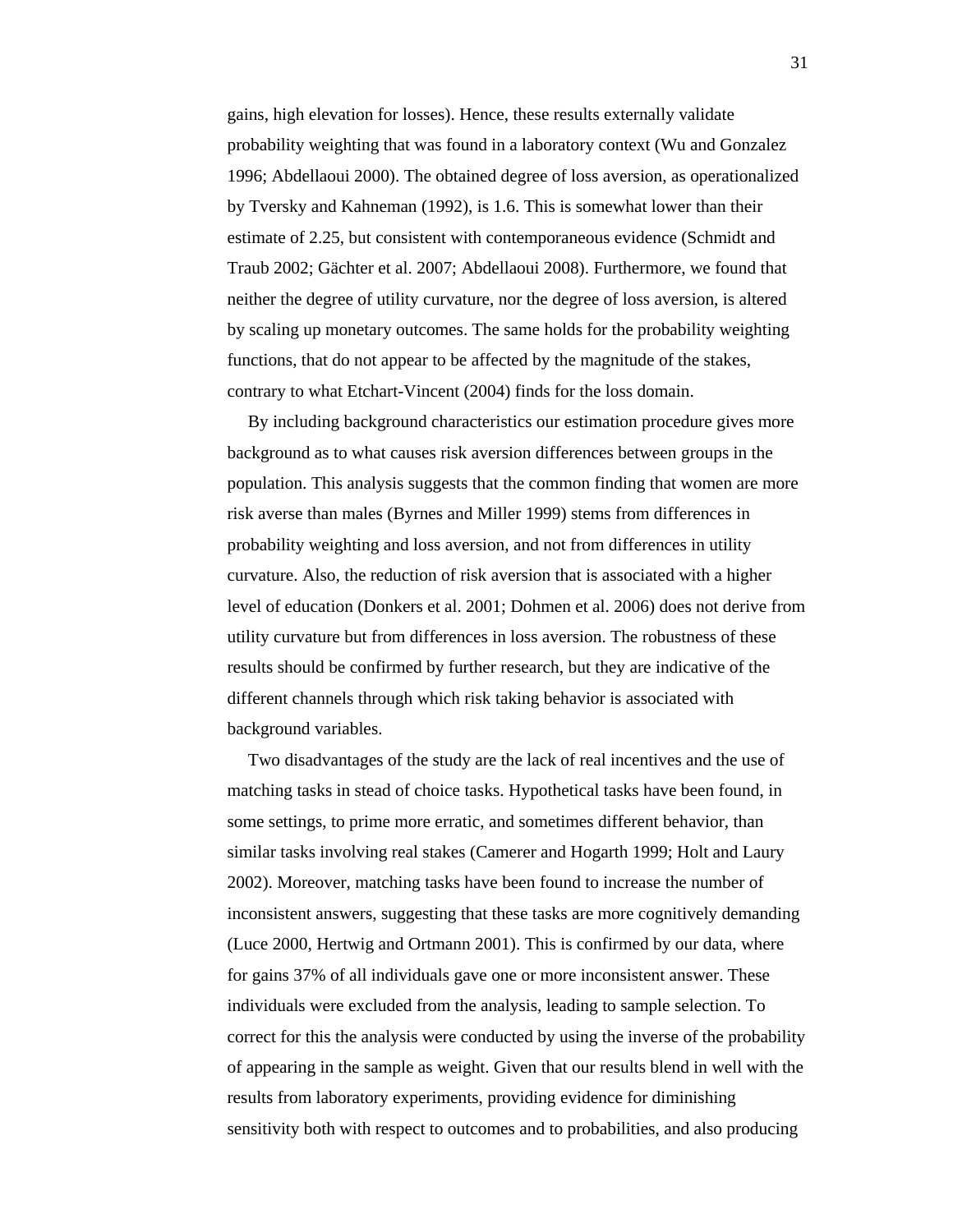plausible relationships with demographic variables, we are confident that the obtained measures give a good representation of the average curvature of prospect theory's functionals.

### **6 Acknowledgements**

We thank Peter P. Wakker, Gregory Jolivet and Sebastien Roux for helpful comments and suggestions, and CentERdata, in particular Vera Toepoel, for programming the experiment and providing the data.

## **7 References**

- Abdellaoui, M. (2000), Parameter-Free Elicitation of Utilities and Probability Weighting Functions, *Management Science* 46, 1497-1512.
- Abdellaoui, M., Barrios, C. and Wakker, P.P. (2007a), Reconciling Introspective Utility With Revealed Preference: Experimental Arguments Based on Prospect Theory, *Journal of Econometrics* 138, 356-378.
- Abdellaoui, M., Bleichrodt, H. and L'Haridon, O. (2008), A tractable method to measure utility and loss aversion under prospect theory, *Journal of Risk and Uncertainty* 36, 245–266.
- Abdellaoui, M., Bleichrodt, H. and Paraschiv, C. (2007b), Loss Aversion under Prospect Theory: A Parameter-Free Measurement, *Management Science* 50(10), 1659-1674*.*
- Abdellaoui, M., Vossmann, F. and Weber, M. (2005), Choice-Based Elicitation and Decomposition of Decision Weights for Gains and Losses under Uncertainty, *Management Science* 51, 1384–1399.
- Allais, M. (1953), Le Comportement de l'Homme Rationnel devant le Risque: Critique des Postulats et Axiomes de l'Ecole Américaine, *Econometrica* 21, 503−546.
- Andersen, S., Harrison, G.W., Lau, M.I., and Rutström, E. 2008. Eliciting Risk and Time Preferences. *Econometrica* 76(3): 583-618.
- Andersen, S., Harrison, G.W. and Rutström, E.E. (2006), "Dynamic Choice Behaviour: Asset Integration and Natural Reference Points," *Working Paper*, 06-07, Department of Economics, College of Business Administration, University of Central Florida. Available at http://www.bus.ucf.edu/wp/content/archives/06-07Glenn.pdf.
- Barsky, R.B., Juster, F.T., Kimball, M.S. and Shapiro, M.D. (1997), Preference Parameters and Behavioral Heterogeneity: An Experimental Approach in the Health and Retirement Study, *Quarterly Journal of Economics* 112, 537–579.
- Benartzi, S., Thaler, R.H. (1995), Myopic loss aversion and the equity premium puzzle. *Quarterly Journal of Economics* 110, 73-92.
- Blake, D. (1996), Efficiency, Risk Aversion and Portfolio Insurance: An Analysis of Financial Asset Portfolios Held by Investors in the United Kingdom, *Economic Journal* 106, 1175– 1192.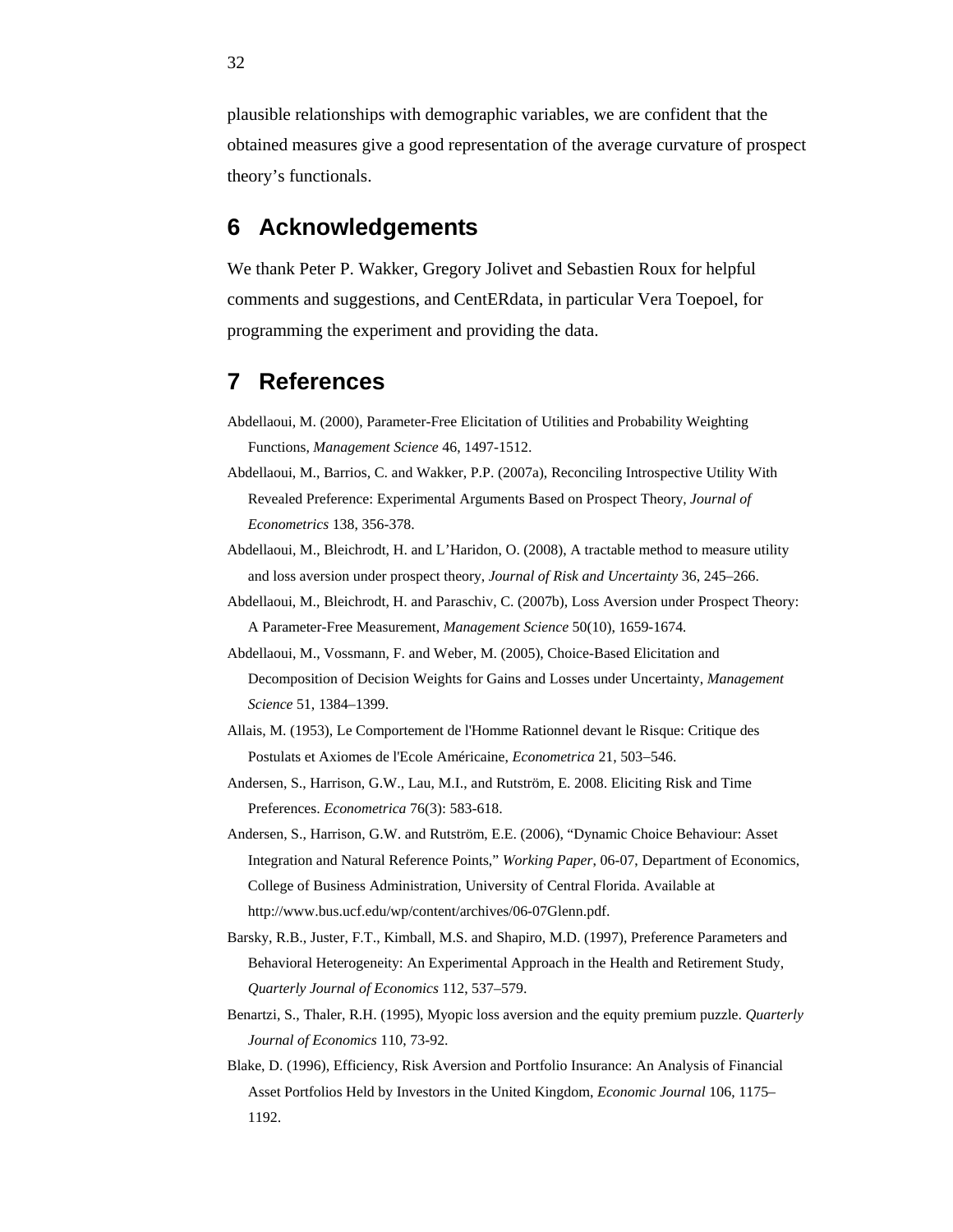- Blavatskyy, P. (2006), Error propagation in the elicitation of utility and probability weighting functions, *Theory and Decision* 60, 315–334.
- Blavatskyy, P.R. (2007), Stochastic expected utility theory, *Journal of Risk and Uncertainty* 34, 259-286.
- Bleichrodt, H. and Pinto, J.L. (2000), A Parameter–Free Elicitation of the Probability Weighting Function in Medical Decision Analysis, *Management Science* 46, 1485–1496.
- Bleichrodt, H. and Pinto, J.L. (2002), Loss Aversion and Scale Compatibility in Two–Attribute Trade–Offs, *Journal of Mathematical Psychology* 46, 315–337.
- Booij, A.S. and van de Kuilen, G. (2007), A Parameter–Free Analysis of the Utility of Money for the General Population under Prospect Theory, *Working Paper*, Amsterdam School of Economics. Available at: http://www1.fee.uva.nl/pp/bin/754fulltext.pdf.
- Byrnes, J.P. and Miller, D.C. (1999), Gender differences in risk taking: A meta–analysis, *Psychological Bulletin* 125(3), 367–383.
- Camerer, C.F. (2000), Prospect theory in the wild: Evidence from the field. *In*: Kahneman, D. and Tversky, A. (Eds.), *Choices, values and frames* (pp. 288–300). New York: Cambridge University Press.
- Camerer, C.F., Ho, T. (1994), Nonlinear weighting of probabilities and violations of the betweenness axiom, *Journal of Risk and Uncertainty* 8, 167–196.
- Camerer, C.F. and Hogarth, R.M. (1999), The Effects of Financial Incentives in Experiments: A Review and Capital–Labor–Production Framework, *Journal of Risk and Uncertainty* 19, 7–42.
- Carbone, E. and Hey, J.D. (2000). Which error story is best? *Journal of Risk and Uncertainty* 20(2), 161–76.
- Cohn, R.A., Lewellen, W.G., Lease, R.C. and Schlarbaum, G.G. (1975), Individual Investor Risk Aversion and Investment Portfolio Composition, *Journal of Finance* 30, 605−620.
- Cox, J.C., and Sadiraj, V. (2006), Small- and large-stakes risk aversion: Implications of concavity calibration for decision theory, *Games and Economic Behavior* 56(1): 45–60.
- Currim, I.S. and Sarin, R.K. (1989), Prospect versus Utility, *Management Science* 35, 22–41.
- Cubitt, R.P., Starmer, C., Sugden, R., (2001), Discovered preferences and the experimental evidence of violations of expected utility theory, *Journal of Economic Methodology* 8, 385– 414.
- Davidson, D., Suppes, P. and Siegel, S. (1957), Decision Making: An Experimental Approach. Stanford, CA: Stanford University Press.
- Dohmen, T., Falk, A., Huffman, D., Sunde, U., Schupp, J. and Wagner, G.G. (2006), Individual Risk Attitudes: New Evidence from a Large, Representative, Experimentally–Validated Survey, *CEPR Discussion Papers* 5517.
- Donkers, A.C.D., Melenberg, B. and van Soest, A.H.O. (2001), Estimating Risk Attitudes Using Lotteries; A Large Sample Approach, *Journal of Risk and Uncertainty* 22, 165–195.
- Donkers, B., and van Soest, A. (1999), Subjective measures of household preferences and financial decisions, *Journal of Economic Psychology* 20, 613–642.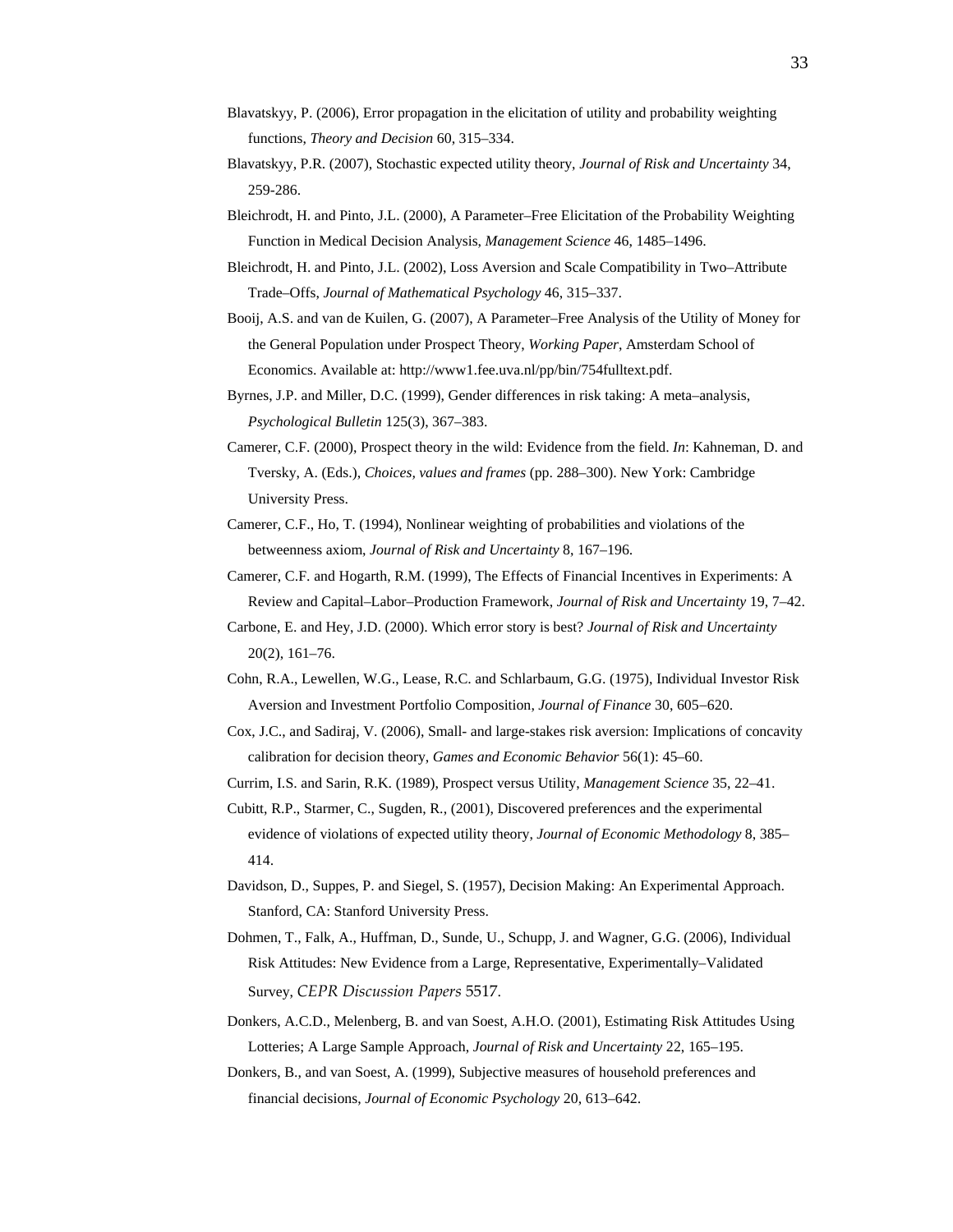- Etchart–Vincent, N. (2004), Is Probability Weighting Sensitive to the Magnitude of Consequences? An Experimental Investigation on Losses, *Journal of Risk and Uncertainty* 28, 217–235.
- Fehr–Duda, H., de Gennaro, M. and Schubert, R. (2006), Gender, Financial Risk, and Probability Weights, *Theory and Decision* 60, 283–313.
- Fennema, H. and van Assen, M.A.L.M. (1998), Measuring the Utility of Losses by Means of the Tradeoff Method, *Journal of Risk and Uncertainty* 17, 277–295.
- Von Gaudecker, H.M., van Soest, A., and Wengström, E. 2008. Selection and Mode Effects in Risk Preference Elicitation. *IZA Discussion Paper* 3321. Available at: http://ftp.iza.org/ dp3321.pdf.
- Gächter, S.E., Johnson, J., and Herrmann, A. (2007), Individual-Level Loss Aversion in Riskless and Risky Choices, *Working Paper,* CeDEx Discussion Paper 2007-02, The University of Nottingham. Available at: http://www.nottingham.ac.uk/economics/cedex/papers/ 2007-02.pdf
- Goeree, J.K., Holt, C.A., and Palfrey, T.R. (2002), Quantal Response Equilibrium and Overbidding in Private-Value Auctions, *Journal of Economic Theory* 104, 247–272.
- Goette, L., Huffman, D., Fehr, E. (2004), Loss aversion and labour supply. *Journal of the European Economic Association* 2, 216–228.
- Goldstein, W.M. and Einhorn, H.J. (1987), Expression theory and the preference reversal phenomena. *Psychological Review 94*, 236–254.
- Gonzalez, R. and Wu, G. (1999), On the form of the probability weighting function. *Cognitive Psychology* 38, 129–166.
- Guiso, L. and Paiella, M. (2003), Risk Aversion, Wealth and Background Risk, Bank of Italy Economic Working Paper No.483.
- Halek, M. and Eisenhauer, J.G. (2001), Demography of risk Aversion, *Journal of Risk and Insurance* 68: 1–34.
- Harrison, G.W., Lau, M.I., Rutström, E.E. and Sullivan, M.B. (2005), Eliciting Risk and Time Preferences Using Field Experiments: Some Methodological Issues, *Field Experiments in Economics*, Greenwich, CT: JAI Press, Research in Experimental Economics, Volume 10, 2005.
- Harrison, G.W., and Rutström, E.E. (2008), Risk aversion in the laboratory. In: Cox, J.C. and Harrison, G.W. (Eds.), *Risk Aversion in Experiments*, Research in Experimental Economics, Vol. 12. Bingley, UK: Emerald: 42-196.
- Harrison, G.W. and Rutström, E.E. (2009), Expected Utility Theory and Prospect Theory: One Wedding and A Decent Funeral, *Experimental Economics* 12, forthcoming. Available at: http://www.bus.ucf.edu/wp/content/archives/05–18%20Harrison.
- Hartog, J., Ferrer–i–Carbonell, A. and Jonker, N. (2002), Linking Measured Risk Aversion to Individual Characteristics, *Kyklos* 55, 3–26.
- Hertwig, R. and Ortmann, A. (2001), Experimental Practices in Economics: A Challenge for Psychologists? *Behavioral and Brain Sciences* 24, 383–403.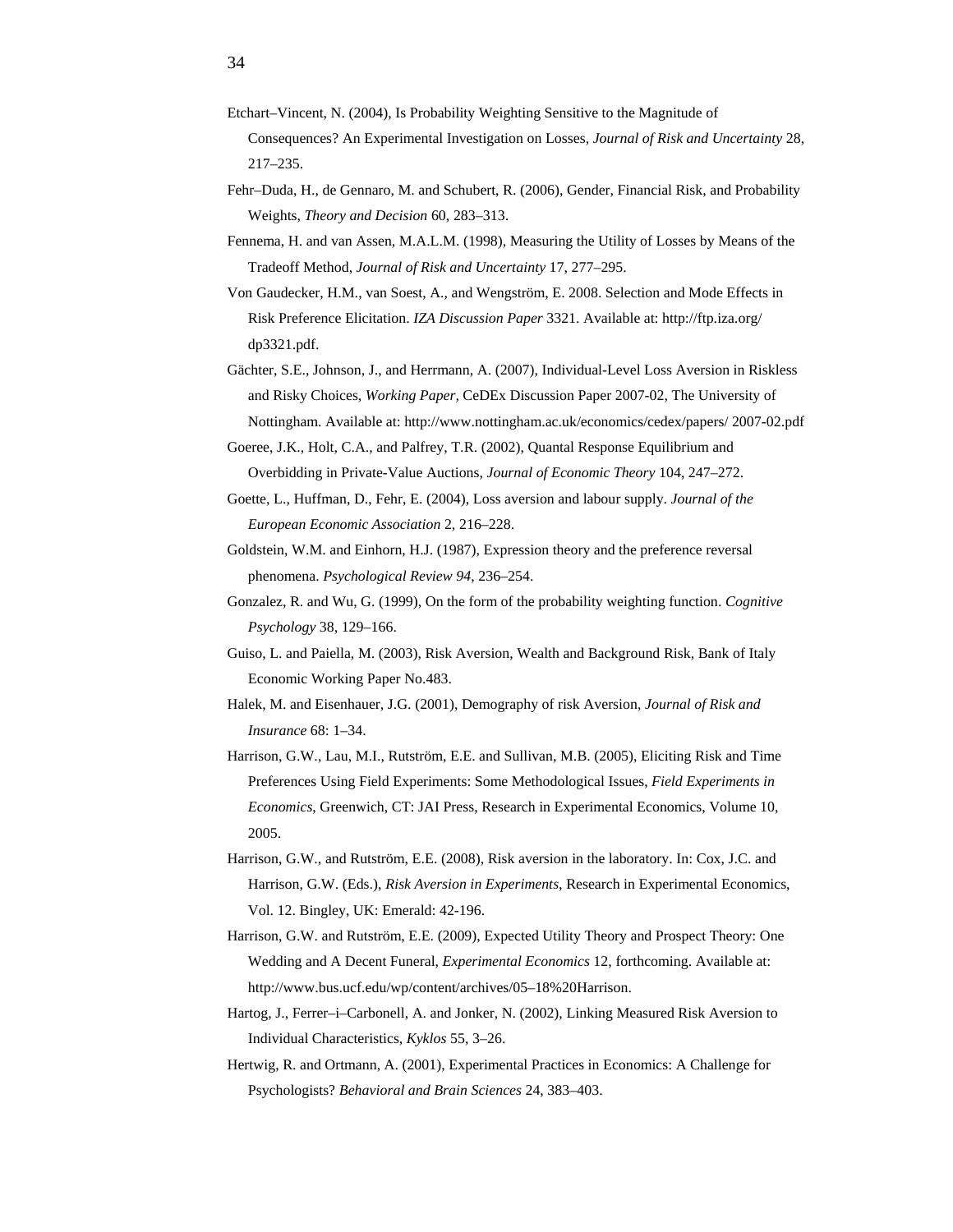- Hey, J.D. (1995). Experimental investigations of errors in decision making under risk. *European Economic Review* 39(3–4), 633–40.
- Hey, J.D. (2005). Why we should not be silent about noise, *Experimental Economics*, 8(4), 325– 45.
- Hey, J.D. and Orme, C. (1994), Investigating Generalizations of Expected Utility Theory Using Experimental Data, *Econometrica* 62, 1291–1326.
- Holt, C.A. and Laury, S.K. (2002), Risk Aversion and Incentive Effects, *American Economic Review* 92, 1644–1655.
- Jullien, B. and Salanié, B. (2000), Estimating Preferences under Risk: The Case of Racetrack Bettors, *Journal of Political Economy* 108, 503–530.
- Kahneman, D. and Tversky, A. (1979), Prospect Theory: An Analysis of Decision under Risk, *Econometrica* 47, 263−291.
- van de Kuilen, G. and Wakker, P.P. (2009), A Midpoint Technique for Easily Measuring Prospect Theory's Probability Weighting, *Working Paper*, Econometric Institute, Erasmus University Rotterdam. http://people.few.eur.nl/wakker/pdf/wmidpoint.pdf
- Köbberling, V. and Wakker, P.P. (2005). An index of loss aversion. *Journal of Economic Theory* 122(1), 119–131.
- Laury, S.K. and Holt, C.A. (2000), Further Reflections on Prospect Theory, Dept. of Economics, Georgia State University, Atlanta, GA.
- Loomes, G. and Sugden, R. (1995), Incorporating a stochastic element into decision theories. *European Economic Review* 39(3/4), 641–648.
- Loomes, G. and Sugden, R. (1998), Testing different stochastic specifications of risky choice. *Economica* 65(260), 581–598.
- Luce, R.D. (2000), Utility of Gains and Losses: Measurement–Theoretical and Experimental Approaches, London: Lawrence Erlbaum Publishers.
- McGlothlin, W.H. (1956), Stability of Choices among Uncertain Alternatives, *American Journal of Psychology* 69, 604–615.
- Murphy, K.M. and Topel, R. H. (1985), Estimation and inference in two–step econometric models, *Journal of Business and Economic Statistics* 3(4), 370–379.
- Rabin, M. (2000), Risk Aversion and Expected–utility Theory: A Calibration Theorem, *Econometrica* 68, 1281–1292.
- Pålsson, A. (1996), Does the degree of relative risk aversion vary with household characteristics? *Journal of Economic Psychology* 17, 771–787.
- Prelec, D. (1998), The Probability Weighting Function, *Econometrica* 66, 497–527.
- Rubinstein, A. (2006). Dilemmas of an Economic Theorist. *Econometrica*, 74, 865−883.
- Schmidt, U., Traub, S. (2002), An experimental test of loss aversion, *Journal of Risk and Uncertainty* 25, 233–249.
- Starmer, C., (2000), Developments in Non–Expected Utility Theory: The Hunt for a Descriptive Theory of Choice under Risk, *Journal of Economic Literature* 38, 332−382.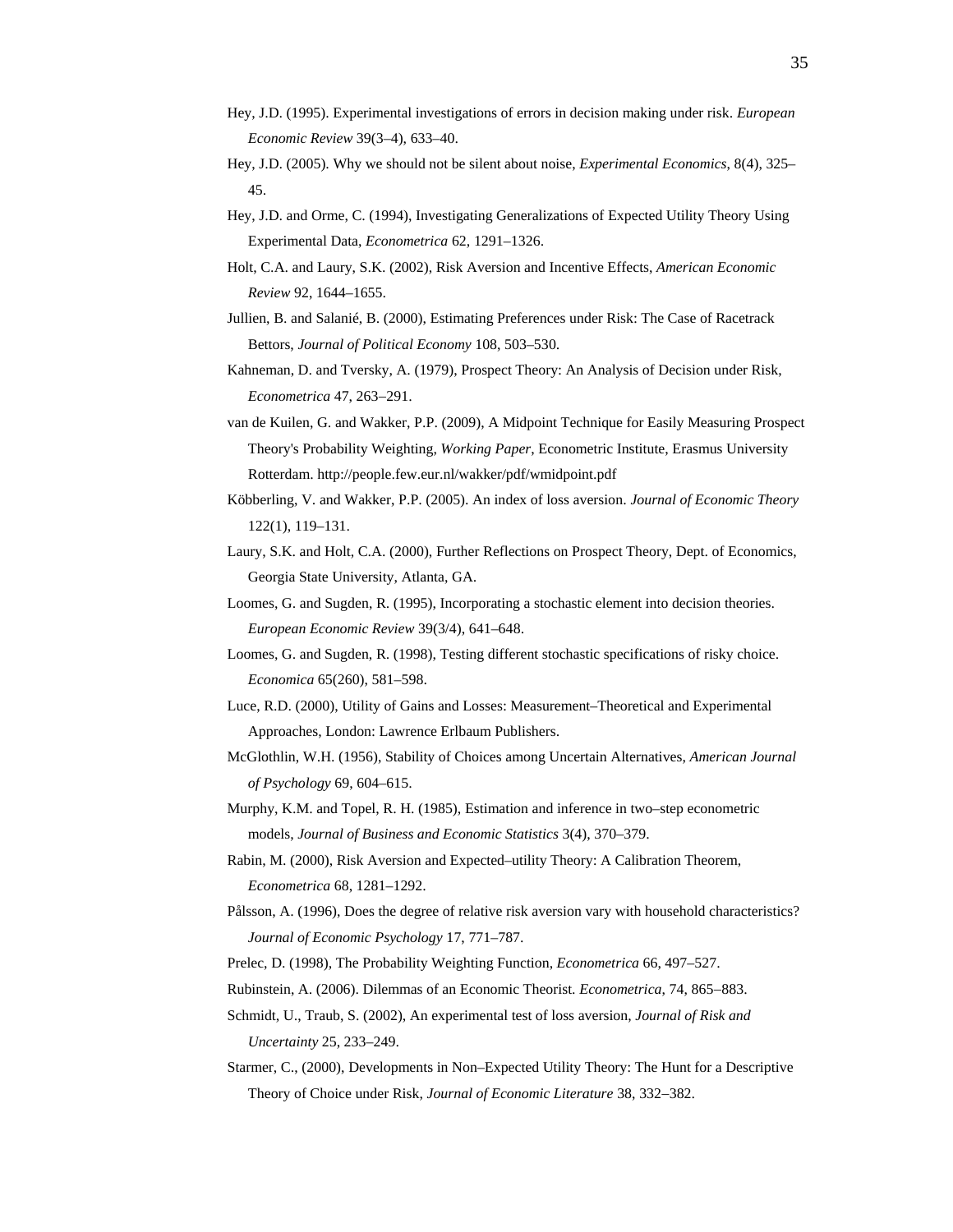- Stott, H., (2006), Cumulative prospect theory's functional menagerie, *Journal of Risk and Uncertainty* 32, 101-130.
- Tu, Q. (2005), Empirical Analysis of Time Preferences and Risk Aversion, *CentER PhDThesis* 142, Tilburg University.
- Tversky, A. and Fox, C.R. (1995), Weighing Risk and Uncertainty, *Psychological Review* 102, 269–283.
- Tversky, A. and Kahneman, D. (1992), Advances in Prospect Theory: Cumulative Representation of Uncertainty, *Journal of Risk and Uncertainty* 5, 297−323.
- Wakker, P.P. (1994), Separating Marginal Utility and Probabilistic Risk Aversion, *Theory and Decision* 36, 1−44.
- Wakker, P.P. (2005), Formalizing Reference Dependence and Initial Wealth in Rabin's Calibration Theorem, *Working Paper*, Econometric Institute, Erasmus University Rotterdam. Available at: http://people.few.eur.nl/wakker/pdf/calibcsocty05.pdf
- Wakker, P.P. (2008), Explaining the Characteristics of the Power (CRRA) Utility Function, *Health Economics*, forthcoming. Available at:

http://people.few.eur.nl/wakker/pdf/powerut.pdf.

- Wakker, P.P. and Deneffe, D. (1996), Eliciting von Neumann–Morgenstern Utilities when Probabilities Are Distorted or Unknown, *Management Science* 42, 1131–1150.
- Wakker, P.P., Köbberling, V. and Schwieren, C. (2007), Prospect–Theory's Diminishing Sensitivity versus Economic's Intrinsic Utility of Money: How the Introduction of the Euro Can Be Used to Disentangle the Two Empirically, *Theory and Decision* 63, 205-231.
- Wakker, P.P., Thaler, R.H. and Tversky, A. (1997), Probabilistic Insurance, *Journal of Risk and Uncertainty* 15, 7−28.
- Wakker, P.P. and Tversky, A. (1993), An Axiomatization of Cumulative Prospect Theory. *Journal of Risk and Uncertainty*, 7, 147−176.
- Wilcox, N.T. (2008), Stochastic models for binary discrete choice under risk: A critical primer and econometric comparison. In: Cox, J.C. and Harrison, G.W. (Eds.), *Risk Aversion in* 
	- *Experiments* (pp. 197-292) Greenwich, CT: JAI Press, Research in Experimental Economics, Volume 12.
- Wu, G., Gonzalez, R. (1996), Curvature of the probability weighting function. *Management Science* 42, 1676–1690.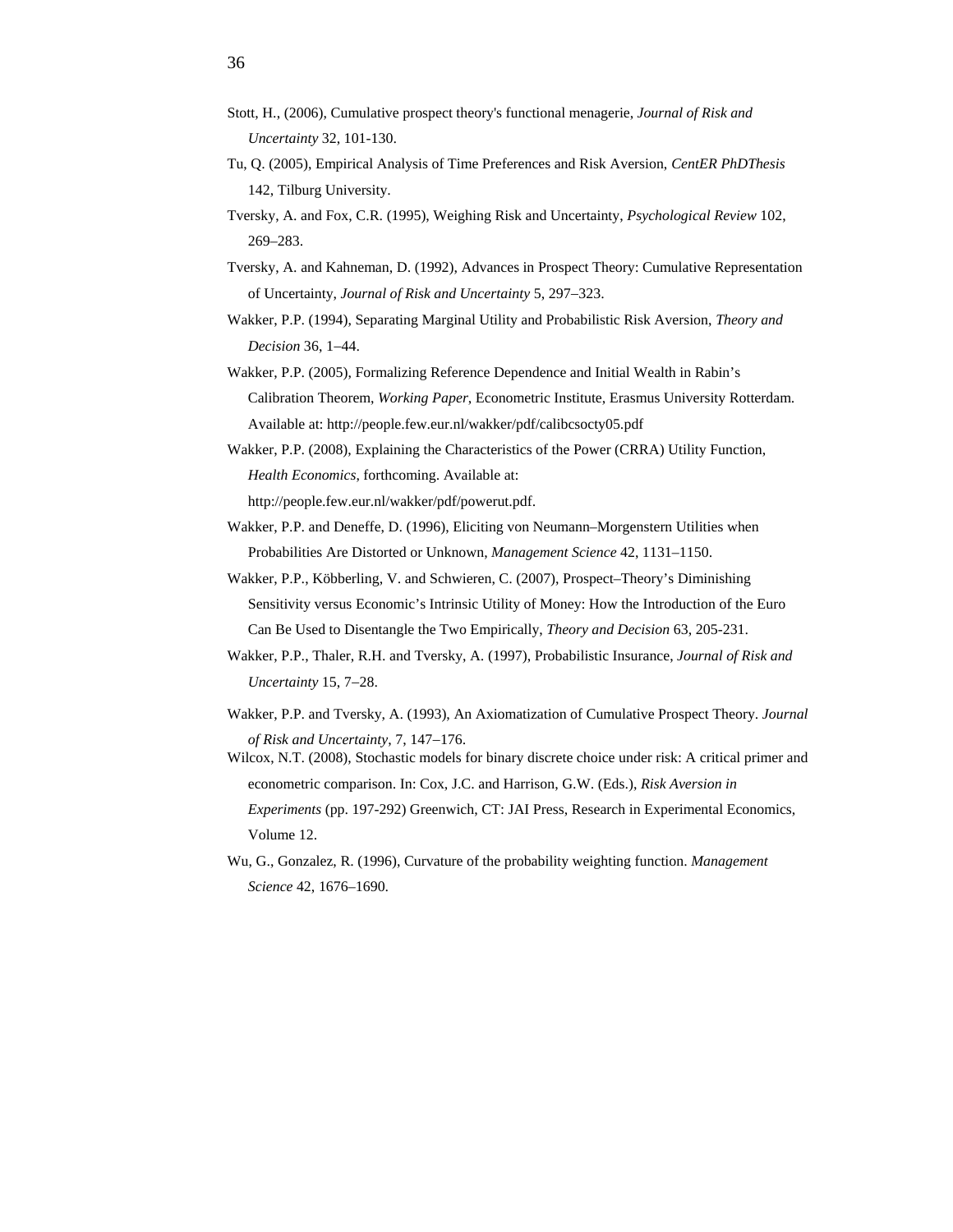## **8 Appendix**

### **8.1 Sample selection probit-equation**

**Table 7:** Sample Selection Equations

| Variable                          | Frac. | Outcomes    |             | Probabilities | Loss Aversion |             |
|-----------------------------------|-------|-------------|-------------|---------------|---------------|-------------|
|                                   |       | Gains       | Losses      | Gains         | Losses        |             |
| <b>Low Amounts Treatment</b>      | 50%   | $0.144**$   | $0.101*$    | 0.0123        | $-0.092$      | 0.088       |
|                                   |       | (0.058)     | (0.059)     | (0.18)        | (1.23)        | (0.065)     |
| Female                            | 46%   | $-0.052$    | $-0.079$    | $-0.188**$    | $-0.219**$    | $-0.116*$   |
|                                   |       | (0.060)     | (0.061)     | (2.65)        | (2.82)        | (0.067)     |
| Lower Secondary Education 26%     |       | 0.127       | 0.029       | $-0.264$      | $-0.370*$     | 0.218       |
|                                   |       | (0.142)     | (0.143)     | (1.53)        | (1.99)        | (0.177)     |
| Higher Secondary Education 14%    |       | $0.335**$   | 0.148       | 0.169         | 0.106         | $0.507***$  |
|                                   |       | (0.151)     | (0.152)     | (0.96)        | (0.56)        | (0.182)     |
| Intermediate Voc. Training        | 19%   | 0.046       | $-0.148$    | $-0.127$      | $-0.291$      | 0.147       |
|                                   |       | (0.146)     | (0.148)     | (0.73)        | (1.55)        | (0.180)     |
| <b>Higher Vocational Training</b> | 25%   | $0.258*$    | 0.039       | 0.205         | 0.0662        | $0.394**$   |
|                                   |       | (0.143)     | (0.144)     | (1.23)        | (0.37)        | (0.175)     |
| Academic Education                | 11%   | $0.488***$  | $0.305*$    | $0.568**$     | 0.447*        | $0.681***$  |
|                                   |       | (0.158)     | (0.158)     | (3.16)        | (2.36)        | (0.187)     |
| Age 35-44                         | 18%   | $-0.157*$   | $-0.202**$  | $-0.0621$     | 0.0567        | $-0.284***$ |
|                                   |       | (0.092)     | (0.093)     | (0.61)        | (0.53)        | (0.099)     |
| Age 45-54                         | 22%   | $-0.234***$ | $-0.281***$ | $-0.258*$     | $-0.195$      | $-0.325***$ |
|                                   |       | (0.088)     | (0.089)     | (2.56)        | (1.79)        | (0.095)     |
| Age 55-64                         | 18%   | $-0.313***$ | $-0.340***$ | $-0.273*$     | $-0.418***$   | $-0.524***$ |
|                                   |       | (0.094)     | (0.096)     | (2.52)        | (3.36)        | (0.106)     |
| Age $65+$                         | 19%   | $-0.462***$ | $-0.428***$ | $-0.638***$   | $-0.592***$   | $-0.632***$ |
|                                   |       | (0.095)     | (0.096)     | (5.44)        | (4.63)        | (0.108)     |
| $€1.150 \leq Inc. \lt E1.800$     | 25%   | $0.196*$    | $0.269**$   | 0.298         | $0.480*$      | $0.319**$   |
|                                   |       | (0.118)     | (0.122)     | (1.94)        | (2.52)        | (0.146)     |
| €1.800 SInc. < €2.600             | 31%   | $0.200*$    | $0.253**$   | $0.325*$      | $0.509**$     | $0.381***$  |
|                                   |       | (0.115)     | (0.119)     | (2.16)        | (2.71)        | (0.143)     |
| Income $\geq \epsilon 2.600$      | 35%   | $0.344***$  | $0.411***$  | $0.418**$     | $0.699***$    | $0.526***$  |
|                                   |       | (0.115)     | (0.119)     | (2.80)        | (3.79)        | (0.142)     |
| Catholic                          | 30%   | 0.014       | 0.008       | 0.0128        | 0.000         | $-0.007$    |
|                                   |       | (0.068)     | (0.069)     | (0.16)        | (0.01)        | (0.077)     |
| Protestant                        | 20%   | $0.160**$   | 0.126       | 0.136         | 0.083         | $0.215**$   |
|                                   |       | (0.077)     | (0.078)     | (1.52)        | (0.85)        | (0.084)     |
| Constant                          |       | $-0.503***$ | $-0.510***$ | $-1.024***$   | $-1.280***$   | $-1.199***$ |
|                                   |       | (0.176)     | (0.179)     | (4.75)        | (5.21)        | (0.217)     |
| $\mathbf N$                       |       | 1935        | 1935        | 1935          | 1935          | 1935        |

*Notes*: Standard errors allow for clustering within households. \*/\*\*/\*\*\*: significant at the 10/5/1% level.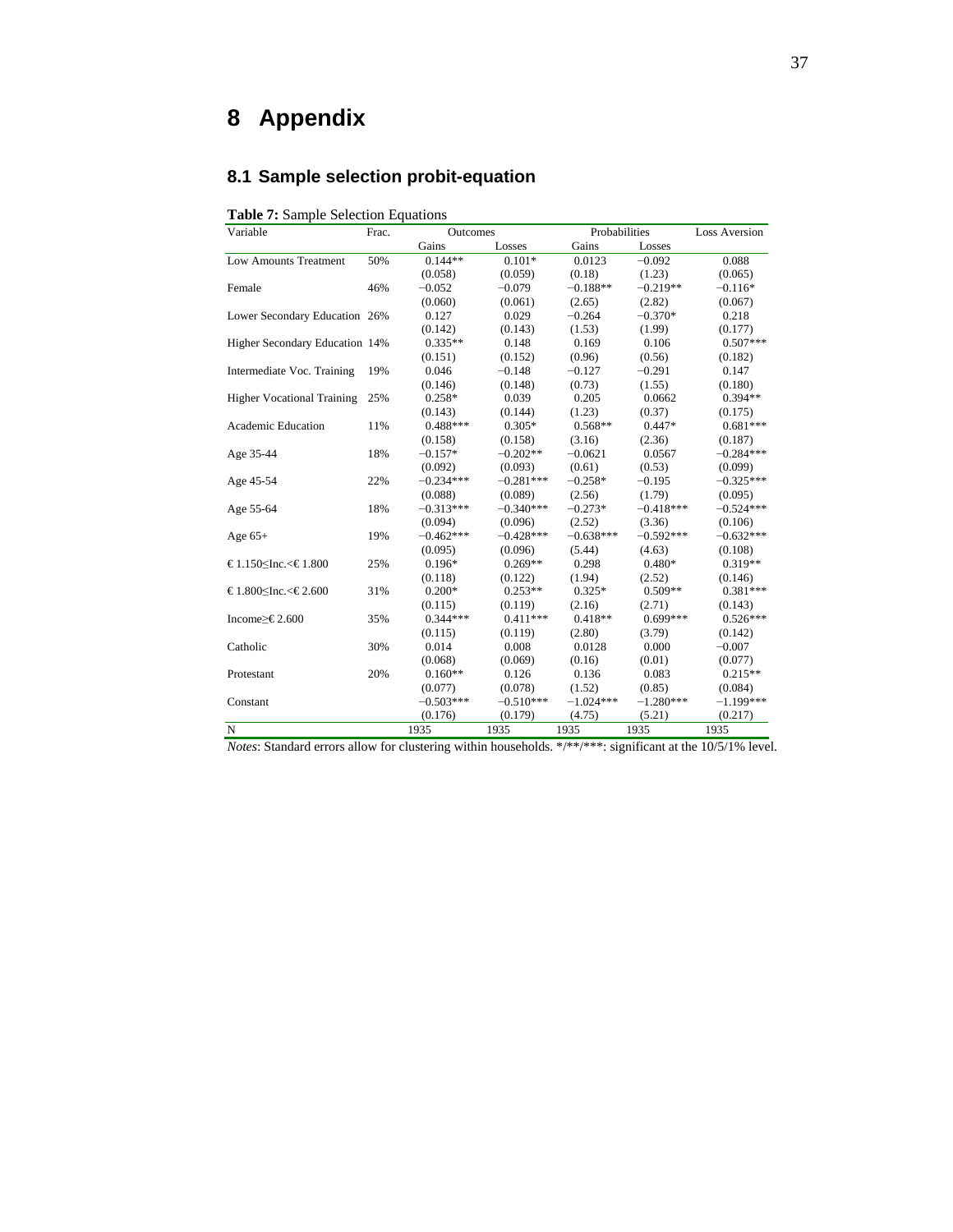## **8.2 Experimental instructions [not for publication, available upon request]**

[Instructions are translated from Dutch]

Welcome at this experiment on individual decision making. The experiment is about your risk attitude. Some people like to take risks while other people like to avoid risks. The goal of this experiment is gain additional insight into the risk attitude of people living in the Netherlands. This is very important for both scientists and policymakers. If we get a better understanding of how people react to situations involving risk, policy can be adjusted to take this into account (for example with information provision on insurance and pensions, and advice for saving and investment decisions). Your cooperation at this experiment is thus very important and is highly appreciated.

The questions that will be posed to you during this experiment will not be easy. We therefore ask you to read the following explanation attentively. In this experiment, there are no right or wrong answers. It is exclusively about your own preferences. In those we are interested.

Probabilities (expressed in percentages) play an important role in this experiment. Probabilities indicate the likelihood of certain events. For example, you probably have once heard Erwin Krol say that the probability that it will rain tomorrow is equal to 20 percent (20%). He then means, that rain will fall on 20 out of 100 similar days. During this experiment, probabilities will be illustrated using a wheel, as depicted below.



Suppose that the wheel depicted in the picture above is a wheel consisting of 100 equal parts. Possibly you have seen such a wheel before in television shows such as The Wheel of Fortune. Now imagine that 25 out of 100 parts of the wheel are orange and that 75 out of 100 parts are blue. The probability that the black indicator on the top of the wheel points at an orange part after spinning the wheel is equal to 25% in that case. Similarly, the probability that the black indicator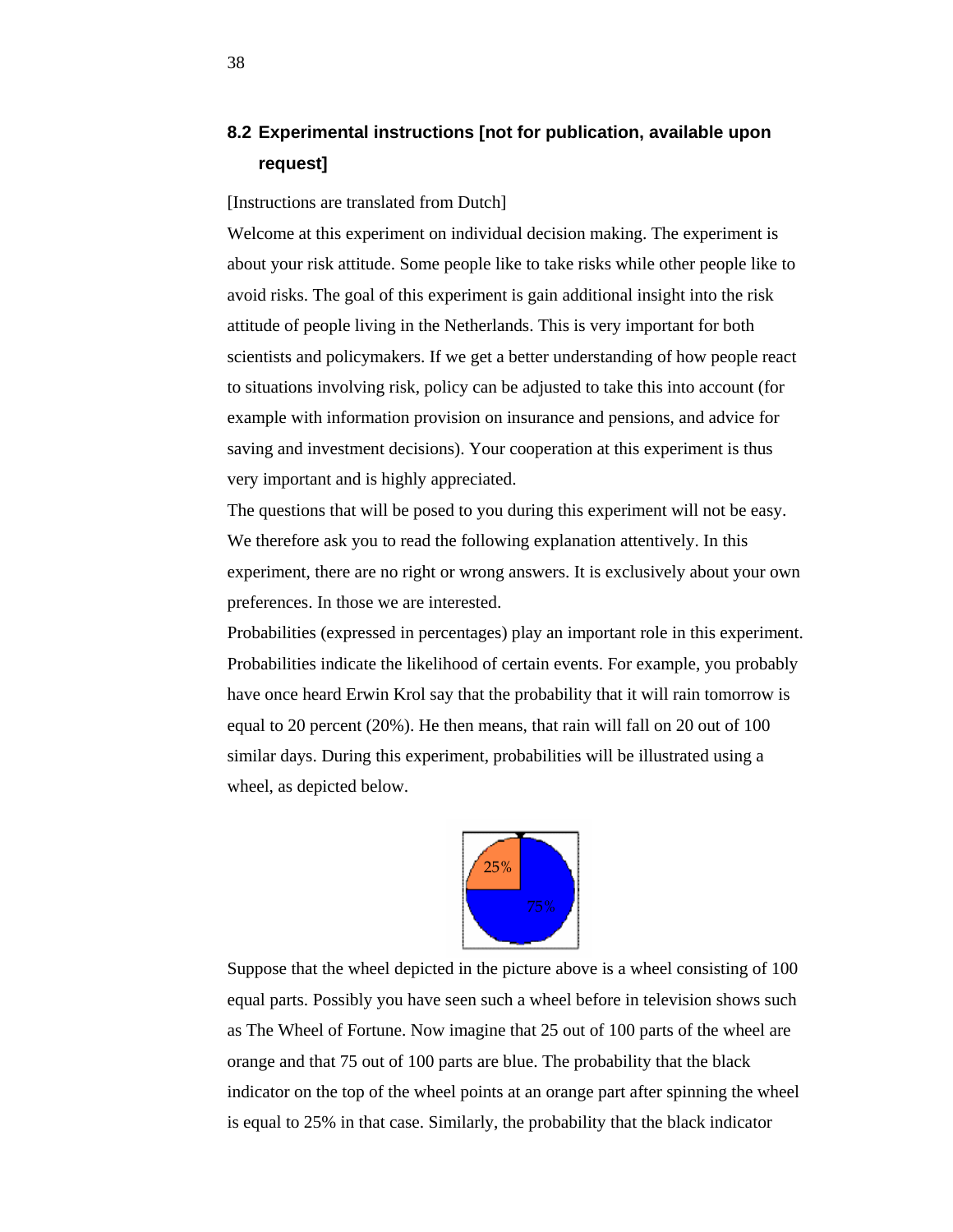points at an blue part after spinning the wheel is equal to 75%, because 75 out of 100 parts of the wheel are blue. The size of the area of a color on the wheel thus determines the probability that the black indicator will end on a part with that color.

Besides probabilities, lotteries play an important role in this experiment. Perhaps you have participated in a lottery such as the National Postal Code Lottery yourself before. In this experiment, lotteries yield monetary prizes with certain



probabilities, similar to the National Postal Code Lottery. The prizes of the lotteries in this experiment can also be negative, however. If a lottery yields a negative prize, you should imagine yourself that you will have to pay the about amount of money. In the following explanation we will call a negative prize a loss and a positive prize a profit. During this experiment, lotteries will be presented like the example presented below:

In this case, the lottery yields a profit of 1000 Euro with probability 50%. However, with probability 50%, this lottery yields a loss of 200 Euro. You should image that if you participated in this lottery, you would get 1000 Euro with probability 50%, and with probability 50% you would have to pay 200 Euro. During this experiment you will see two lotteries, named Lottery L (Left) and Lottery R (right), on the top of each page. Between these lotteries you will see a wheel that serves as an aid to illustrate the probabilities used. You will see an example of the layout of the screen on the next page.

Lottery L Wheel Lottery R





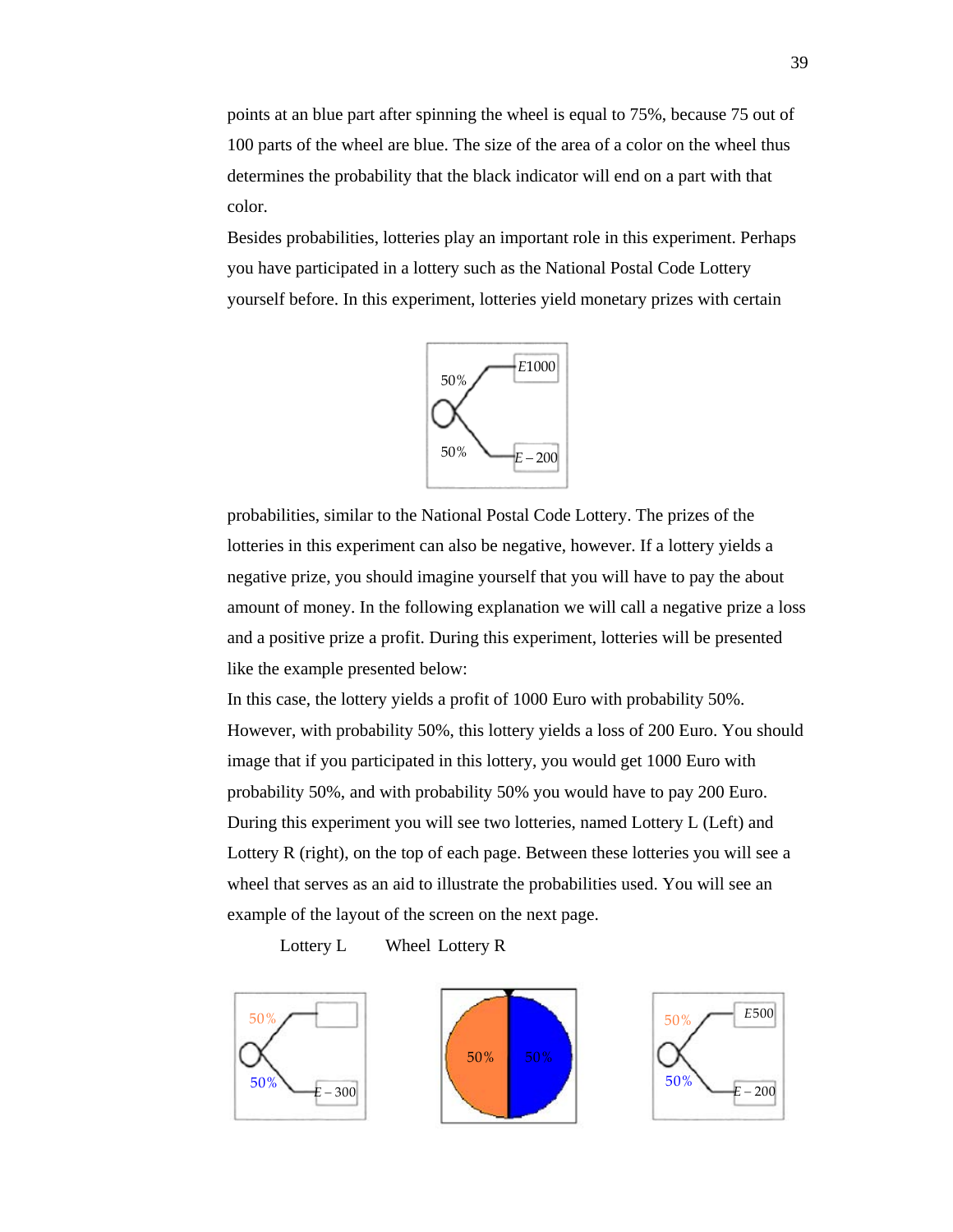In this example, Lottery R yields a profit of 500 Euro with probability 50% and with probability 50% it yields a loss of 200 Euro. You should imagine that, if we would spin the wheel once and the black indicator would point at the orange part of the wheel, Lottery R would yield a profit of 500 Euro. However, if the black marker would point at the blue part of the wheel, Lottery R would yield a loss of 200 Euro.

Similarly, Lottery L yields a loss of 300 Euro with probability 50%. However, as you can see, the upper prize of Lottery L is missing. During this experiment, we will repeatedly ask you for the upper prize of Lottery L (in Euro) that makes Lottery L and Lottery R equally good or bad for you. Thus, we will ask you for the upper prize of Lottery L for which you value both lotteries equally.

You could imagine that most people prefer Lottery L if the upper prize of Lottery L is very high, say 3000 Euro. However, if this prize is not so high, say 500 Euro, most people would prefer Lottery R. Somewhere between these two prizes there is a "turnover point" for which you value both lotteries equally. For high prizes you will prefer Lottery L and for low prizes you will prefer Lottery R. The turnover point is different for everybody and is determined by your own feeling. To help you a little bit in the choice process, we will report the range of prizes in which the answer of most people lies approximately at each question. How this works precisely will become clear in the practice question that will start if you click on the CONTINUE button below. If something it not clear to you, you can read the explanation of this experiment again by pressing the BACK button below.

#### [Practice question]

The practice question is now over. The questions you will encounter during this experiment are very familiar to the practice question. If you click on the BEGIN button below, the experiment will start. If you want to go through the explanation of this experiment again, click on the EXPLANATION button. Good luck.

The first part of this experiment has now finished. In the second part of this experiment each question will again be presented on a separate page, with two lotteries Lottery L (Left) and Lottery R (Right) presented at the top. In between the two lotteries you will again be presented with a wheel to illustrate the probabilities. In this part of the experiment, however, Lottery L will always yield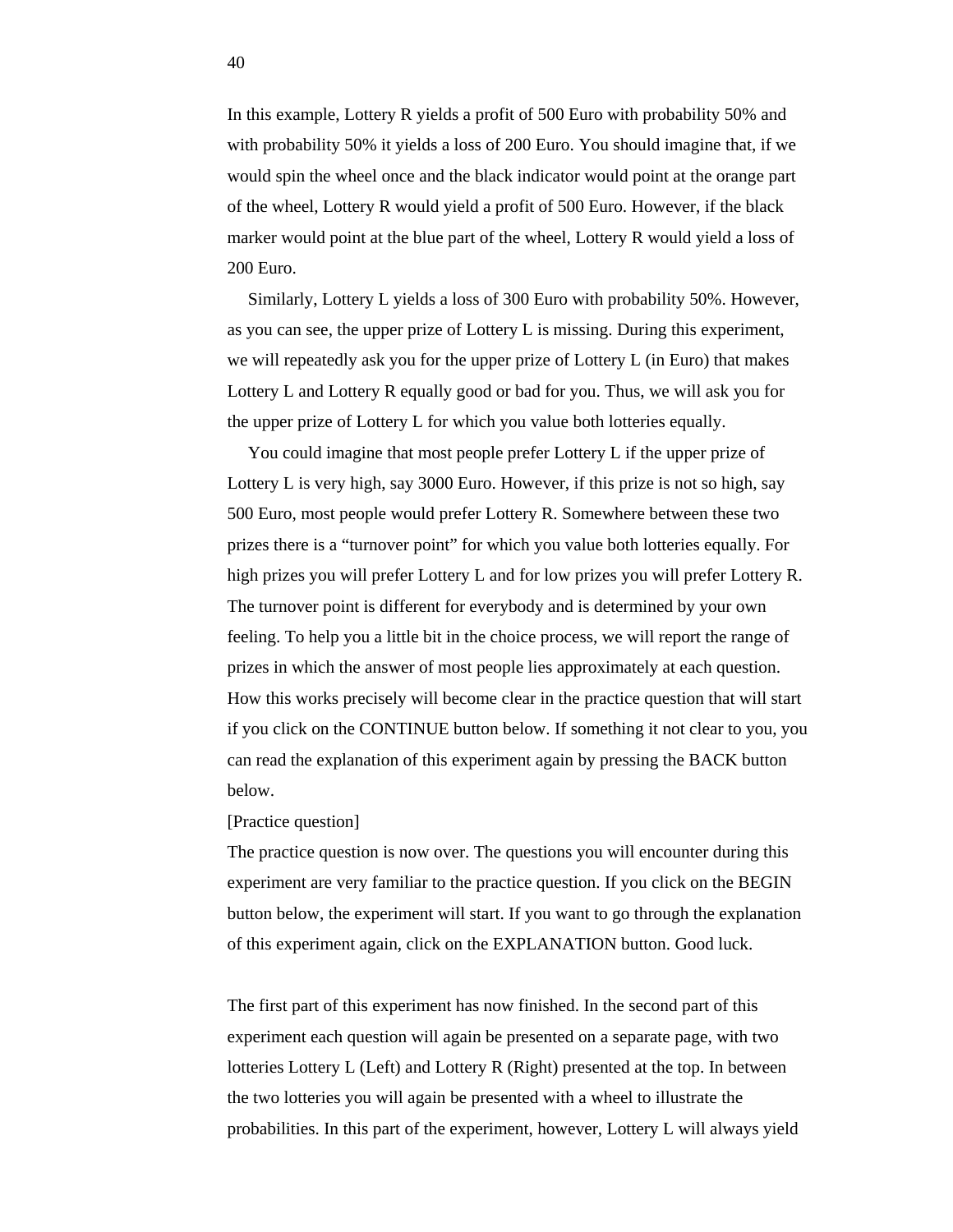a fixed amount with certainty. Below the illustrated lotteries, there will again be text explaining the question. The next screen will show you an example of a question that you could get in the second part of this experiment.

Lottery L Wheel Lottery R



As you can see, in this example Lottery L always yields 500 euros. Lottery R on the other hand, gives with probability 25% a profit of 1000 euro, and with a probability of 75% a loss of 300 euro. You should again imagine that, if we were to turn the wheel and the black pointer would be in the orange area, Lottery R would yield 1000 euros. In case the black pointer would be in the blue area, Lottery R would yield a loss of 300 euros.





In the previous example you may have preferred Lottery L to Lottery R or the other way around. In the second part of this experiment, however, the probabilities of the prizes in lottery L will be missing, such as in the example given above.

In the second part of this experiment we will ask you in each question to state the value of the missing probability (in whole percentages, from 0% to 100%) for the upper prize of Lottery R that would make you value both equally.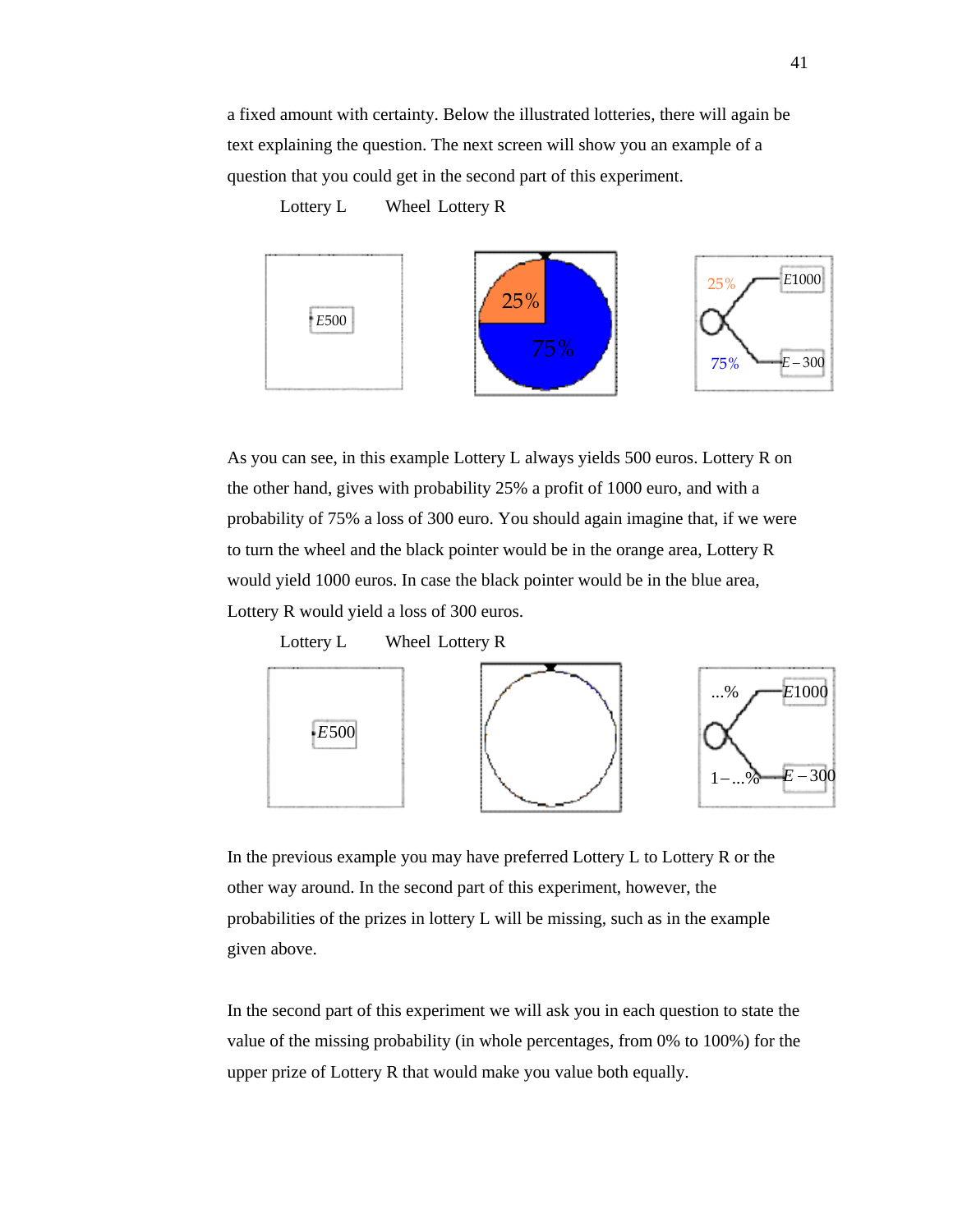![](_page_43_Figure_0.jpeg)

Imagine that the probability of the upper prize of lottery R is equal to 100%. This would give the lotteries presented above. Lottery L will thus always give a profit of 500 euro, while Lottery R will always give a 1000 euros. Given that Lottery L will always yield less than Lottery R, most people will prefer Lottery R to Lottery R.

![](_page_43_Figure_2.jpeg)

Imagine now, however, that the probability of the upper prize of lottery R is equal to 0%. This would give the lotteries presented above. Lottery L will thus always give a profit of 500 euro, while Lottery R will always give a loss of 300 euros. Given that Lottery L will always yield more that Lottery R, most people will now prefer Lottery L to Lottery R.

Lottery L Wheel Lottery R

![](_page_43_Picture_5.jpeg)

Hence, there is a value of the missing probability somewhere between 0% and 100% for which you would value both lotteries equally. In the questions that follow we will ask you for which value of the missing probability you value